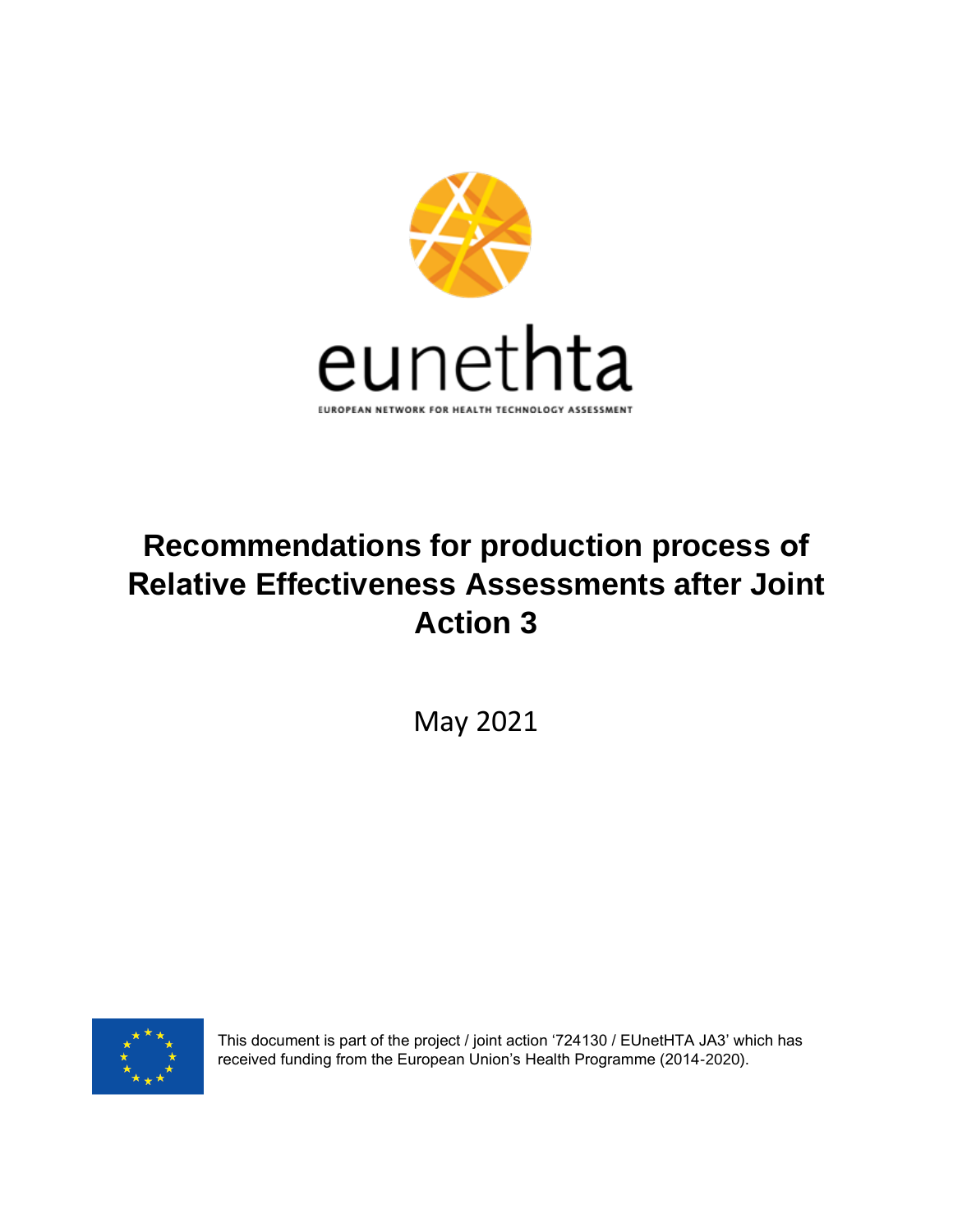| <b>Version</b><br>number | <b>Date</b>   | <b>Modification</b>        | <b>Reason for the modification</b>                   |
|--------------------------|---------------|----------------------------|------------------------------------------------------|
| V <sub>0.1</sub>         | 17 April 2020 | First draft report         |                                                      |
| V <sub>0.2</sub>         | 1 May 2020    | Second draft report        |                                                      |
| V <sub>0.3</sub>         | 18 May 2020   | Third draft report         |                                                      |
| V <sub>0.4</sub>         | 14 Sept 2020  | Fourth draft report        | Incorporated input from<br>WP4 partner organisations |
| V <sub>0.5</sub>         | 9 Oct 2020    | Fifth draft report         |                                                      |
| V <sub>0.6</sub>         | 20 Oct 2020   | Sixth draft report         |                                                      |
| V1.0                     | 5 Nov 2020    | Final report               |                                                      |
| V1.1                     | 28 May 2021   | Update of the final report |                                                      |

#### **Version log**

This report has been developed by Work Package (WP) 4 Lead Partner Norwegian Institute of Public Health (NIPHNO), Co-Lead Partner for other technologies Austrian Institute for Health Technology Assessment (AIHTA), and Co-Lead Partners for pharmaceuticals Zorginstituut Nederland (ZIN), and the Norwegian Medicines Agency (NOMA).

WP6 Lead Partner (IQWIG) has contributed to parts of the report.

The report has been under consultation by all WP4 partners, where input from 13 partner organisations was received.

**Copyrights:** All rights reserved.

**Disclaimer**: The content of this report represents the views of the authors only and is their sole responsibility; it cannot be considered to reflect the views of the European Commission and/or the Consumers, Health, Agriculture and Food Executive Agency or any other body of the European Union. The European Commission and the Agency do not accept any responsibility for use that may be made of the information it contains.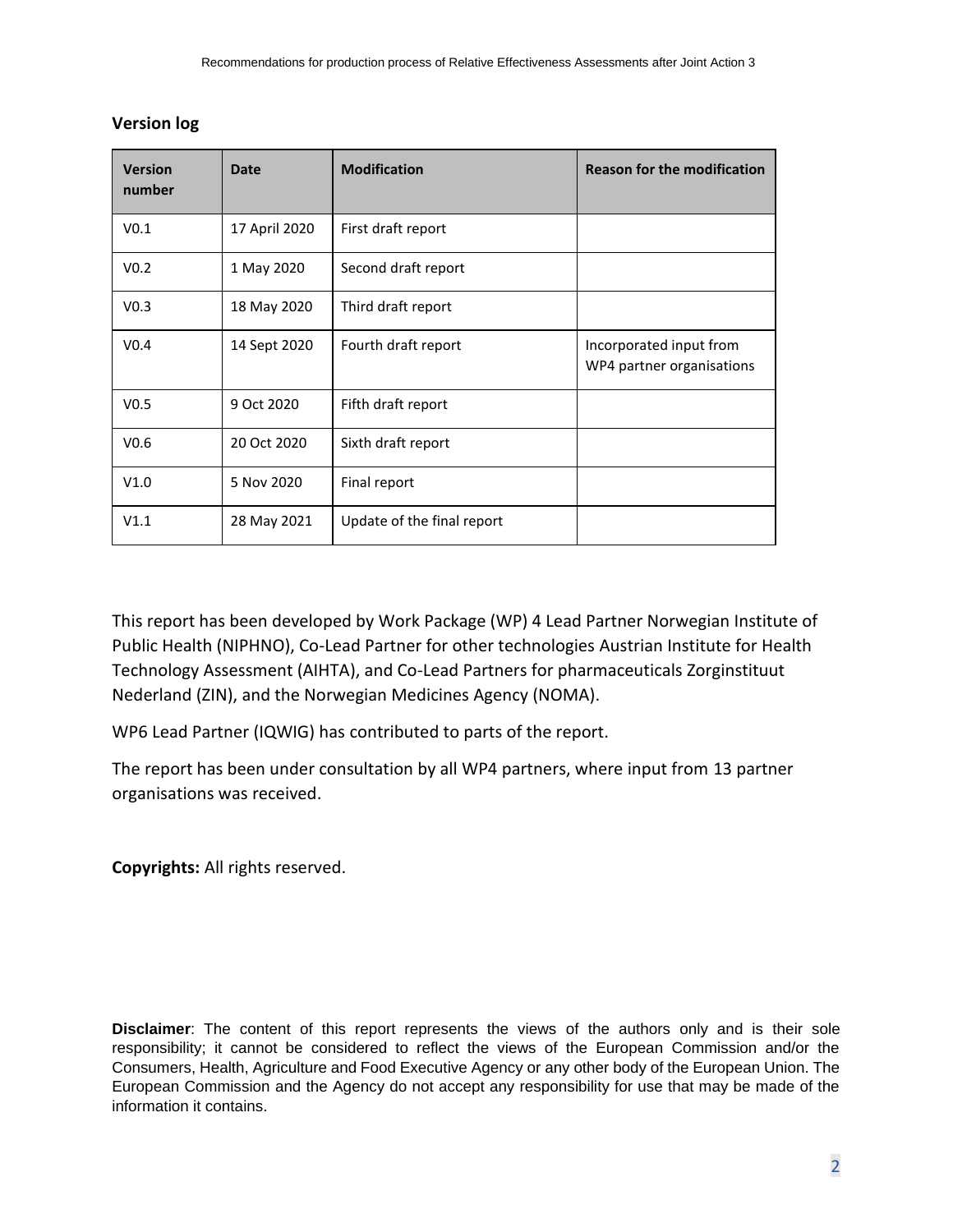## <span id="page-2-0"></span>**List of abbreviations**

| <b>CHMP</b>    | <b>Committee for Medicinal Products for Human Use</b>             |
|----------------|-------------------------------------------------------------------|
| CoLP           | Co-Lead Partner                                                   |
| <b>CUR</b>     | Domain on health problem and current use of technology            |
| DOI            | <b>Declaration of Interest</b>                                    |
| <b>DOICU</b>   | Declaration of Interest and Confidentiality Undertaking Form      |
| <b>ECA</b>     | <b>EUnetHTA Confidentiality Agreement</b>                         |
| <b>EMA</b>     | <b>European Medicines Agency</b>                                  |
| EFF            | Domain on clinical effectiveness                                  |
| <b>EFPIA</b>   | European Federation of Pharmaceutical Industries and Associations |
| <b>EPAR</b>    | European public assessment report                                 |
| <b>EPICOT</b>  | Evidence Population Intervention Comparison Outcome Timestamp     |
| EPL            | <b>EUnetHTA Prioritisation List</b>                               |
| EU             | <b>European Union</b>                                             |
| <b>EUDAMED</b> | European Database on Medical Devices                              |
| <b>FAQ</b>     | <b>Frequently Asked Questions</b>                                 |
| <b>GDPR</b>    | <b>General Data Protection Regulation</b>                         |
| <b>GRADE</b>   | Grading of Recommendations Assessment, Development and Evaluation |
| <b>HTA</b>     | <b>Health Technology Assessment</b>                               |
| <b>HTAN</b>    | Health Technology Assessment Network                              |
| <b>ISN</b>     | <b>Information Specialist Network</b>                             |
| <b>IVDR</b>    | <b>In-vitro Diagnostics Regulation</b>                            |
| JA             | Joint Action                                                      |
| <b>LP</b>      | <b>Lead Partner</b>                                               |
| MA             | <b>Marketing Authorisation</b>                                    |
| <b>MDR</b>     | <b>Medical Devices Regulation</b>                                 |
| <b>OTCA</b>    | Other Technology Collaborative Assessment                         |
| <b>OTJA</b>    | Other Technology Joint Assessment                                 |
| (p)MAH         | (prospective) Marketing Authorisation Holder                      |
| P/C&HCP        | Patients, consumers, and healthcare professionals                 |
| <b>PICO</b>    | Population, intervention, comparator, outcomes                    |
| <b>PLEG</b>    | Post-Launch Evidence Generation                                   |
| <b>PLS</b>     | Plain language summary                                            |
| POP            | <b>Planned and Ongoing Projects</b>                               |
| PTJA           | Pharmaceutical Technology Joint Assessment                        |
| <b>REA</b>     | <b>Relative Effectiveness Assessment</b>                          |
| SAF            | Domain on safety                                                  |
| SmPC           | <b>Summary of Product Characteristics</b>                         |
| SOP            | <b>Standard Operating Procedure</b>                               |
| SSN            | <b>Statistical Specialist Network</b>                             |
| <b>RCT</b>     | Randomised controlled trial                                       |
| RoB            | Risk of Bias                                                      |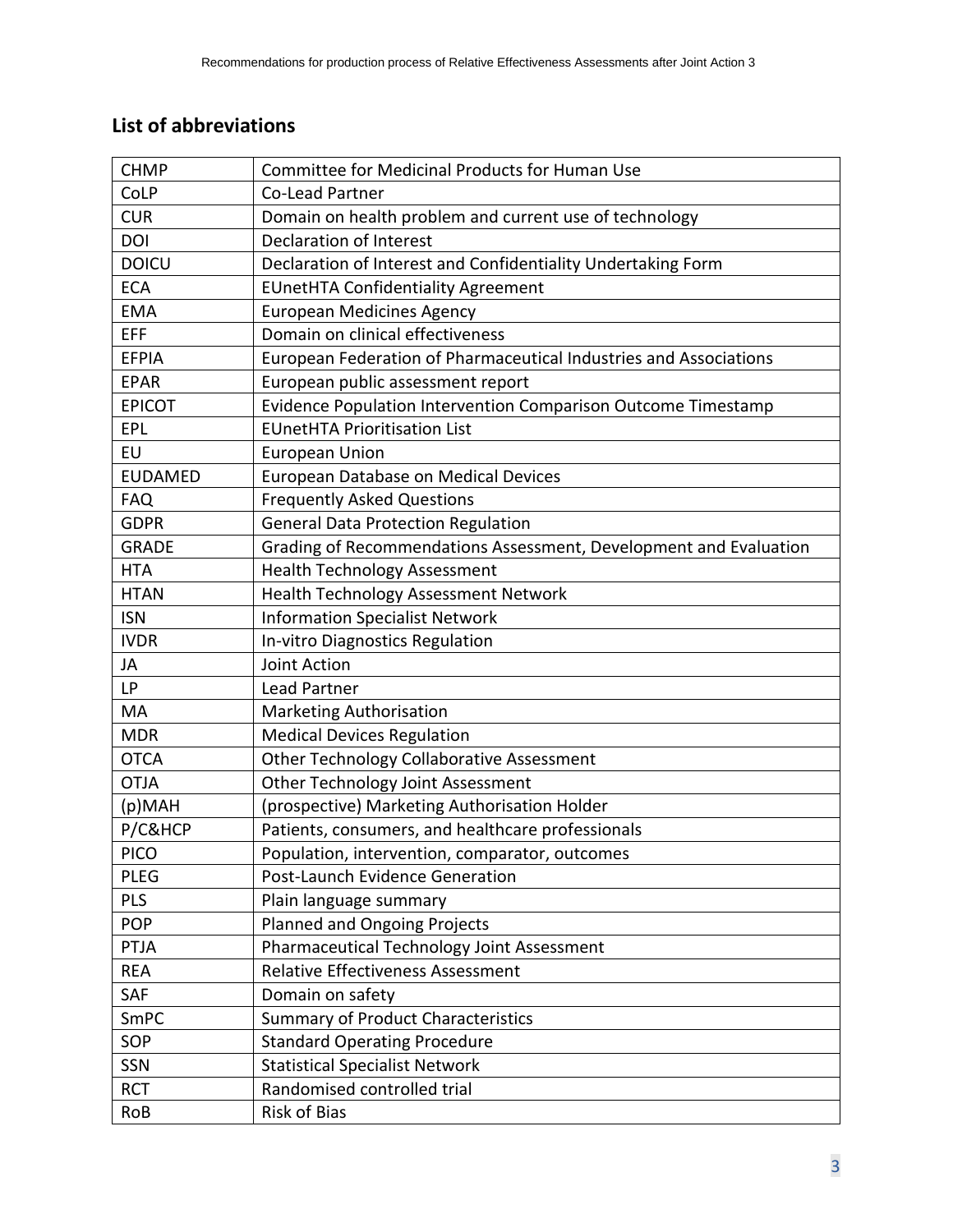| TEC  | Domain on description and technical characteristics of technology |
|------|-------------------------------------------------------------------|
| TISP | Topic identification, selection and prioritisation                |
| WP   | Work Package                                                      |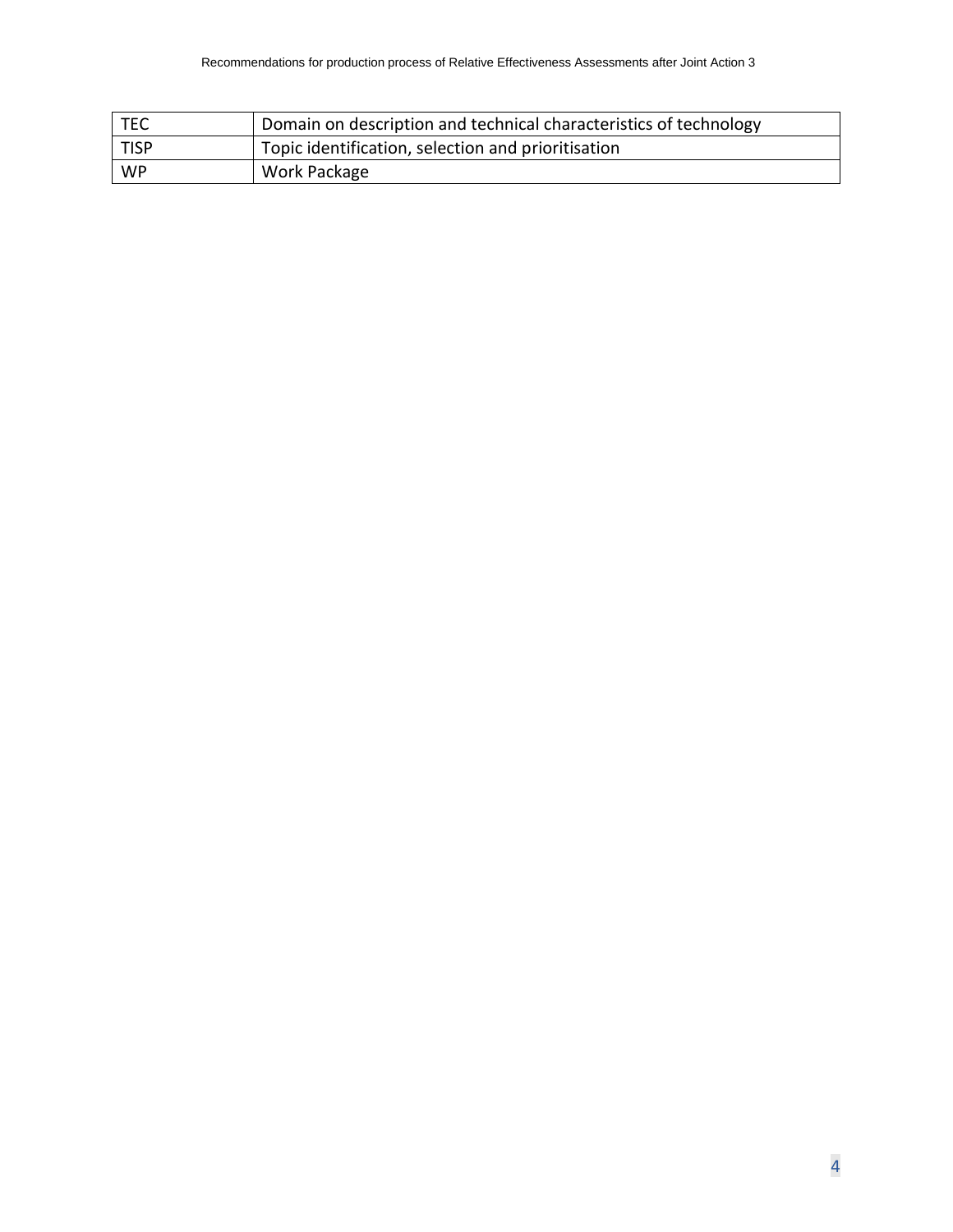## **Table of content**

| $\mathbf{1}$ |      |  |  |
|--------------|------|--|--|
|              | 1.1  |  |  |
|              | 1.2  |  |  |
|              | 1.3  |  |  |
|              | 1.4  |  |  |
| 2            |      |  |  |
| 3            |      |  |  |
|              | 3.1  |  |  |
|              | 3.2  |  |  |
|              | 3.3  |  |  |
|              | 3.4  |  |  |
|              | 3.5  |  |  |
|              | 3.6  |  |  |
|              | 3.7  |  |  |
|              | 3.8  |  |  |
|              | 3.9  |  |  |
|              | 3.10 |  |  |
| 4            |      |  |  |
|              |      |  |  |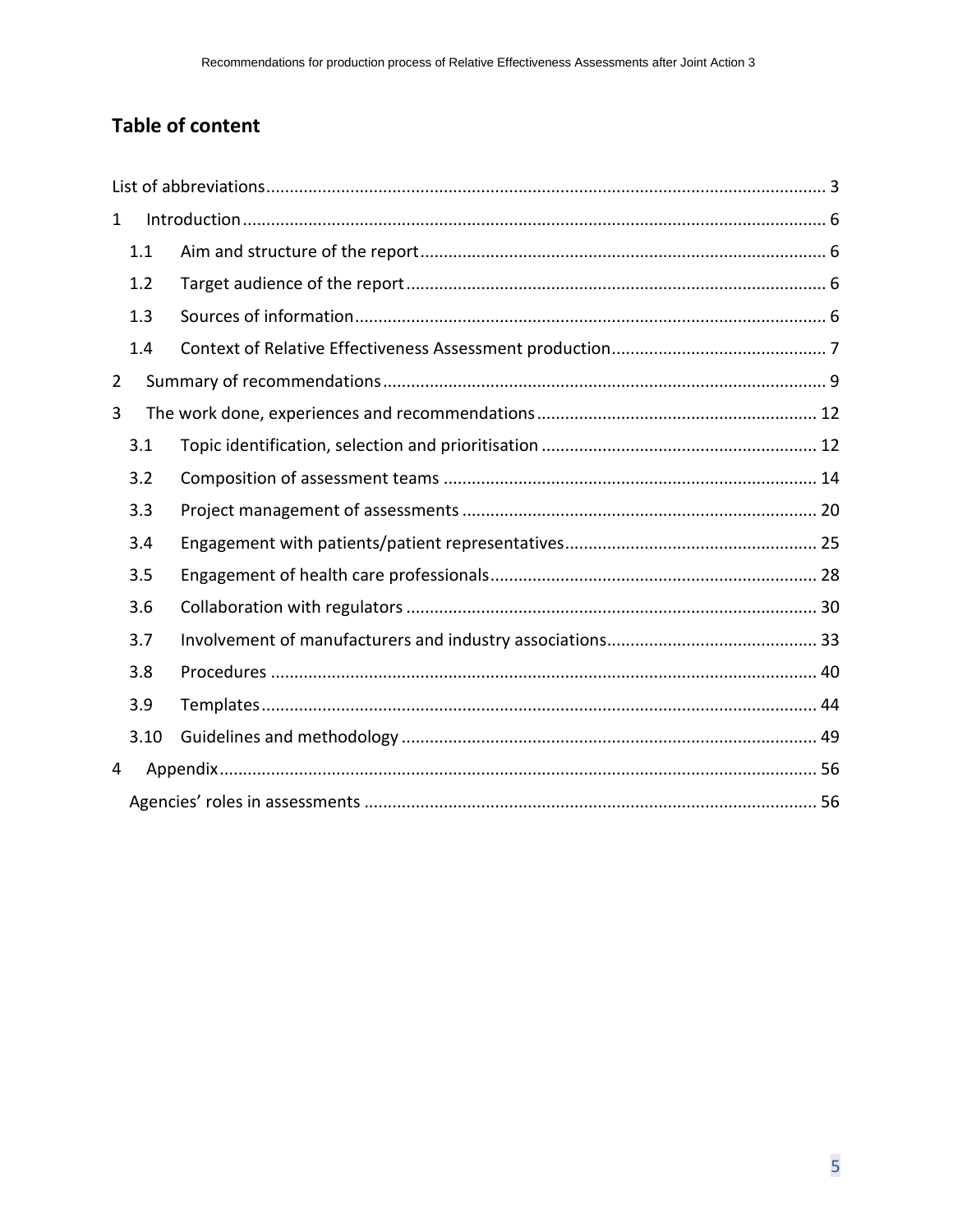## <span id="page-5-0"></span>**1 Introduction**

## <span id="page-5-1"></span>**1.1 Aim and structure of the report**

One of the main objectives of the WP4 Joint Production is to:

Provide recommendations for assessment production process as part of a future model of cooperation on Health Technology Assessment (HTA).

This report aims to give an overview of the work that has been carried out in Joint Action 3 (JA3), our experiences, and recommendations based on these experiences and lessons learned, to fulfil the objective mentioned above. Each of the various aspects of the production process will be presented and include these two parts:

- 1. the work done and experiences, and
- 2. recommendations.

The provided recommendations are based on our experiences with a voluntary system and are therefore applicable to a voluntary system. Should any of the recommendations be related to a mandatory cooperation (HTA regulation), we will state that explicitly in the report.

## <span id="page-5-2"></span>**1.2 Target audience of the report**

The target audience of this report is the European Commission and EUnetHTA partners. Furthermore, it informs the work on EUnetHTA's White Paper for future model of European cooperation on HTA. The report may also be informative for a wider audience such as stakeholder groups of HTA. The report contains no confidential information.

## <span id="page-5-3"></span>**1.3 Sources of information**

This report is based on information exchange and meetings with project managers at Activity Centre Department Leads (other technologies branch), feedback sessions with industry (pharmaceuticals branch), feedback sessions with authoring teams (pharmaceuticals branch), input from partners from WP4 face-to-face and e-meetings, feedback from partner consultations where available, documentation from workshops of the EUnetHTA Task Force on HTA and Medical Devices, and own experiences from WP4 Lead Partner (LP) and Co-Lead Partners (CoLPs). Additional feedback from stakeholder groups from face-to-face meetings and consultations is included where available.

Information regarding participation of partners has been collected from the EUnetHTA website and the EUnetHTA intranet.

WP6 Quality Management, Scientific Guidance and Tools and WP4 created a survey that systematically collects feedback from assessment teams and project managers after the finalisation of each assessment. Information from this survey is also included in this report. In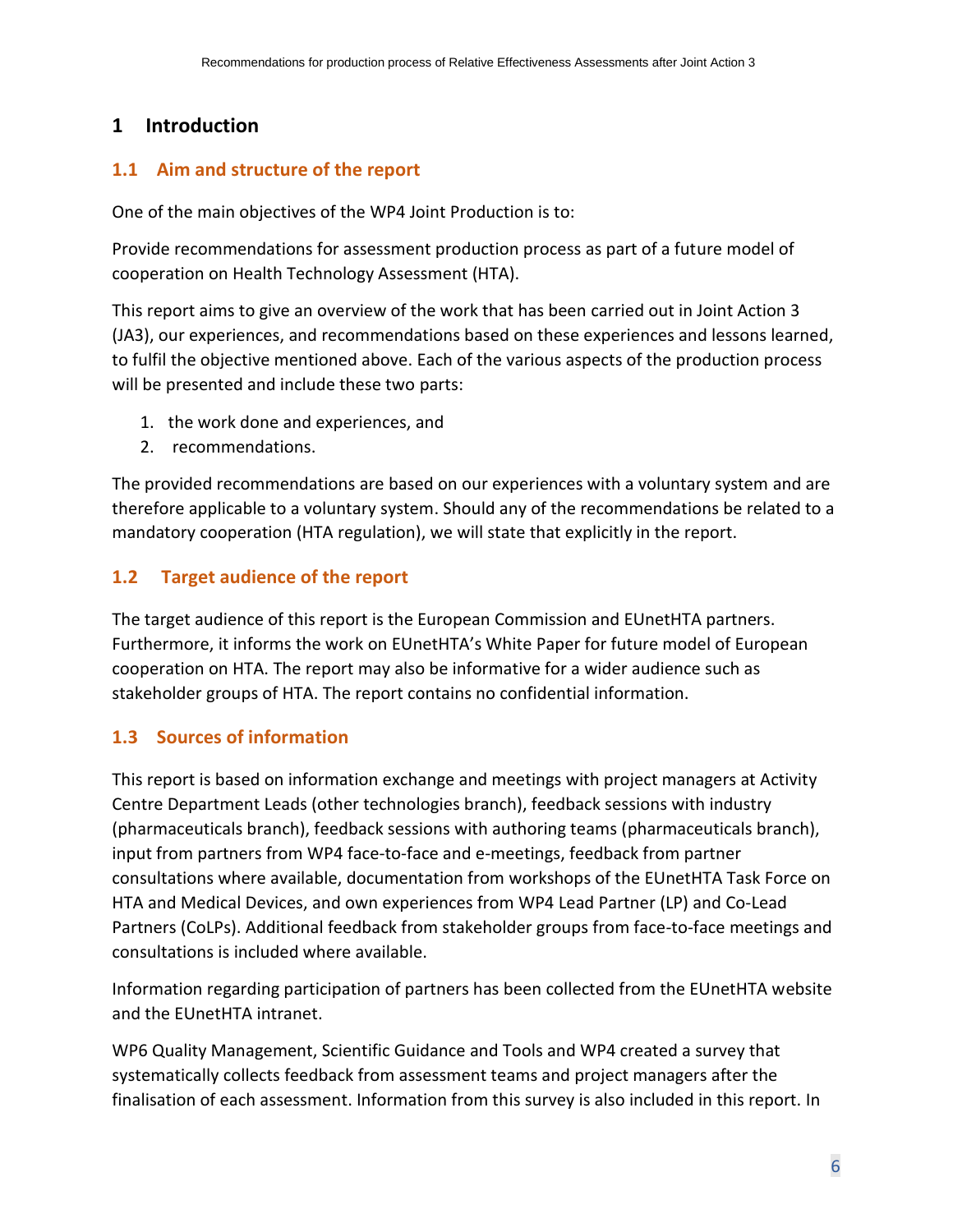addition, an evaluation survey on centralised and decentralised project management in other technologies, and a fact check (factual accuracy check) survey and analysis, have informed the report.

## <span id="page-6-0"></span>**1.4 Context of Relative Effectiveness Assessment production**

## **Definition of Relative Effectiveness Assessments**

In JA2 (2012–2015), the focus was to strengthen the practical application of tools and approaches to cross-border HTA collaboration. In this project, both full HTAs and Relative Effectiveness Assessments (REA) were conducted. In JA3, the main focus was on the development of process and production of REAs. In addition, Rolling Collaborative Reviews and Rapid Collaborative Reviews have been conducted for COVID-19 diagnostics and treatments, since the EUnetHTA Executive Board decided in 2020 to prioritise activities around COVID-19 to respond to the public health emergency<sup>1</sup>. However, since these products were so recently developed, the current report only focusses on REAs.

In May 2018, the Executive Board decided that WP6 would only create Standard Operating Procedures (SOP) for the production of REAs.

The REAs are assessments concerning the first four domains in the HTA Core Model® only, but may also consider other items, such as ethical, organisational, patient and social, and legal aspects. The four domains of a REA are:

- Description and technical characteristics of technology (TEC)
- Health problem and current use of the technology (CUR)
- Clinical effectiveness (EFF)
- Safety (SAF)

In JA3, a distinction was made between two types of REAs, i.e. Joint Assessments and Collaborative Assessments. The primary differences between the two are that Joint Assessments require a submission dossier from the technology developer, scoping (e-)meeting with the producer, broad stakeholder involvement, and central project management by the CoLPs. On the other hand, in Collaborative Assessments, these aforementioned points are optional, and decentralised project management could also be performed. The idea was that Collaborative Assessments would primarily be assessments of non-pharmaceuticals (referred to as other technologies in EUnetHTA) and should be easier to initiate based on the work programmes of partners.

All pharmaceutical assessments are conducted as Joint Assessments and are coordinated centrally by the WP4 CoLP for pharmaceuticals, ZIN, hereafter referred to as 'project managers'. Correspondingly, in other technologies, the Joint Assessments are coordinated centrally by WP4 CoLP for other technologies, AIHTA, also hereafter referred to as 'project

<sup>1</sup> <https://eunethta.eu/services/covid-19/>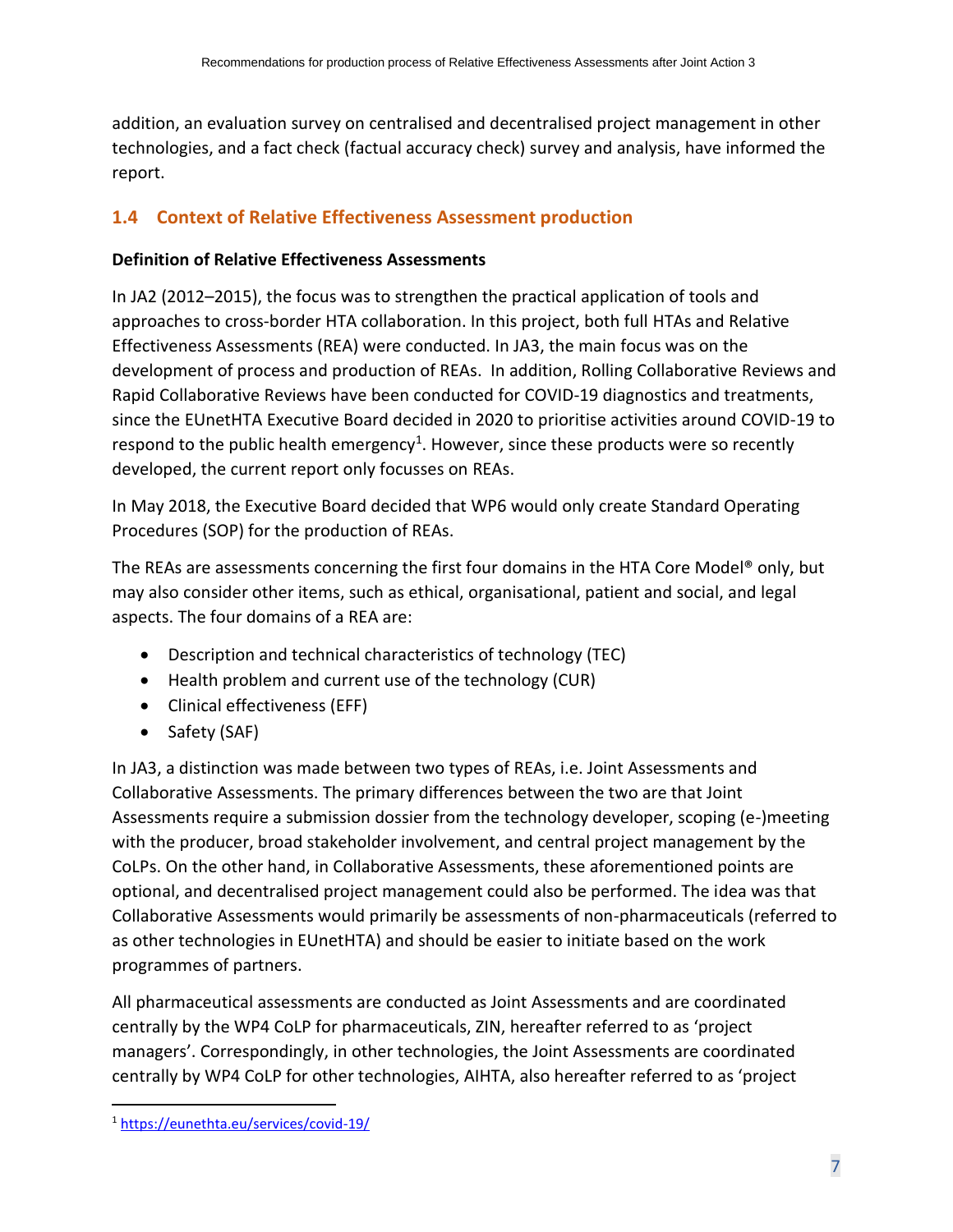managers'. Collaborative Assessments can also be coordinated by project managers at Activity Centre Departments Leads, i.e. decentralised project management.

Assessments of pharmaceuticals are focussed on single technologies seeking Marketing Authorisation (MA) approval (either for an initial MA or variation/extension of application), and the timing of the work is therefore closely linked to the regulatory pathway around the MA time-point. The assessments are typically produced based on data from a submission dossier submitted by the prospective Marketing Authorisation Holder ((p)MAH). If the (p)MAH omits certain information from the dossier, the assessment team includes a statement in the assessment report that the requested data has not been submitted by the (p)MAH and states the consequences. Within EUnetHTA JA3, the process of handling incomplete data has not been fully clarified. Pharmaceutical assessments are, in principle, only based on the submitted evidence from the (p)MAH. However, the assessment team can decide (on an ad hoc basis) to conduct their own systematic literature search/additional analyses when this is of high importance for the assessment.

In other technologies, the manufacturer can be invited to submit evidence via the "Medical devices evidence submission template" for primarily the TEC and CUR domains (vs. all four domains in pharmaceutical assessments). Hence, the EUnetHTA authoring teams perform the literature searches and conduct the analyses. In addition, assessments of other technologies are less restricted to particular time-points of a regulatory pathway and can also represent reassessments following additional or new (post marketing) evidence.

## **Framework of the collaboration and voluntary submission by industry**

In the context of EUnetHTA JA3, the REAs are produced in a voluntary framework. EUnetHTA has no legal entity due to the project-based nature of JA3. Also, the activities are only partially funded by the European Commission (60% funding of costs). The remainder is funded by EUnetHTA partners' own budgets. In JA3, the focus is on creating a sustainable process for future collaboration on HTA. One of the key aspects of the collaboration is the usability of the outputs.

In the pharmaceutical branch, a situation arose, where EUnetHTA initiated a Collaborative Assessment on a human papillomavirus vaccine without prior involvement of the pharmaceutical company. The European Federation of Pharmaceutical Industries and Associations (EFPIA) subsequently raised concerns about EUnetHTA being able to start assessments without the initiation of the manufacturer. EUnetHTA, in accordance with advice from the European Commission, decided to focus exclusively on performing Joint Assessments of pharmaceuticals, based on voluntary submissions from the industry (Executive Board meeting in July 2017). Thus, a prerequisite to conducting a Joint Assessment on pharmaceutical technologies in EUnetHTA JA3 has been the receipt of a submission dossier from the (p)MAH. However, within this voluntary framework the (p)MAH was not obliged to submit the information requested by the EUnetHTA assessment team.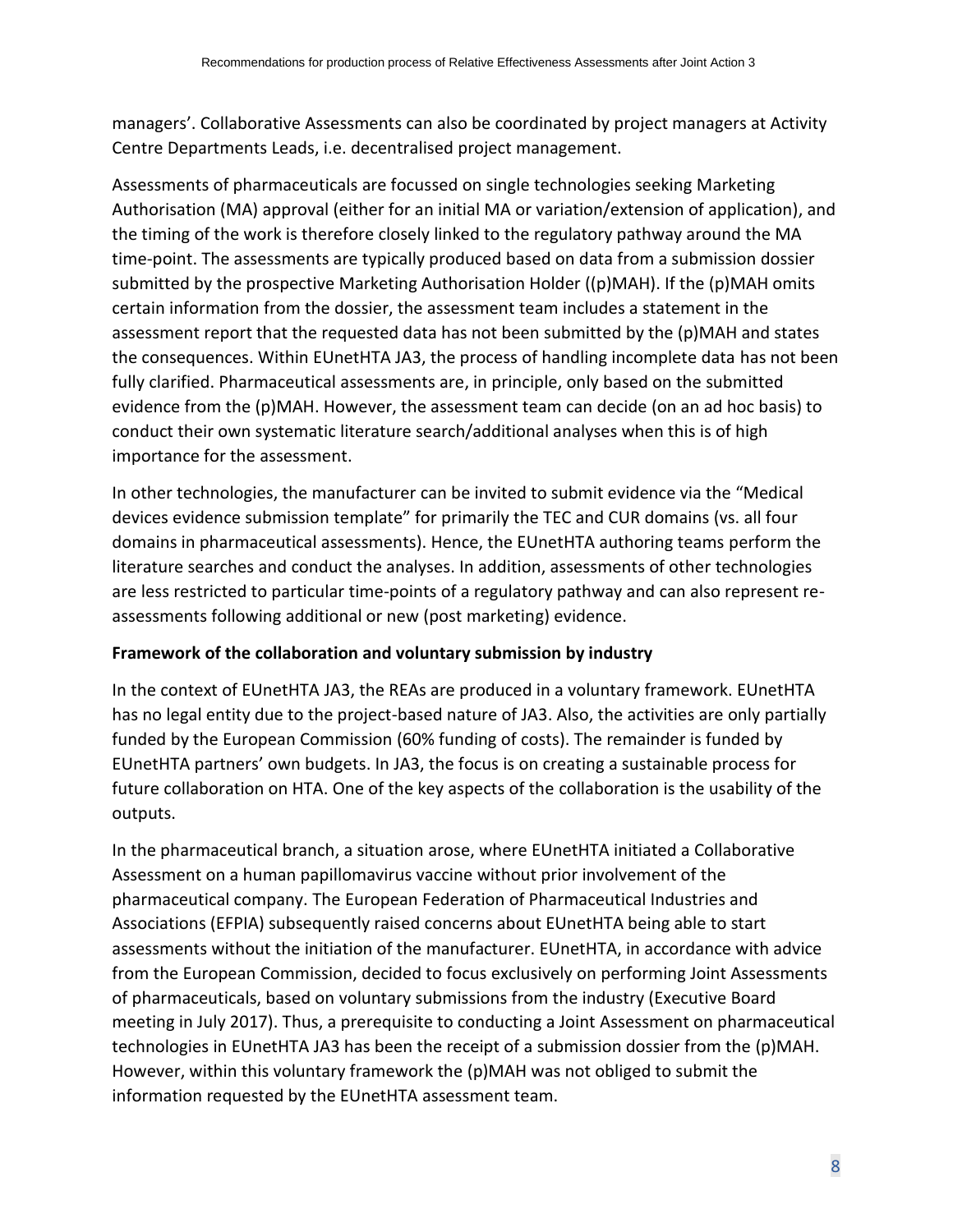## <span id="page-8-0"></span>**2 Summary of recommendations**

One of the key aspects for a successful collaboration is ensuring usability of the outputs. Therefore, all recommendations should be considered from this perspective. It should be noted that the recommendations are based on our experiences with a voluntary system. The provided recommendations are not listed in any prioritised order.

Any recommendations related to the establishment or management of a database handling personal information (or similar) involve compliance with the General Data Protection Regulation (GPDR). This comment also applies to the rest of the document.

General recommendations for joint HTA/project management:

- Ensure transparent, unbiased, and efficient processes for topic identification and selection to inform prioritisation of topics for assessments in the European context. Explore collaboration with existing horizon scanning services and networks.
- Make sure adherence to selection criteria for assessment teams is transparent, and, at the same time, continue capacity building (e.g. procedural and methodological expertise) to be able to ensure high production. It is assumed that when full funding is available (provided EU HTA regulation), HTA agencies are better capable of hiring dedicated staff for such assessments.
- Ensure that project management of assessments is predictable and guarantees fairness of procedure. Thus, project management should be conducted according to standardised processes. Necessary procedures, manuals, templates and tools should be maintained. Such tools would be those to keep track of timelines, teams and their individual members, changes, and a timeline calculator.

Stakeholder engagement:

- Ensure engagement with patients/patient representatives occurs early in the assessment process. It is recommended to keep testing different engagement methods and to try to complement different approaches for one assessment. Guidance as to how the results of the patient input should be used and made visible in the assessment should be developed. Documents that are important for patients/patient representatives should be translated into all EU languages to ensure understanding and facilitate participation. Furthermore, a proper process for evaluation of patient involvement should be established.
- Ensure engagement of healthcare professionals occurs early in the assessment process under appropriate confidentiality rules by attending a scoping e-meeting, reviewing of research question, of draft project plan and/or draft assessment report, and by direct contact during the scoping and assessment phase. Incentives (e.g. remuneration and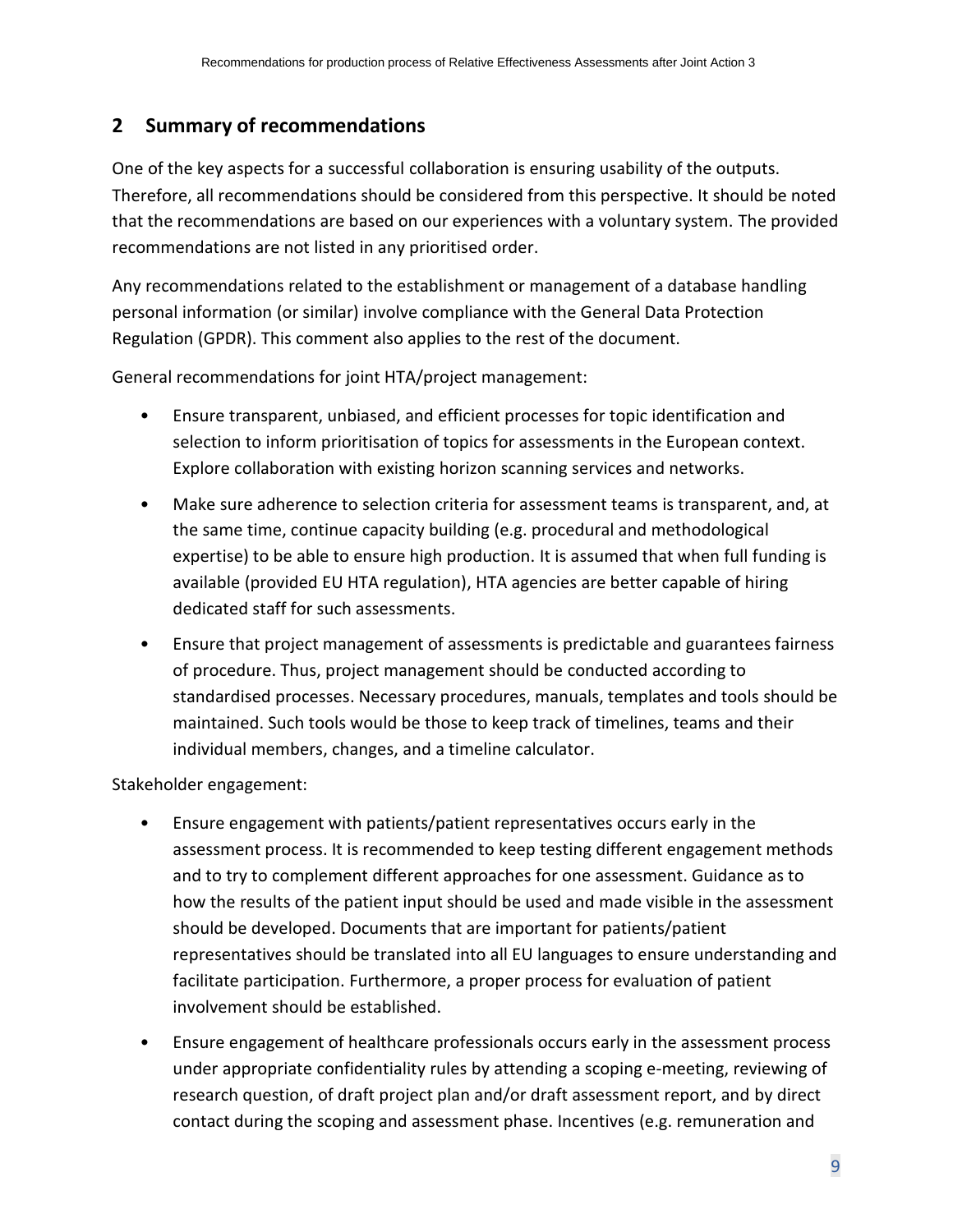certificate of participation in an assessment) for healthcare professionals to participate should be created. There should be some flexibility with regards to accepting healthcare professionals with conflict of interest due to the importance of best possible expertise in the assessments.

- Establish a dedicated stakeholder engagement officer/working party/department that facilitates involvement and serves as an external contact point for all joint HTA products. A database of healthcare professionals and patient organisations should be created to maintain a pool of experts to contact for participation in assessments.
- Continue the Conflict of Interest Committee, and maintain and update procedures for the conflict of interest evaluations and handling of Declaration of Interest (DOI) forms. These should be stored in the above-mentioned database.
- Continue the information sharing between European Medicines Agency (EMA) and assessment teams, maintain procedures, and ensure the appropriate confidentiality framework is in place that allows optimal data sharing and usage.
- Continue the collaboration with medical device regulators, while communicating with Notified Bodies aiming at mutual understanding of requirements, processes, and products.
- Ensure manufacturer participation follows a transparent process, where information, submission requirements, templates and guidelines should be easily accessible for the manufacturers. The participation should be guided by an Industry Procedure Manual, which should be tailored to each assessment and contains all the relevant information and timelines.
- Aim at a clear pathway for industry and other stakeholders to raise (and resolve) emerging problems.

Procedures, templates, and methodology:

- Aim that all procedures, templates, and methodologies ensure consistency and usability of the EUnetHTA assessments (e.g. relevant topic selection, useful content of the report, and timely availability). Updates to any of these aspects need to reflect usability and user-friendliness.
- Adapt procedures for assessment production to fit a possible EU HTA regulation.
- Continue to pilot plain language summaries (PLS), ensure usability among target audience and evaluate needed skills to complete a PLS. If necessary, adapt the template to increase usability.
- Ensure further standardisation of methodological rules and procedures (e.g. PICO development, patient input, expressing certainty of the evidence).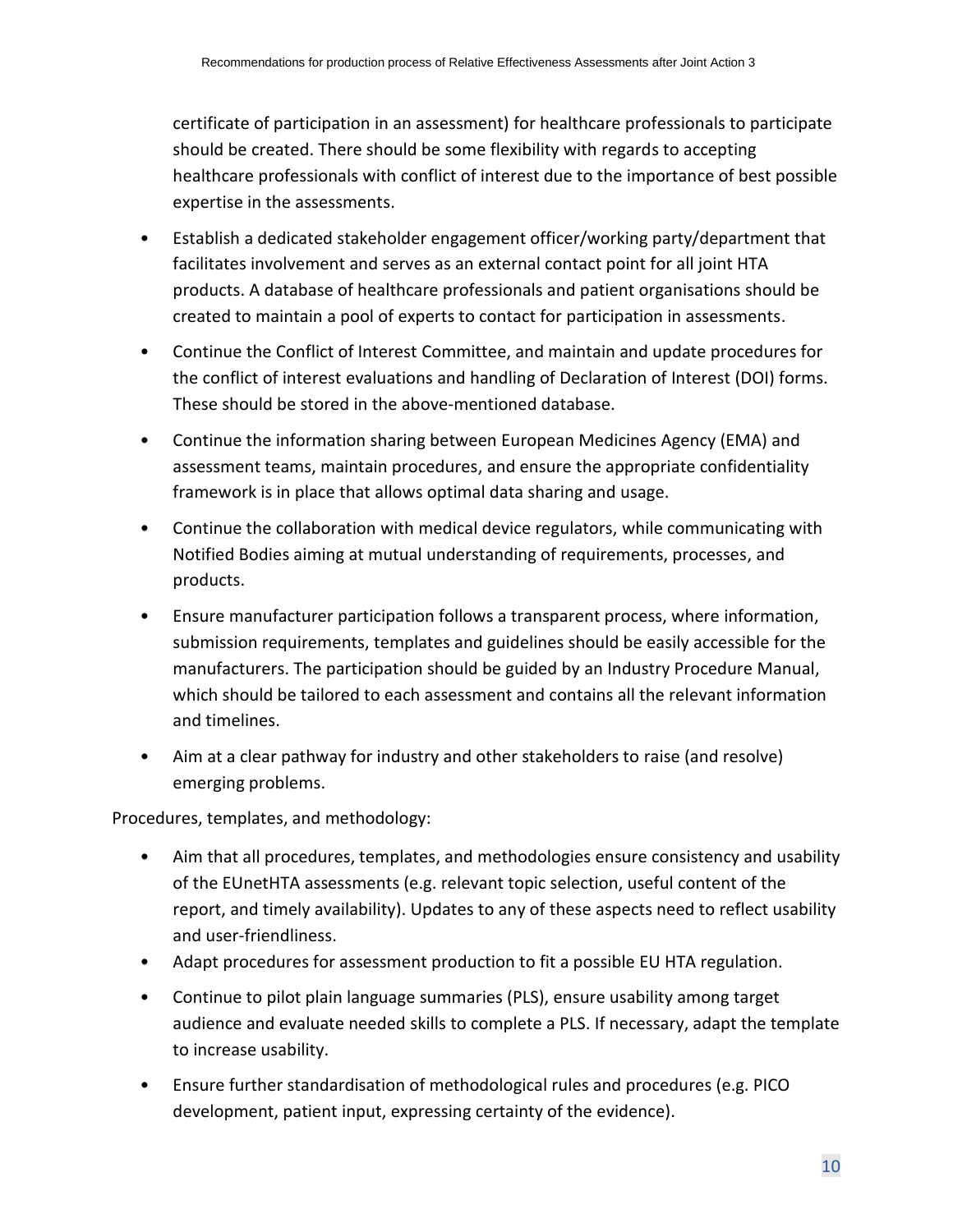- Establish a standing methods working party that regularly evaluates the need for updates or new developments of methodological guidelines, and coordinates the implementation of required revisions and new developments. This group could consist of relevant networks, organisations, and universities. It should be in contact with other relevant methods groups outside EUnetHTA and, where relevant, guidelines of wellestablished organisations should be referred to. Guiding principles on methodological choices and applicability of specific methods under different circumstances should be decided by the future EU framework on HTA.
- Ensure clear and fair publication and citation policy regarding confidential data, taking into account core principles of HTA (transparent, unbiased, and independent).
- Aim to have a life cycle approach of technologies, thus information from Early Dialogues could be shared with assessment teams, and continue the process of communicating evidence gaps identified in assessments to Post-Launch Evidence Generation (PLEG) activities.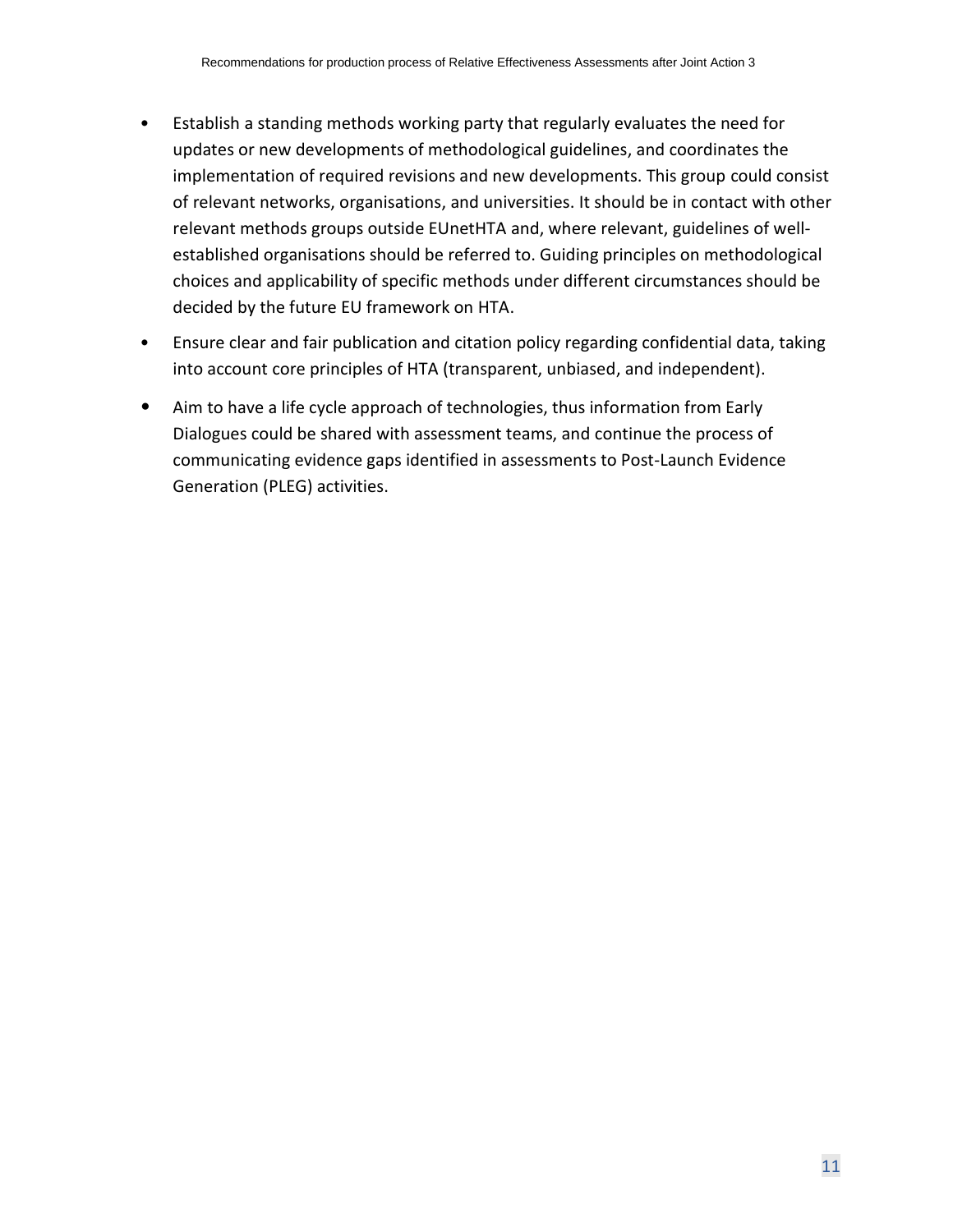## <span id="page-11-0"></span>**3 The work done, experiences and recommendations**

## <span id="page-11-1"></span>**3.1 Topic identification, selection and prioritisation**

#### **The work done and experiences**

Topic identification, selection and prioritisation (TISP)<sup>2</sup> represents the starting point for HTA. In this respect, an efficient and defined TISP process is an important means to support the aims of European cooperation on HTA. A working group set down by EUnetHTA JA3 WP4 has prepared a set of recommendations for TISP. The working group involved 31 EUnetHTA WP4 partners, volunteering as authors or reviewers, and delivered its report in April 2020<sup>3</sup>. A question-answer approach adapted from the EuroScan toolkit, sharing of selected background literature, collaboration with the EMA, stakeholder input, and pilots<sup>4</sup> on voluntary TISP processes were used to produce recommendations that cover six domains of TISP:

- <span id="page-11-2"></span>1. Organisation and implementation
- 2. Topic identification
- 3. Topic selection and scope
- 4. Topic prioritisation
- 5. Stakeholder involvement
- 6. Evaluation

Voluntary workflows for TISP were piloted in WP4 Joint Assessments for pharmaceuticals and Joint or Collaborative Assessments for medical devices and in-vitro diagnostics. These workflows resulted in the EUnetHTA Prioritisation Lists (EPL), which were published on the website<sup>5</sup>.

For the first years of EUnetHTA JA3, despite a pro-active acquisition process, the pharmaceutical industry was reluctant to submit compounds for Joint Assessments. Therefore, the Heads of Agencies group decided in their April 2018 meeting that EUnetHTA should set up an EPL to inform the industry about emerging or new pharmaceutical products identified as relevant for a Joint Assessment. This first version of the EPL (November 2018) was created ad hoc based on national priorities of HTA agencies, as a response to the decision of the Heads of Agencies group. The second version of the EPL (July 2019) was the outcome of the TISP pilot (mentioned above) which followed the TISP project plan (available on the website<sup>6</sup>). Due to the

<sup>&</sup>lt;sup>2</sup> TISP processes may be of different complexity ranging from solely reactive, i.e. responsive to proposals, commissions or applications, or involve proactive steps. A proactive TISP process can be defined as horizon scanning.

<sup>3</sup> Recommendations for Horizon Scanning, Topic Identification, Selection and Prioritisation for European Cooperation on Health Technology Assessment. Available at[: https://eunethta.eu/services/horizon-scanning/](https://eunethta.eu/services/horizon-scanning/)

<sup>4</sup> Pilot for topic identification selection and prioritisation (TISP) for [pharmaceuticals,](https://eunethta.eu/wp-content/uploads/2019/03/190301-Project-plan-TISP-P-Final.pdf) Pilot for topic identification selection and prioritisation (TISP) fo[r medical devices and in-vitro diagnostics,](https://eunethta.eu/wp-content/uploads/2019/03/190301-Project-plan-TISP-OT-Final.pdf) Endpoint evaluation other technologies and Endpoint evaluation for pharmaceuticals. Available at:<https://eunethta.eu/services/horizon-scanning/>

<sup>5</sup> EUnetHTA Prioritisation List (EPL) – Pharmaceuticals:<https://eunethta.eu/assessments/prioritisation-list/> (Accessed on 05.03.2020). EUnetHTA Prioritisation List (EPL) - Other Technologies: [https://eunethta.eu/assessments/eunethta-prioritisation](https://eunethta.eu/assessments/eunethta-prioritisation-list-epl-other-technologies/)[list-epl-other-technologies/](https://eunethta.eu/assessments/eunethta-prioritisation-list-epl-other-technologies/)

<sup>6</sup> <https://eunethta.eu/services/horizon-scanning/>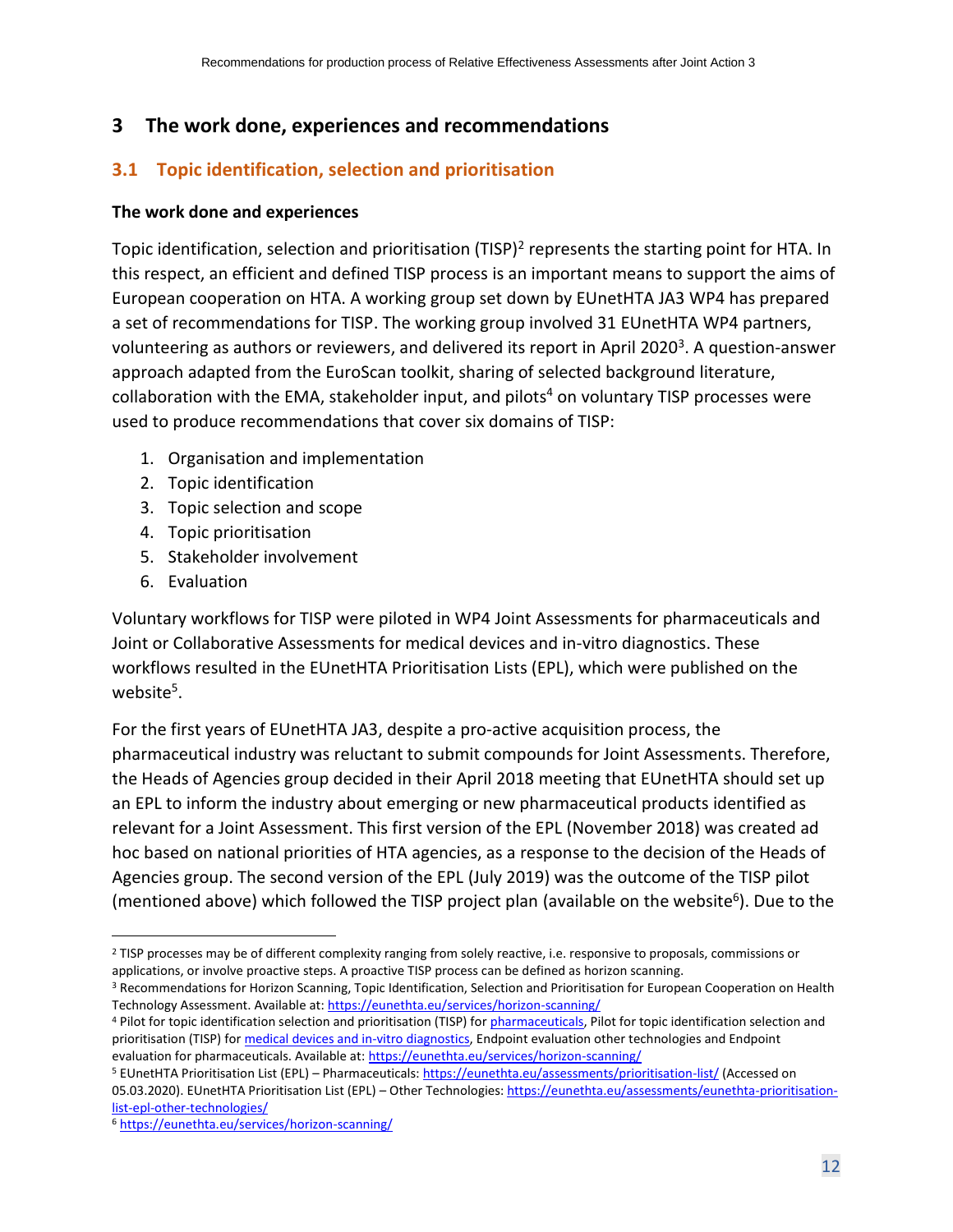EPL, a tailored acquisition approach was developed and the EPL was expected to increase the relevance of Joint Assessments. Eight out of the 16 pharmaceutical Joint Assessments were an EPL compound. Two companies declined submitting a dossier on an EPL compound, because they wanted to see improvements in the implementation numbers first. Other companies proposed to submit an alternative compound, because – due to various reasons – the originally listed compound was not suitable for a Joint Assessment (e.g. due to failed clinical trials or the necessity of certain test not being available in all European countries). The TISP pilot for pharmaceuticals revealed one main challenge: identification and prioritization of relevant topics at the right time. Compounds included in the EPL were prioritised based on the highest number of EUnetHTA partners declaring an interest in participation in Joint Assessment production, and anticipated use of the Joint Assessment at national level. There is a need for further development of criteria for prioritisation of identified pharmaceutical compounds and a robust prioritisation process to better support both future participation in Joint Assessment production and implementation. In addition, several partners reported being unable to commit to Joint Assessments due to national regulations.

For other technologies, topic suggestions in EUnetHTA JA3 have primarily been based on suggestions from partners planning an HTA who would like to undertake this as a EUnetHTA Joint or Collaborative Assessment. Partners have been requested to actively use the EUnetHTA Planned and Ongoing Projects (POP) database to report their planned assessments, and to see if other agencies have been planning/doing an assessment on the same topic as they have been planning. In this manner, the POP database was designed to facilitate collaboration. Also, topics could be proposed by stakeholders (industry, patient organisations, and the public). The majority of these suggestions did not lead to calls for collaboration because they were out of scope or too vague. As assessments in other technologies are not dependent on an industry submission, and as several partners engaged in Collaborative Assessments, the number of projects initiated by June 2020 was 28. However, uptake of the assessments was limited. The pilot for a TISP workflow was set up to see if a more active voluntary topic identification process and an EPL based on this could ease the choice of topic for a Joint or Collaborative Assessment, while increasing the uptake of assessments. The EPL was published in July 2019 and comprised 18 topics. It was based on EUnetHTA partners' interest in topics identified through a public call for proposals, the POP-database, and EUnetHTA partners' lists of potentially relevant topics. No topics were proposed by industry. Three assessments have started based on the EPL. WP4 CoLP AIHTA contacted the agencies who had expressed interest in the topics of the EPL. However, no additional assessments were initiated as the partners had either other priorities, no resources for EUnetHTA collaboration, or the topic became obsolete for them. In the TISP project, we observed that some partners had their topics prioritised once or twice a year, while others had to act on very short notice based on commissions. Partners with the need to act on short notice were not able to react to the EPL. To be successful, changes need to be made in the partners' commissioning systems to be more flexible towards collaboration. This could be achieved with identified topics being presented in a timely manner to those prioritising the topics nationally, rather than the HTA conductors. It should also be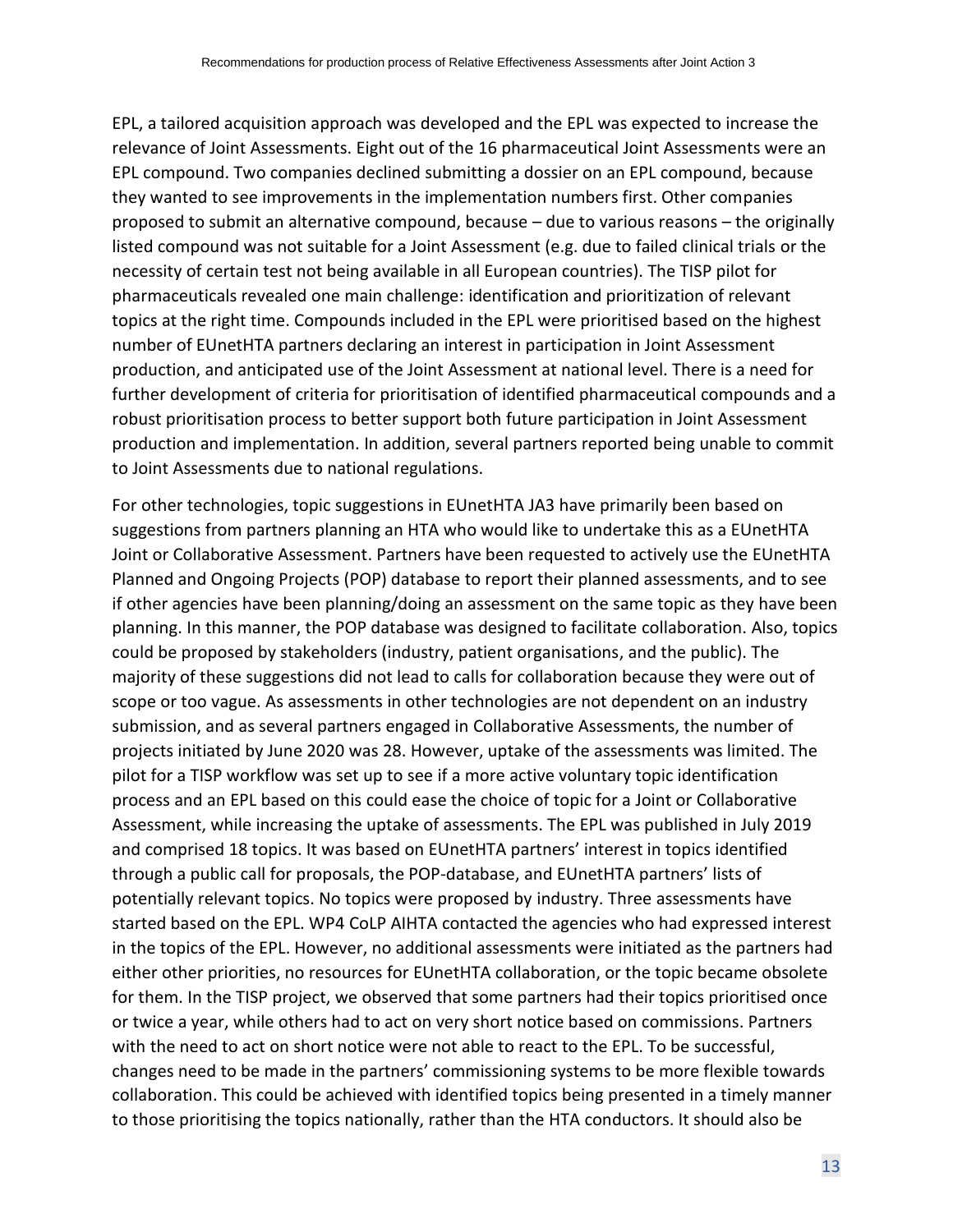noted that the EPL for other technologies came very late in JA3, and that the relevance of an EPL needs to be further explored<sup>[3](#page-11-2)</sup>.

## **Recommendations**

- The main recommendation of the TISP group is that transparent, unbiased and efficient horizon scanning services should inform the prioritisation of European cooperation on HTA.
	- The TISP group specifies that these horizon scanning<sup>7</sup> services<sup>8</sup> should be legal entities with an appropriate confidentiality framework to allow developers of a technology to share information at an early stage.
	- Formalised collaboration with, and learning from existing horizon scanning services, -systems, -initiatives and networks should be explored.
	- The horizon scanning service should use both proactive and reactive approaches for topic identification. This implies that stakeholders should be proactively consulted and that the TISP process is open to public proposals. Those planning and prioritising HTA activities at any level of a European HTA network, as well as individual HTA agencies and stakeholders, should be the target group and audience for the horizon scanning output.
- Based on the experience from the pilots, the TISP group does not recommend EUnetHTA to identify topics solely on a voluntary basis. This means that funding for the TISP step is required.
- The recommendations are generic in the sense that they are valid for different models of European cooperation on HTA. Due to uncertainties regarding these models and legislative regulation, the TISP group was not able to provide recommendations on the ownership and financial responsibilities for horizon scanning and the TISP process, nor detailed criteria for selection and prioritisation. The authors state that these are important areas that remain to be defined.
- Despite uncertainty on a future HTA model, TISP should play a key role helping to identify technologies for assessment in advance.

## <span id="page-13-0"></span>**3.2 Composition of assessment teams**

## **The work done and experiences**

Assessment teams are composed of partners volunteering for the different roles. A project manager is always dedicated to the assessment. An assessment team requires the following roles (each role is covered by a different EUnetHTA partner): author and co-author (constitutes the authoring team), and at least two dedicated reviewers. Observer(s) can be added to the team for capacity building. This mode of collaboration was depicted in order to establish trust

 $^7$  In the context of Health Technology Assessment (HTA), horizon scanning is the systematic identification of health technologies that are new, emerging, or becoming obsolete, and that have the potential to affect health, health services and/or society.

<sup>&</sup>lt;sup>8</sup> Horizon scanning services are defined as legal entities performing horizon scanning.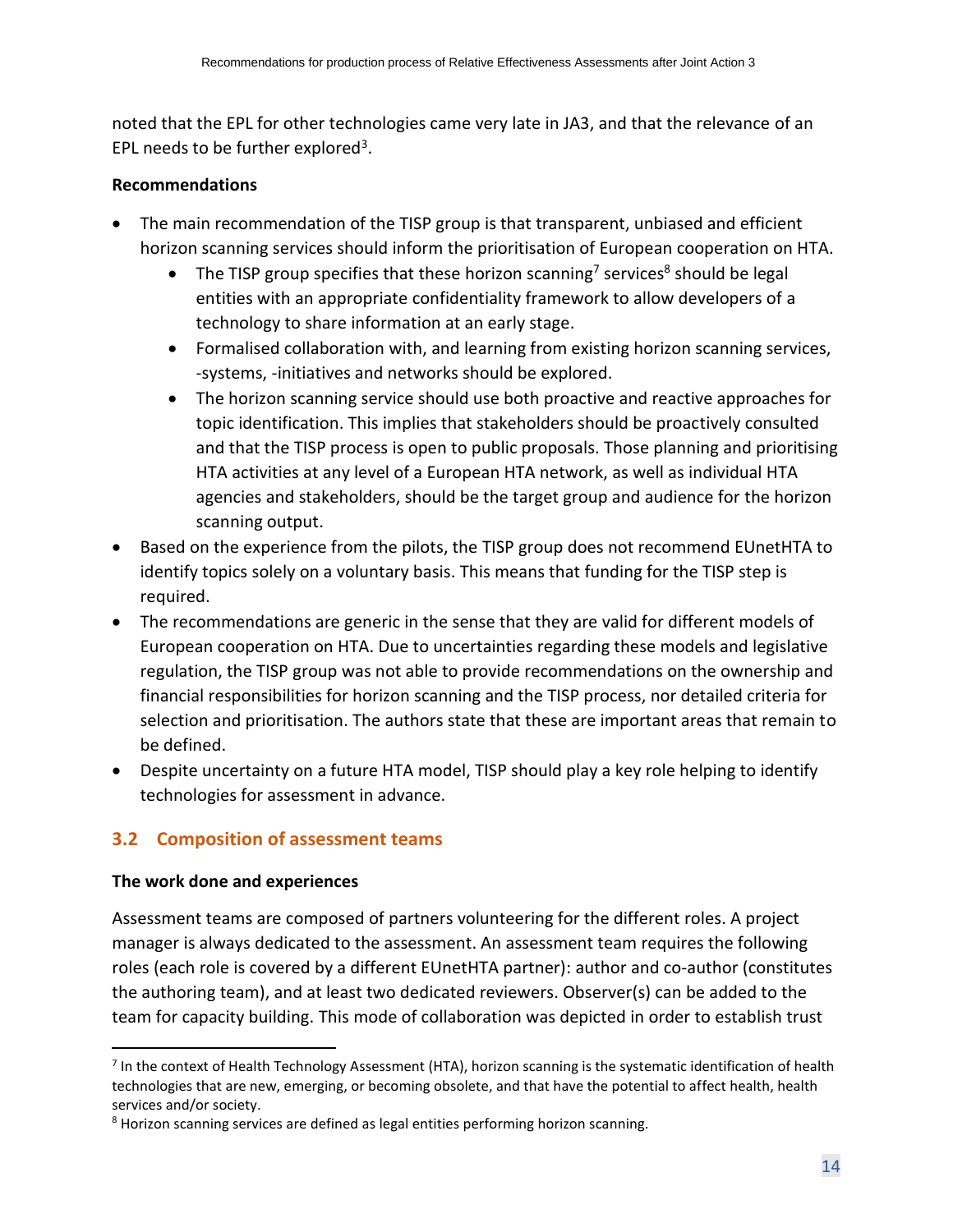between the agencies, while gaining experience in differences or similarities of national HTA practices. In addition, this collaboration model allowed more agencies to become acquainted with EUnetHTA procedures, tools, and templates, and thus allowed for capacity building for future assessments.

When a topic is identified for a possible assessment, a call for collaboration is sent to the partners in the relevant branch. The deadline to respond to the call should take no longer than 10-15 working days, but the deadline can be extended if needed (e.g. due to a summer holiday or not having found the required expertise). In order to prioritise between partners, if needed, the WP4 LP and CoLPs created criteria for the selection of assessment teams. These criteria describe the competence that should be covered within the assessment team and can be used when prioritisation is needed between partners. The main criteria for the authoring team are: availability during the timelines, sufficient WP4 budget, no conflict of interest, expertise in the disease area and health technology, and experience and/or knowledge of EUnetHTA procedures and methodology. In addition, there should be relevant expertise regarding information retrieval and statistical analyses within the authoring team, the agencies should commit to use the assessment in the national setting and, lastly, it is preferable to seek geographical spread. For selecting dedicated reviewers, the following criteria have been established: must comprise one information specialist and one statistical specialist, ideally reviewers should have experience with the topic, and, lastly, at least one of the reviewers should have experience with EUnetHTA assessments. The criteria are available on the website<sup>9</sup>. If no information specialist or statistical specialist can be found within the assessment team, the Information Specialist Network (ISN) or Statistical Specialist Network (SSN) can be contacted. These networks could also have a role in building methodological expertise in participating agencies.

Experience of establishing assessment teams has shown that it is not always feasible to cover all the criteria specified above. For pharmaceuticals, it was experienced that not all the national HTA agencies have dedicated information specialists in house, or statistical experts that can review advanced statistical methods. Therefore, the creation of the ISN and SSN was crucial. For other technologies, the experience was that all but one team had an information specialist dedicated reviewer. In the assessment when the dedicated reviewers did not have the required information retrieval expertise, the ISN provided the necessary expertise.

In EUnetHTA, the different roles in the assessment team have the following responsibilities:

- 1 author organisation:
	- Leading role in both the scoping and assessment.
	- Responsible for the content-related process.
	- Ultimate responsibility for quality assurance.
- 1-2 co-author organisations:

<sup>9</sup> <https://eunethta.eu/services/submission-guidelines/other-technologies-submission/> (Accessed on 02.04.2020)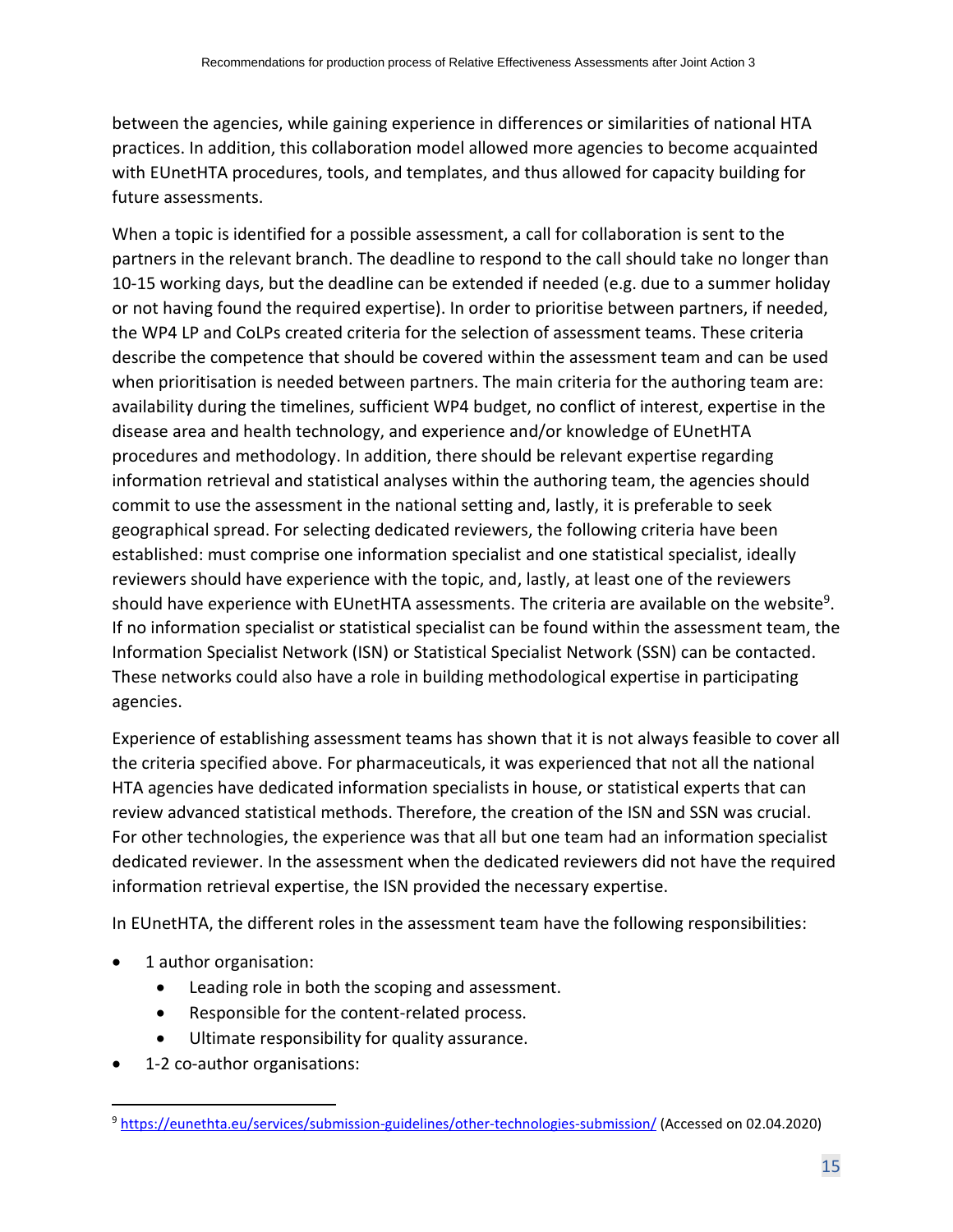- Support the author in all project phases. Check, provide input, and endorse all steps (e.g. collaboration in literature selection, data extraction, and assessment of risk of bias).
- Depending on the collaboration mode, responsible for preparing sections independently. Normally we tend to see that co-authors write the TEC and CUR domain and the authors write the EFF and SAF domain. However, this could be different based on relevant expertise within the agencies.
- Check, provide input, and endorse content of all domains.
- 2-4 dedicated reviewer organisations $10$ :
	- Responsible for quality assurance by thorough review of the draft project plan and draft assessment.
	- Review of methods, results, and conclusions based on the original studies included.
- OPTIONAL observer:
	- This role is specifically designed for partners new to EUnetHTA or who want to learn more about the Joint/Collaborative Assessment production process. Observers will not have an active role, but will have access to all the data.

It has been estimated that the workload for pharmaceutical assessments is around 60 person days for authors, 40 person days for co-authors, and 3-5 person days for dedicated reviewers, but this also depends on the complexity of the topic. The duration of pharmaceutical Joint Assessment production (from receipt of letter of intent until final publication) has shown to lie between 193 and 412 calendar days<sup>11</sup>. The median is 338 calendar days. This period does include the time when we are awaiting CHMP (Committee for Medicinal Products for Human Use) opinion and thus submission of the submission dossier. Therefore, this does not reflect the actual amount of production days.

For other technologies, the estimated workload for assessments is 80 person days for authors, 25 person days for co-authors, and 5 person days for dedicated reviewers. However, the workload is dependent on the complexity of the topic, and this varies between assessments. The duration of assessment production has shown to lie between 141 and 593 calendar days<sup>12</sup>. The median is 427 calendar days. A longer timeline usually means a more complex assessment. However, a longer timeframe can be caused by other factors (in addition or as the main reason), e.g. the work has been paused due to internal resource constraints.

In the beginning of JA3, there were fewer assessments ongoing and numerous partners were usually volunteering for a role in an assessment. Thus, partners had to be rejected for a role in the team. For pharmaceuticals, this period was used to build capacity, and for the first two

<sup>&</sup>lt;sup>10</sup> In some assessments a larger number of dedicated reviewers have been included to support engagement and capacity building

<sup>&</sup>lt;sup>11</sup> Number of days from the date of the call for collaboration to publication date of final assessment report. This is based on available information about assessments in April 2020 (N=9).

 $12$  Number of days from the date of the call for collaboration to publication date of final assessment report. This is based on available information about assessments in April 2020 (N=21).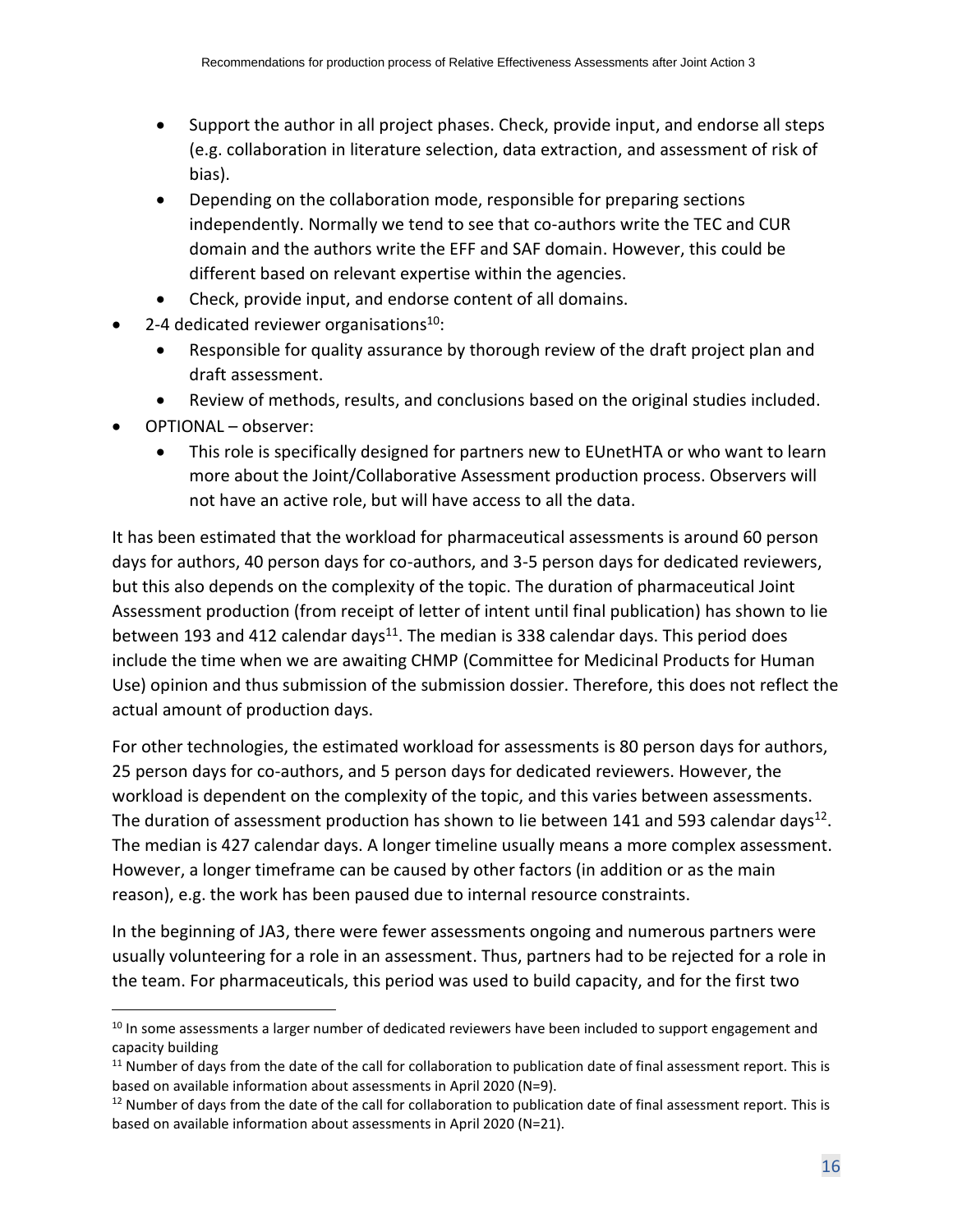pharmaceutical Joint Assessments six dedicated reviewers were selected per assessment and 2- 3 observers additionally.

For pharmaceuticals, there was an increase in assessments that started in year three of EUnetHTA JA3. As of mid-2019, there were several pharmaceutical assessments ongoing and the project management team experienced challenges with recruiting authors and co-authors for new assessments. For the calls for collaboration after mid-2019, in no instances have partners been rejected for a role as author or co-author, and in six assessments partners have been rejected a role as dedicated reviewer (out of six assessments). In an attempt to increase willingness to actively participate in a pharmaceutical Joint Assessment, WP4 CoLP ZIN gave a training on April 9, 2019. This training aimed to provide insights into the different aspects of a pharmaceutical Joint Assessment, namely explaining the procedures, the Companion Guide, how to set up a PICO (population, intervention, comparator, outcomes), and methodological aspects such as Network Meta Analyses.

Although for pharmaceuticals there were challenges in finding agencies willing to partake an active role in the assessment team, this did not reflect a low overall interest in the topic of the pharmaceutical assessment. Based on feedback from the authoring teams, it became clear that one of the key limitations reflected the high uncertainty in EUnetHTA timelines. HTA agencies can only predict their work plans 3-6 months in advance. Due to regulatory uncertainties (i.e. prolonged clock-stops, reversion of accelerated procedure to regular procedure, or Oral Explanation) the pharmaceutical assessment timelines are regularly delayed from the originally anticipated date for CHMP opinion. On average, CHMP opinion was delayed by 70 calendar days (ranging from -56 to 252 days) compared to the date originally communicated by the (p)MAH in the letter of intent. The lengthy delays resulted in authoring teams being on standby for substantial periods, thereby limiting their availability for their national work plan activities. Therefore, it was decided that the actual work of the scoping phase (i.e. developing the PICO and the project plan) would only start around four months prior to CHMP opinion. The call for collaboration is sent out around six months prior to CHMP opinion, meaning that this will be one month after the day 120 List of Questions has been shared by the EMA with the (p)MAH. Thus, these timelines seem to reflect important regulatory milestones. This (sharing of day 120 List of Questions by the EMA with the (p)MAH) is considered to be a critical time point since this should result in more certainty about the anticipated CHMP opinion date, or should give more clarity on a potential regulatory delay. Other challenges – resulting from authoring team feedback – that could have an impact on the willingness of agencies to participate in an active role are the following:

- Lack of methodological clarity (e.g. missing methodological guidance or standpoint on defining the PICO and advanced statistical methods). Please see further information in Section [3.10.](#page-48-0)
- Complex procedures with many different steps. Based on feedback from authoring teams, procedures have been adapted.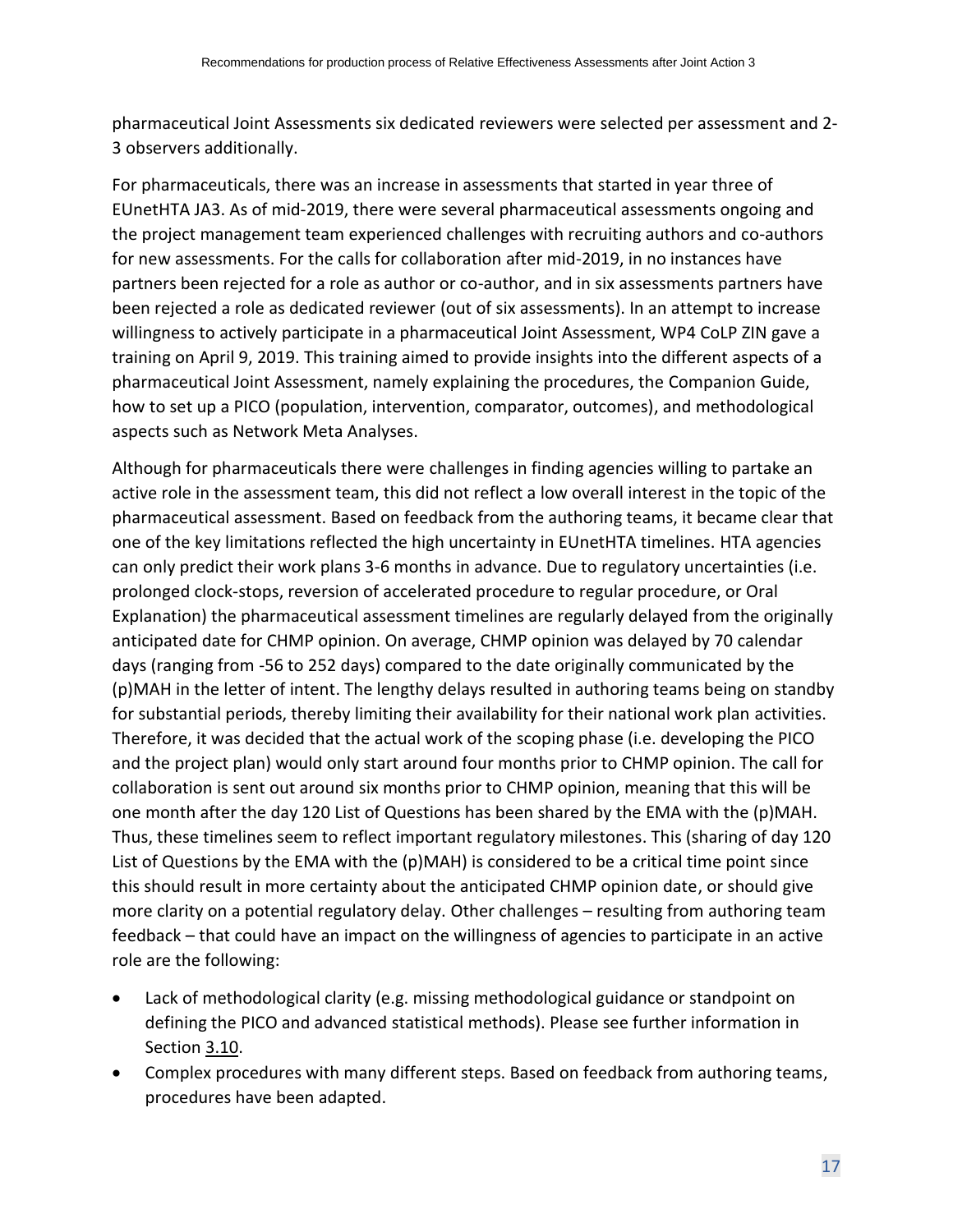• Conducting a EUnetHTA assessment requires more work than a national assessment. This is to ensure the assessment can be used by as many partners as possible. Since many partners have many different requirements (e.g. on what information to include and the way of reporting it), the EUnetHTA assessment duration also lengthens.

For other technologies, the experience has been similar, but it has been slightly less challenging to set up an assessment team, although the production in the other technologies branch has been significantly higher overall than in the pharmaceuticals branch. For the calls for collaboration, in nine instances partners have been rejected to become co-author, and in 47 instances partners have been rejected to become dedicated reviewer.

For both pharmaceuticals and other technologies, it could be that the more EUnetHTA assessments are ongoing, the more challenging it is to find partners that have the human resources available to act as author, co-authors, or dedicated reviewers in addition to the regular national HTA work. Naturally, there have been more volunteers for the dedicated reviewer role than for an author or co-author role. A reason for that may be that it requires less human resources. If an agency has participated as observer, they usually subsequently volunteer for the role as dedicated reviewer.

In total, there are 63 partners in the WP. Whereas the minority of partners focus only on pharmaceuticals, around one-third focus only on other technologies, and about half of the partners on both types of health interventions (based on information received from partners at the beginning of JA3 when asking them to indicate whether they would focus on pharmaceuticals, other technologies, or both within the EUnetHTA work).

For pharmaceuticals, nine different agencies have contributed as author, 14 as co-author, and 31 as dedicated reviewer. 33 different partners were involved in at least one of the pharmaceutical assessment teams (38 if including observer roles as well). 22 of those partners contributed in several assessments (26 if including observer roles as well), of which 12 partners participated in different roles in the pharmaceutical Joint Assessments. Of the twelve partners that only participated in one role, ten were included as dedicated reviewer. 10 partners participated as an observer, and five of them stepped up as a dedicated reviewer in another pharmaceutical assessment. The remaining five partners did not step up after having the observer role.

In other technologies, 14 different agencies have contributed as author, 20 as co-author, 29 as dedicated reviewer and seven as observer. 38 partners contributed in any role, 30 partners contributed in several assessments, eight partners contributed in only one assessment in JA3. 23 partners took different types of roles in JA3, and 15 partners participated only in one type of role (there is no pattern to say only dedicated reviewer, or only co-author or author). Four partners became authors or dedicated reviewers after being observers. Three partners did not take on additional roles after being observers, though one partner was an observer in another assessment too.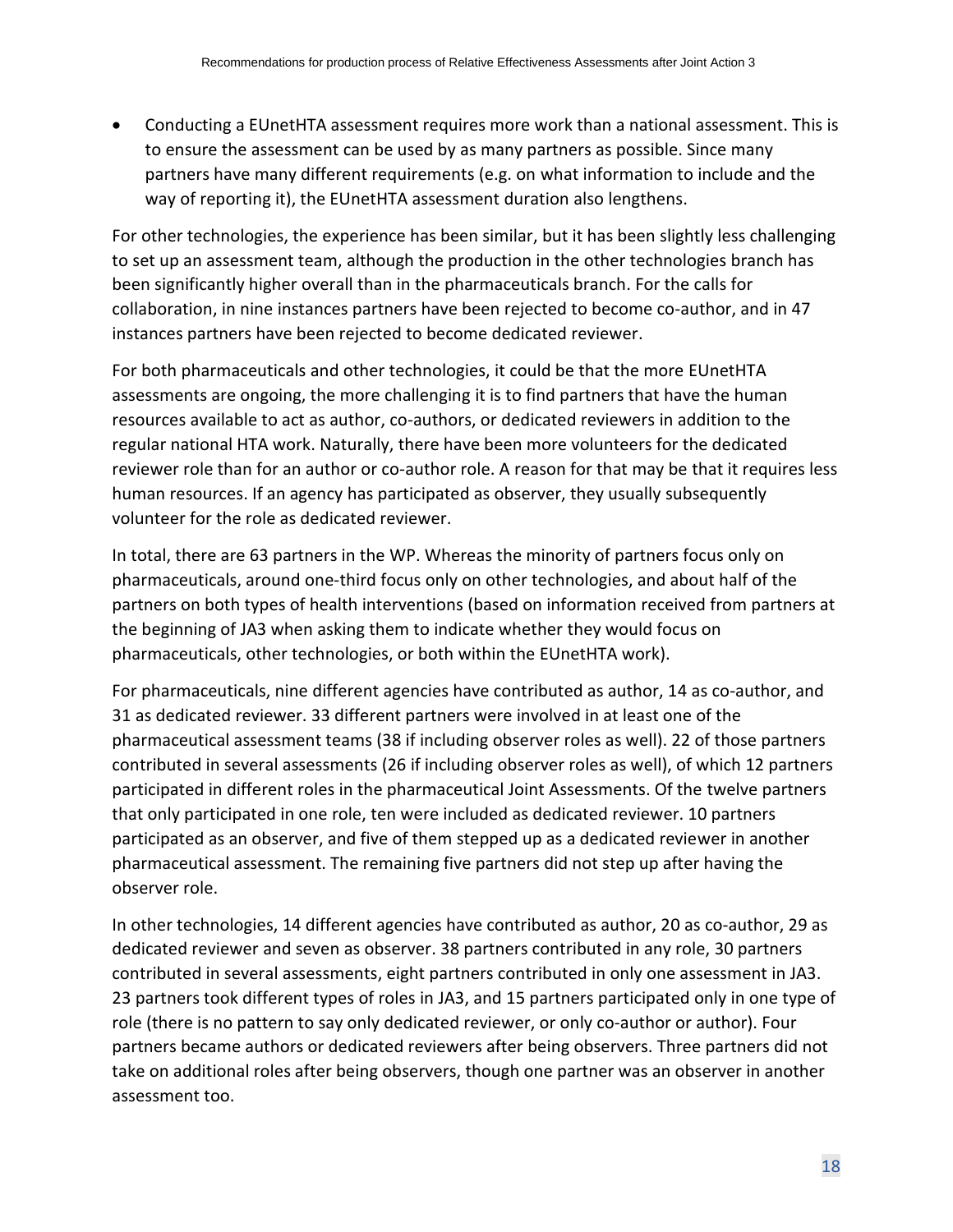The selected agencies of all published and ongoing other technology and pharmaceutical assessments can be found on the website<sup>13</sup> (please see the appendix for an overview of the agencies selected per role).

#### **Pharmaceuticals – response to calls for collaboration and formation of assessment teams**

35 agencies responded to at least one role, announced via the call for collaboration for a new pharmaceutical assessment.

All authors selected for assessment teams were involved as a co-author or dedicated reviewer in a previous pharmaceutical assessment (or in JA2), thus they had experience with EUnetHTA guidelines, templates and procedures. The same applied for co-authors with the exception of the co-author for PTJA01 and PTJA17 $14$ . In the case where a less experienced author was accepted, the team was balanced by including an experienced co-author (and in one occasion even two co-authors). The same applied for rather unexperienced dedicated reviewers. In such cases, the group of selected reviewers is balanced with the selection of multiple experienced dedicated reviewers. This is done for educational purposes to secure capacity building and increase involvement of new and less experienced partners.

In some situations, the project management team pro-actively reached out to partners to ask them to consider a role in the authoring team. The management team always considered previous experience in an authoring role, ideally in the same therapeutic area and/or comparable class of drugs. This activity ensured meeting the selection criteria of expertise. The same process was followed in case of a methodologically challenging assessment (e.g. when a network meta-analysis was expected) and the project management team reached out to partners experienced in the respective area.

## **Other technologies – response to calls for collaboration and formation of assessment teams**

40 agencies volunteered to become part of an other technologies assessment team and responded to at least one call for collaboration for a new assessment. 30 agencies volunteered to contribute to an assessment more than twice. 14 agencies proposed a topic for an assessment and subsequently became an author. On average, seven agencies responded to a call for collaboration and applied to contribute in any role. The highest number of applicants was recorded for OTCA06 (18 agencies), the second highest number for OTJA08 (15 agencies), and the third highest number for OTJA10 (11 agencies). The highest number of partners indicating an interest in a topic (indicated that the topic is of relevance in the national setting) was 17 for OTJA08.

<sup>13</sup> <https://eunethta.eu/rapid-reas/>

<sup>&</sup>lt;sup>14</sup> EUnetHTA assessments in Joint Action 3 are given a unique identifier in order to allow easy identification of the assessments. Project ID: [PT/OT][CA/JA][00]. PT=pharmaceutical technology, OT=other technology, JA=Joint Assessment, CA=Collaborative Assessment.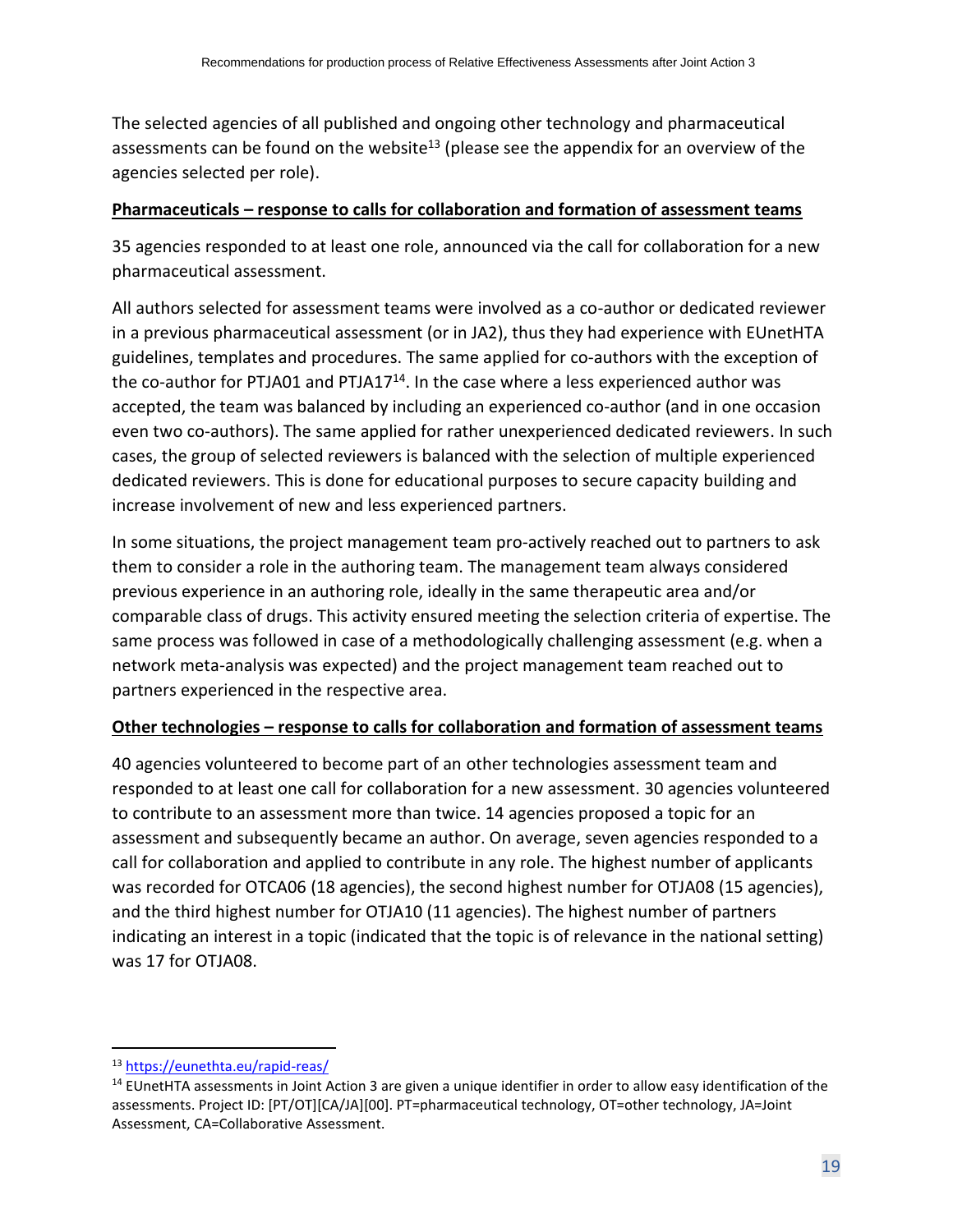In some instances, the project manager directly approached some of the partners to consider being an author, co-author, or dedicated reviewer. This was done in case we were aware that they plan to work on, or have (recently) worked on a similar topic and had valuable expertise in the specific field.

## **Recommendations**

- Ensure clear and transparent selection criteria for assessment teams.
	- Ensure adherence to these criteria, but at the same time encourage capacity building. In other words, do not always select the most experienced agencies, since there is a need to have capacity for a future system with a higher production rate or in case of conflicting production deadlines.
	- The authoring team should include a statistical specialist (if needed). If not, such a specialist should be one of the dedicated reviewers or the SSN should be involved as part of the authoring team.
	- Sufficient funding should be available for the national agencies, so that they can hire dedicated staff for such assessments.
- Keep a database of the responses of agencies and the reason for acceptance/rejection.
	- By means of such a database, one can pool expertise in, for example, therapeutic area and/or class of technology. This is helpful to pro-actively select an assessment team, in a similar therapeutic area/similar class of technologies.
- For pharmaceutical assessments, ensure the timelines reflect important regulatory milestones, while reserving sufficient time to produce high quality reports. It is important to recognise the uncertainty surrounding regulatory milestones at the start of the assessment to prevent unnecessary lengthy authoring team stand-by periods, as this negatively impacts their ability to work on activities from their national work plan. It is therefore also important to keep the regulatory milestones up to date, incorporating (unexpected) accelerations or delays as quickly as possible.
- For other technologies assessments, when planning the timelines the author should search for ongoing trials and preferably adapt the timing of the assessment according to the availability of any upcoming new evidence that is expected to be published from these trials.
- Maintain the ISN and SSN.
	- Ensure that these networks are kept alive (coordination, funds, training to reflect state of the art methods).
- Testing of different procedures to identify assessment teams. For example, testing the timeframe for responding to calls for collaboration to determine a feasible length of time.
- Agencies could be asked to sign up to participate in a certain yearly number of assessments (only if topics are prioritised and known in advance).

## <span id="page-19-0"></span>**3.3 Project management of assessments**

This section will present the work done and experiences regarding project management for pharmaceuticals and other technologies separately, due to the different nature of project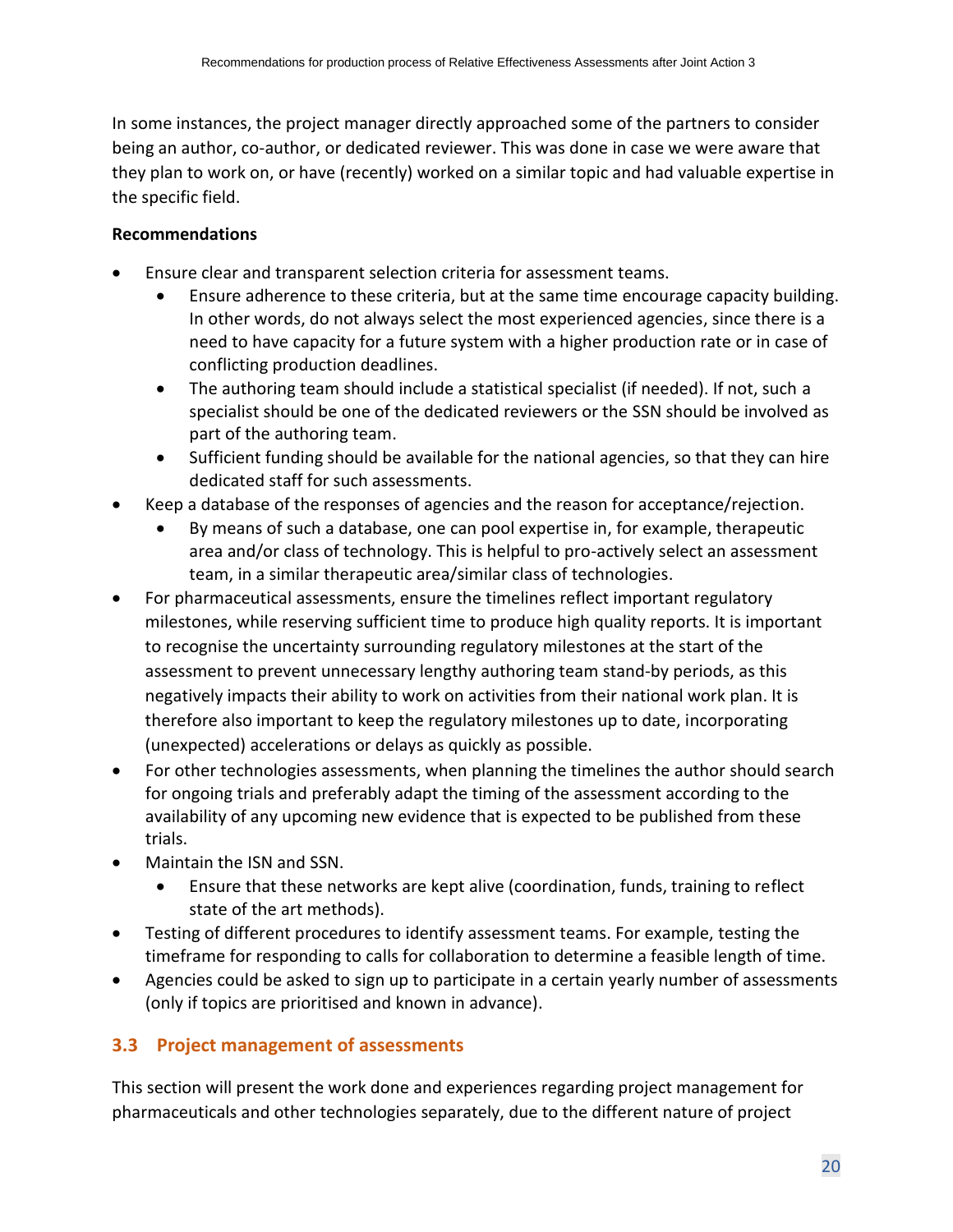management. In pharmaceuticals, the project management is done centrally to mimic the EMA central procedure, to ensure procedural fair industry involvement, and to ensure consistency and timely publication of the assessments, whereas in other technologies the project management can be centralised or decentralised. Many of the assessments are coordinated in a decentralised manner by Activity Centre Department Leads. This reflects the nature of other technologies, since market approval (CE mark) can be granted by different notified bodies that are located in different countries (i.e. there is no central approval) and the time points of market entry can differ from country to country. Furthermore, decentralised project management allows capacity building and enables timely, as well as increased production of assessments that are based on or arising from national interest. Recommendations are provided jointly for both pharmaceuticals and other technologies.

#### **The work done and experiences**

#### **Pharmaceuticals**

The pharmaceutical assessments (only Joint Assessments) are centrally managed by a main and an alternate project manager from ZIN. The main project manager is the primary point of contact and therefore responsible for all communications related to a specific project. Other tasks include preparation of project documents, chairing meetings, ensuring awareness and importance of SOPs, and monitoring timelines. The alternate project manager is included in all communications and attends all meetings, and is thereby well apprised of the status of the project. If the main project manager is on leave, the alternate project manager takes over the role and coordination.

As mentioned in section [3.2,](#page-13-0) the number of pharmaceutical assessments increased in year three of EUnetHTA, resulting in the coordination of multiple ongoing assessments with overlapping timelines and deadlines. Due to this increase, the project management team saw the need to standardise the project management tasks and the need to develop a tool to keep track of timelines and upcoming tasks. Therefore, several tools and standardised practices were developed to improve efficiency of project management, via a standardised approach and automated controls on timelines and planning. [3.8](#page-39-0) Central maintenance of the management tools allowed rapid and adequate adaptation in case of newly emerged needs or updated procedures.

Since certain aspects of the project management tools that were developed and centrally maintained by WP4 CoLP ZIN are currently not well defined in the existing SOPs (see section [3.8](#page-39-0) for more information about the SOPs), the standardised practices and tools are mentioned below:

- Central project management by a main and an alternate project manager.
- General e-mail address that can be accessed by all project managers and is used as archive to store all project-related e-mails.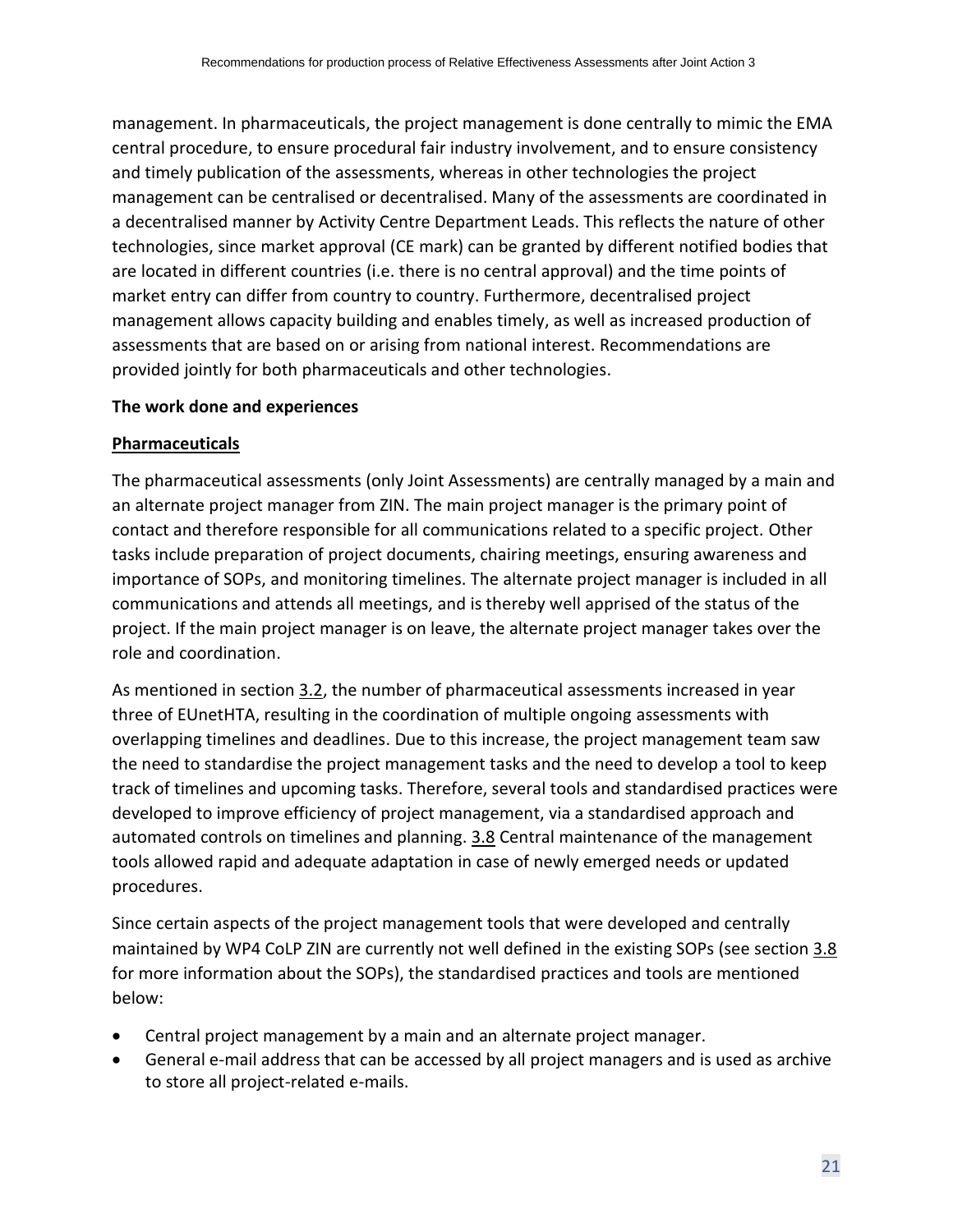- Internal Manual for project managers, which includes all the tasks of the project manager in an assessment with links to the relevant SOPs and draft e-mails, and other considerations relevant to the production process.
- Sharing of confidential data is to be checked by a second person. The platform used for sharing (secured mail, SharePoint, etc.) and when and by whom the data was shared and checked is noted in the project management tool.
- Including the project ID (PTJAXX) in all e-mail communications and documents, both internally (assessment team) and externally (with the (p)MAH, patients, clinical experts and EMA), and including version control in all internally (drafts) and externally (final) shared documents. It is important to assign a project ID already when a call for collaboration is sent out.
- Project management tool (timelines in Excel), including:
	- Standardised and automated tools to set up and update project timelines, considering CHMP date and type of EMA application (i.e. initial MA, accelerated, or Type II variation). This sheet is based on a list with all CHMP opinion dates as published by the EMA.
	- Overview sheet of the timelines of all ongoing assessments, including automatic color-coding to make the project manager aware of upcoming or due tasks, and closed projects in a separate sheet with the same format.
	- Project-specific sheets, which automatically creates a Gantt chart showing the timeline and activities per role (project manager, authoring team, dedicated reviewer, EMA, MAH), contact list (including Letter of lntent, DOI/EUnetHTA Confidentiality Agreement (ECA) status, EMA Confidentiality status [only applicable for authoring team] and option to keep track of timeline changes).

• Management tools related to DOI and ECA forms (see section [3.8](#page-39-0) for further details).

- Standardised guidance to teams:
	- Standardised emails, referring to timelines and relevant SOPs (including link and login credentials to the Companion Guide) whenever needed.
	- Standardised kick-off e-meeting in which the procedures are explained, but mostly used as a way to get to know the team.
	- Provide a standardised template for a slide deck of internal pre-scoping e-meeting and consensus e-meeting to the authoring team.
	- Prior to the scoping face-to-face meeting, start with a pre-meeting without the (p)MAH. During this pre-meeting the project manager explains the objective of the scoping face-to-face meeting again, and discusses important aspects of the Assessment Phase. It is also an opportunity for the authoring team to meet each other in person and discuss any (outstanding) project-specific questions. After the scoping face-to-face meeting, the team continues with a debrief (without the (p)MAH) to share experiences of the meeting and start discussing next steps.
	- When needed, the project manager sets up regular meetings for the authoring team.
	- The project manager informs the team that in case of any disagreements, uncertainties or challenges, they have to reach out to the project manager.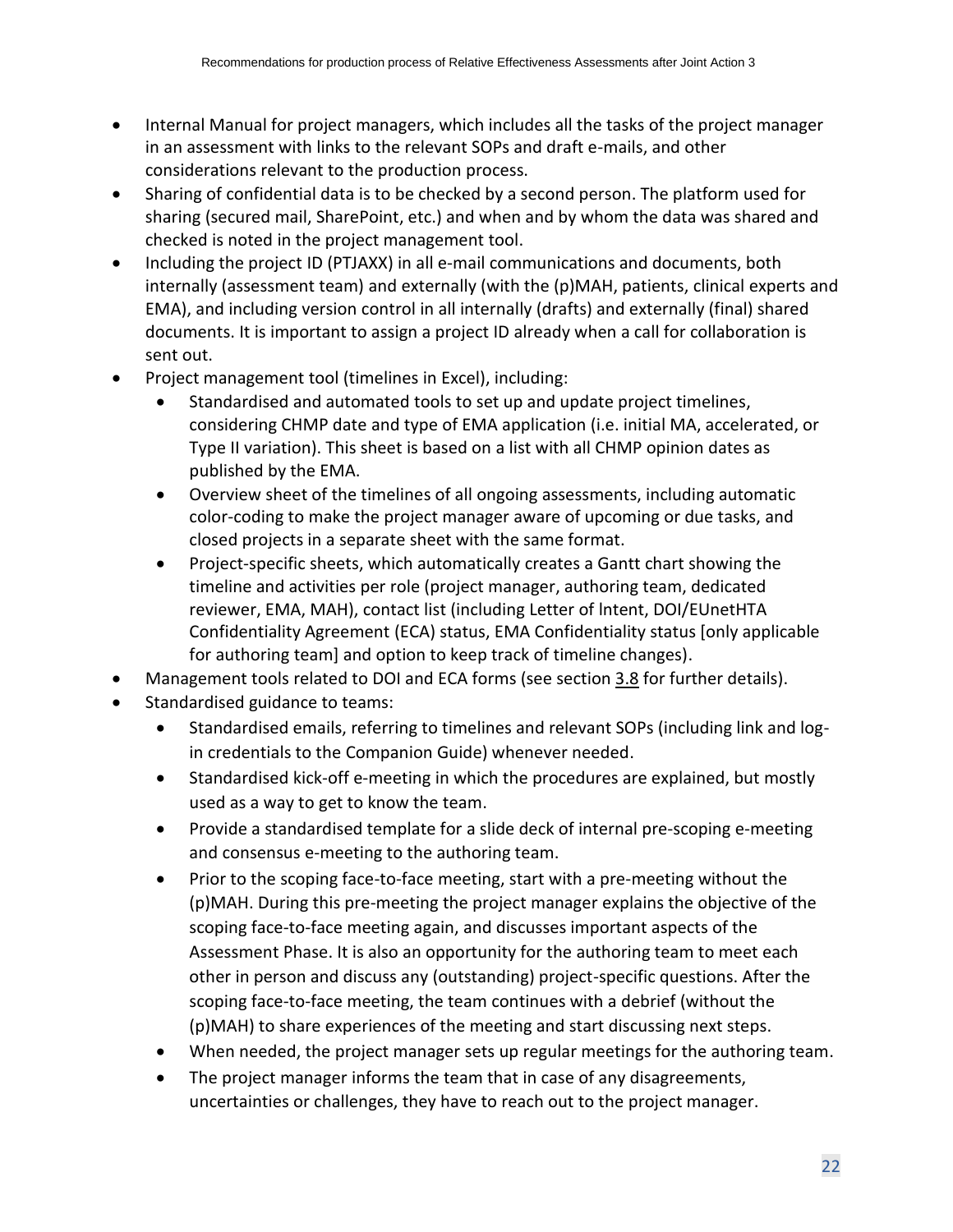- Standard folder structure in SharePoint for consistent archiving.
- Teams are not allowed to share confidential data via e-mail, but are instructed to upload all documents on SharePoint and send a link to the specific document via email. When relevant, SharePoint folders are allocated appropriate access rights to ensure confidentiality.
- Guidance to (p)MAH in the form of an Industry Procedure Manual (see sectio[n 3.7](#page-32-0) for further details).

#### **Other technologies – centralised and decentralised project management**

For other technologies, EUnetHTA assessments are either coordinated centrally by WP4 CoLP AIHTA, or decentralised by WP4 Activity Centre Department Leads. Activity Centre Department Leads are selected HTA agencies across Europe and include AETS-ISCIII, AGENAS, Avalia-t, HIQA, MIZ and NIPHNO. If the assessment is coordinated via Activity Centre Department Leads, the agencies involved will vary and consequently the respective project managers involved may also be different. The Joint Assessments are always managed by project managers at WP4 CoLP AIHTA. EUnetHTA Collaborative Assessments can be managed by WP4 CoLP AIHTA, or by an Activity Centre Department Lead. The purpose of this model was to generate a designated pool of agencies with established roles and growing experience in sustainable collaboration that should enable continuation of joint work after 2021. WP4 CoLP AIHTA offers central training, support, and supervision. Approximately half of all other technologies assessments (i.e. 14 out of 27) were managed decentralised.

In both, the centralised and decentralised project management, the project manager is responsible for organising and moderating the different steps within the production processes and for ensuring awareness of EUnetHTA SOPs. The project manager monitors the timelines, manages the workspace on SharePoint, and is also responsible for most of the communication activities within the assessment. However, in Collaborative Assessments, some of the communication related tasks can also be done by the author, if agreed with the project manager upfront. The SOPs provide guidance on the different responsibilities and where certain tasks can be done by other assessment team members, and where not.

At WP4 CoLP AIHTA, the project managers keep each other posted on the status of the assessments managed or supervised (in case of decentralised assessment management) by them, so that everyone is aware of current status and next steps allowing another project manager to fill, in in case of holiday or sick leave. This is done during internal meetings, which take place at least once a week and on an ad hoc basis, where any challenges or successes are discussed as well. Furthermore, WP4 CoLP AIHTA has a project management tool where all project managers at WP4 CoLP AIHTA indicate the majority of their tasks and timelines. In case of planned leave (holiday), a detailed handover is prepared upfront. All project managers from WP4 CoLP AIHTA have access to the assessment-specific workspace on the intranet.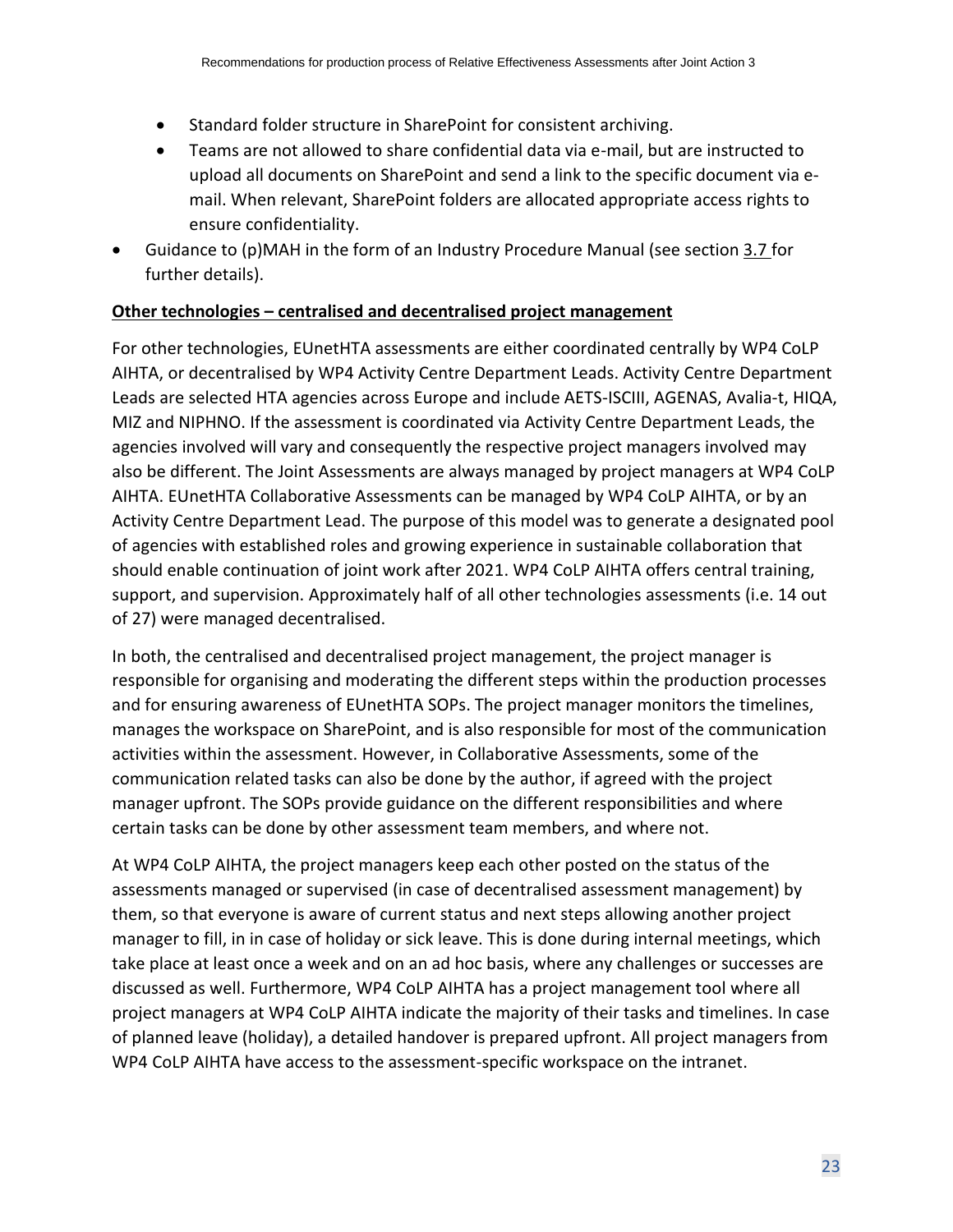The centralised and decentralised project management set-up enables the responsibilities of managing assessments to be split up, so that there are not too many overlapping deadlines for one project manager with regard to the assessments. Every decentralised project manager is supervised by a dedicated project manager at WP4 CoLP AIHTA, who provides support and advice where needed. Especially when dedicated SOPs were not yet available, ad hoc email and telephone support is provided. The decentralised project managers are asked to continuously update the dedicated supervisor at WP4 CoLP AIHTA on the status of the assessment and to keep them in copy on important emails.

WP4 CoLP AIHTA has conducted a survey to collect experiences and satisfaction of procedures among the decentralised project managers and authors of assessments. The results showed that authors thought that the project manager role is a separate, well-defined and important role for assessment coordination and production. The decentralised project managers received adequate training from the WP4 CoLP AIHTA, and authors experienced no difference between projects managed centralised or decentralised. The Companion Guide and SOPs are important for guiding standard practice and allowing decentralised project managers to operate independently. Challenges were around extended timelines due to complex topics, external stakeholder involvement, insufficient team communication, and as yet unpublished SOPs resulting in additional central support. Benefits of decentralised management of assessments are: knowledge management and governance to achieve scale, capacity and capability through a designated pool of agencies with established roles, and growing experience in sustainable collaboration of HTA production.

There are several tools and procedures available for project managers:

- The Companion Guide, which contains the SOPs, guidances, and templates.
- Internal Manual, which is continuously being updated to capture changes if new SOPs, guidances or templates are published and/or there is information that is not yet captured in the Companion Guide. The Companion Guide will ultimately replace the Internal Manual as soon as all the information is captured in the SOPs, guidances, and templates.
- Overview of timelines (Excel sheet).
- Overview of partner participation (Excel sheet) to monitor involvement and, if applicable, rejection.
- DOI and ECA forms, Excel template for DOI assessment, and DOI database (see section [3.8](#page-39-0) for further details).

## **Recommendations**

These are the joint recommendations for the project management of both pharmaceutical and other technology assessments:

• Continue using the developed tools and standardised practices. This is very important to keep projects running when multiple assessments have to be managed at the same time, potentially with conflicting deadlines. An exchange of experiences, for example with EMA,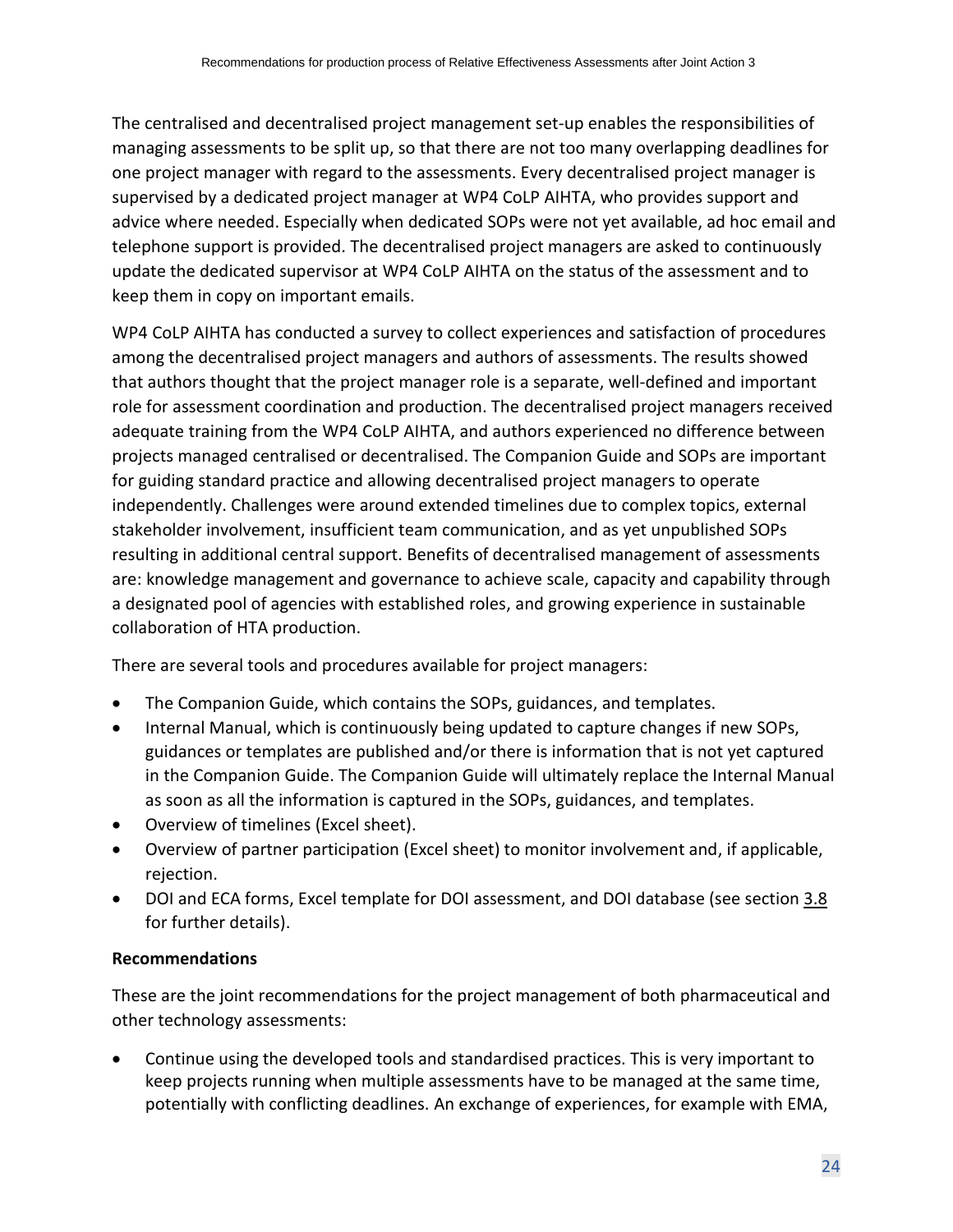could be explored on how they conduct their project management. Guidance tools and documents should be available in one database (e.g. Companion Guide). It is recommended to have all project manager tasks presented in one document and to limit the accessibility of such a document to project managers only.

- Frequent exchange between project managers on status of assessments, challenges and successes i.e. communication is key. One can learn from each other and provide help for solving issues and discussing possible options. This can, on the long run, further enhance consistency in decision-making with regard to project management-related issues, and provide input to changes or improvements on related processes.
- In case of changes to any processes or updates, transparent and rapid communication with project managers is important; training and support should be provided where needed.
- Standardised communications process:
	- Standardised e-mail subject.
	- Standardised version numbering of documents.
	- Internal Manual (as used by the project managers for pharmaceutical assessments) with standard e-mail communications.
- Automated tool to calculate timelines.
- Database to keep track of project specifics (e.g. acceptance/rejecting teams, time/duration of the different phases) to help analyse the process and define future improvements.
- Use a unique code for assessments (e.g. PTJAXX or PTXXJA) in order to facilitate sorting and chronological presentation.

## <span id="page-24-0"></span>**3.4 Engagement with patients/patient representatives**

## **The work done and experiences**

The Patients, Consumers, and Health Care Professionals (P/C&HCP) Task Group (TG) was established by the EUnetHTA Secretariat to support the development of a process for patient, consumer, and healthcare provider involvement in EUnetHTA assessments and Early Dialogues. The TG P/C&HCP consisted of representatives from WP1, WP2, WP4, WP5 and WP6 LPs and CoLPs.

A main output of the TG P/C&HCP was the development of the recommendations for patient involvement in REAs<sup>15.</sup> Recommended methods for patient input consist of input via a patient input template, one-on-one conversations, group conversations or participation in scoping emeetings. This document also explains the purpose of patient engagement.

The TG P/C&HCP had weekly to monthly e-meetings where experiences with and proposals for patient involvement in REAs were discussed. The inputs and perspectives from different EUnetHTA representatives, who were involved in production of assessments, Early Dialogues, dissemination and quality management, were considered in the development of the recommendations. Two face-to-face consulting meetings with stakeholders representing

<sup>15</sup> <https://eunethta.eu/stakeholders/patients/> (Accessed on 02.04.2020)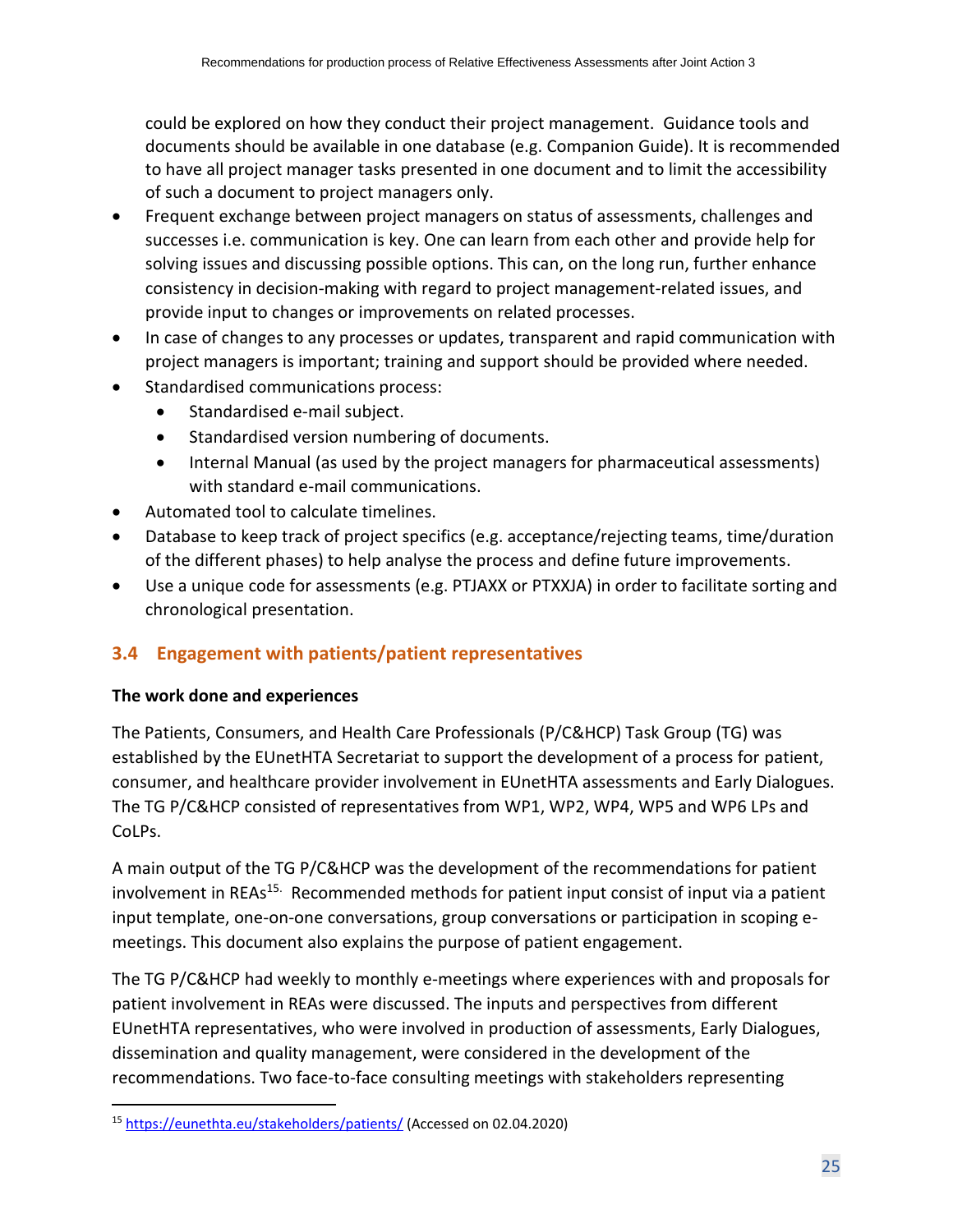European patient and consumer organisations (from the HTA Network Stakeholder Pool), the European Commission and, on one occasion with EMA, took place. The meetings were held in Diemen, Netherlands on 8 March 2017 and in Brussels, Belgium on 26 January 2018. Furthermore, one e-meeting with patient organisations from the HTA Network Stakeholder Pool took place on 6 June 2019, in order to present the current status of the work done by the TG. In addition, the yearly EUnetHTA Forum provided an opportunity to exchange ideas, discuss challenges and receive feedback. Before publication, the pre-final recommendations were sent to European Patient organisations from the HTA Stakeholder Pool for consultation.

For pharmaceutical assessments, it is mandatory to seek patient input. The project manager coordinates the identification process, facilitates the input approach and documents this in a database. 14 of 16 pharmaceutical assessments successfully involved patients (i.e. patients could be identified/recruited and/or the pursued approach was completed). Pursued approaches were: one-on-one conversation (n=4) and use of online patient input template (n=13). Two assessments were unsuccessful in including patients (one-on-one conversation (n=1), online patient input template (n=1)). In one of the assessments where a one-on-one conversation was conducted, this approach occurred in a very late stage of the assessment phase and thereby limited the usability of the patient input. For two assessments where the online patient input template was used, no responses were received. However, for one of the assessments where no response was received to the online patient input template, the assessment team also had a one-on-one conversation with a patient.

In each other technologies assessment, it is mandatory for the assessment team, together with the project manager, to discuss patient involvement. In case the assessment team, together with the project manager decide not to involve patients, a sound rationale needs to be given and documented. 12 of 27 OT assessments successfully involved patients (i.e. patients could be identified/recruited and/or the pursued approach was completed). For OT assessments, pursued approaches for patient involvement were: (online) patient input template (n=8), oneon-one conversation (n=6), group conversation (n=2), scoping e-/f2f meeting with patients/patient representatives (n=1), and other approaches (i.e. review of draft PICO, review of draft project plan or draft report, involvement as a team member, use of national surveys, prioritisation of outcomes, n= 15). In several assessments, more than one approach was used. However, if one approach was used multiple times within a single assessment, it was still counted as one. Not all led to successful patient involvement in assessments. This was the case for the use of the patient input template (n=5), one-on-one conversation (n=1) and other approaches (review of scope, review of draft project plan or draft report, or feedback on selection and importance of outcomes, n=7). Reasons for unsuccessful recruitment of patients included lack of response or unwillingness to participate, which was the case in seven assessments. Eight assessment teams did not plan for patient input due to tight timelines or lack of a specific patient group organisations.

Patient involvement was shown to be most useful in the scoping phase. Reasons for deviating methods in patient engagement between pharmaceutical and other technologies assessments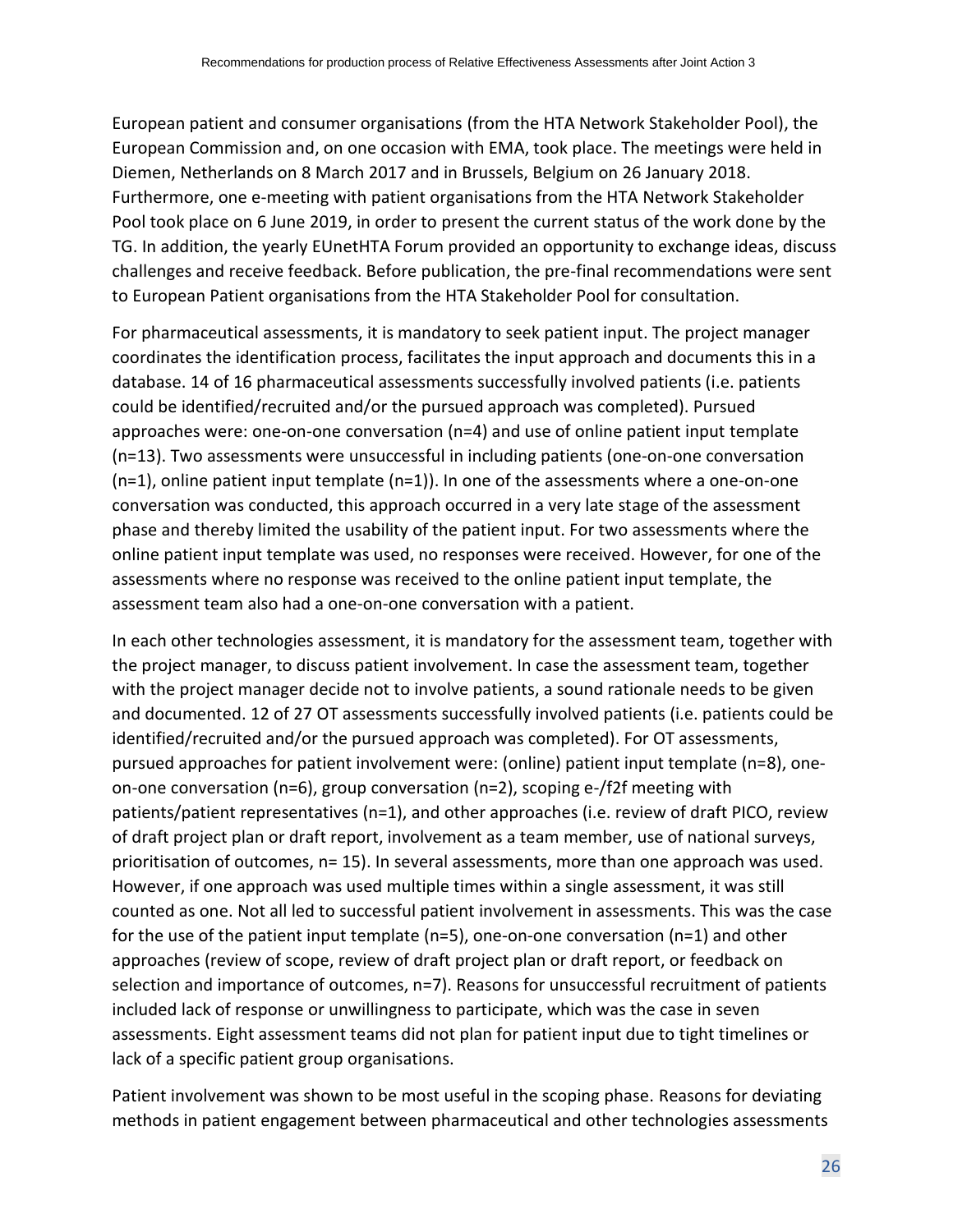are around different nature of topics, timeframes, and the mode of project management. It is to be noted that upon request of the authoring team, different approaches or a combination of approaches can be used.

In total, patient input was received and used for 21 finalized pharmaceutical and other technologies assessments (cut-off date mid May 2021). Currently, patient input is described in the methods section of the report ( $n=21$ ) and there is a dedicated chapter ( $n=13$ ) where a summary (verified by the patients) of the one-on-one conversation, group conversation, scoping e-meeting, or key messages of the (online) patient input template results (if approved by the patient organisation who responded) are included. In some assessments, patient input was referenced in the conclusion and discussion (n=8) and in some PTJA, the patient input was also reflected in the PICO table (n=5). In some other technologies assessments, assessment teams referenced/reported the patient input when answering assessment elements/research questions (n= 2). When the draft assessment was reviewed by patient representatives, respective comments and answers from the authoring team were published ( $n= 1$ ). Questionnaires that were used in group or one-on-one conversations were added to the appendix (n= 4) and in one assessment, complete responses from patient input templates were added.

However, more effort needs to be put into developing recommendations and guidance on how to use and implement patient input in assessment reports in a standardized and transparent manner.

In addition to the recommendations for patient input in REAs, the TG P/C&HCP developed the EUnetHTA Patient Input Template, an information flyer for patients (both available <sup>16</sup>on the website) and an evaluation questionnaire for patients. The EUnetHTA Patient Input Template is in use and has been translated to 22 official EU languages in order to facilitate the completion of the template by patients/patient organisations<sup>17</sup>. The evaluation questionnaire for patients was finalized towards the end of JA3 and only some preliminary piloting of the questionnaire was carried out. Further work on a proper process for evaluation of patient involvement is needed.

## **Recommendations**

- Identification of patient organisations and individual patients proved to be challenging. It might be considered to have:
	- A central database, which is not limited to European umbrella organisations.
	- A central stakeholder/patient engagement officer to facilitate involvement of patients/patient organisations. This person/department could support teams with the identification of relevant patients/patient organisations as well as support in conducting the patient involvement approaches.

<sup>16</sup> <https://eunethta.eu/stakeholders/patients/> (Accessed 02.04.2020)

<sup>17</sup> <https://eunethta.eu/eunethta-patient-input-template/>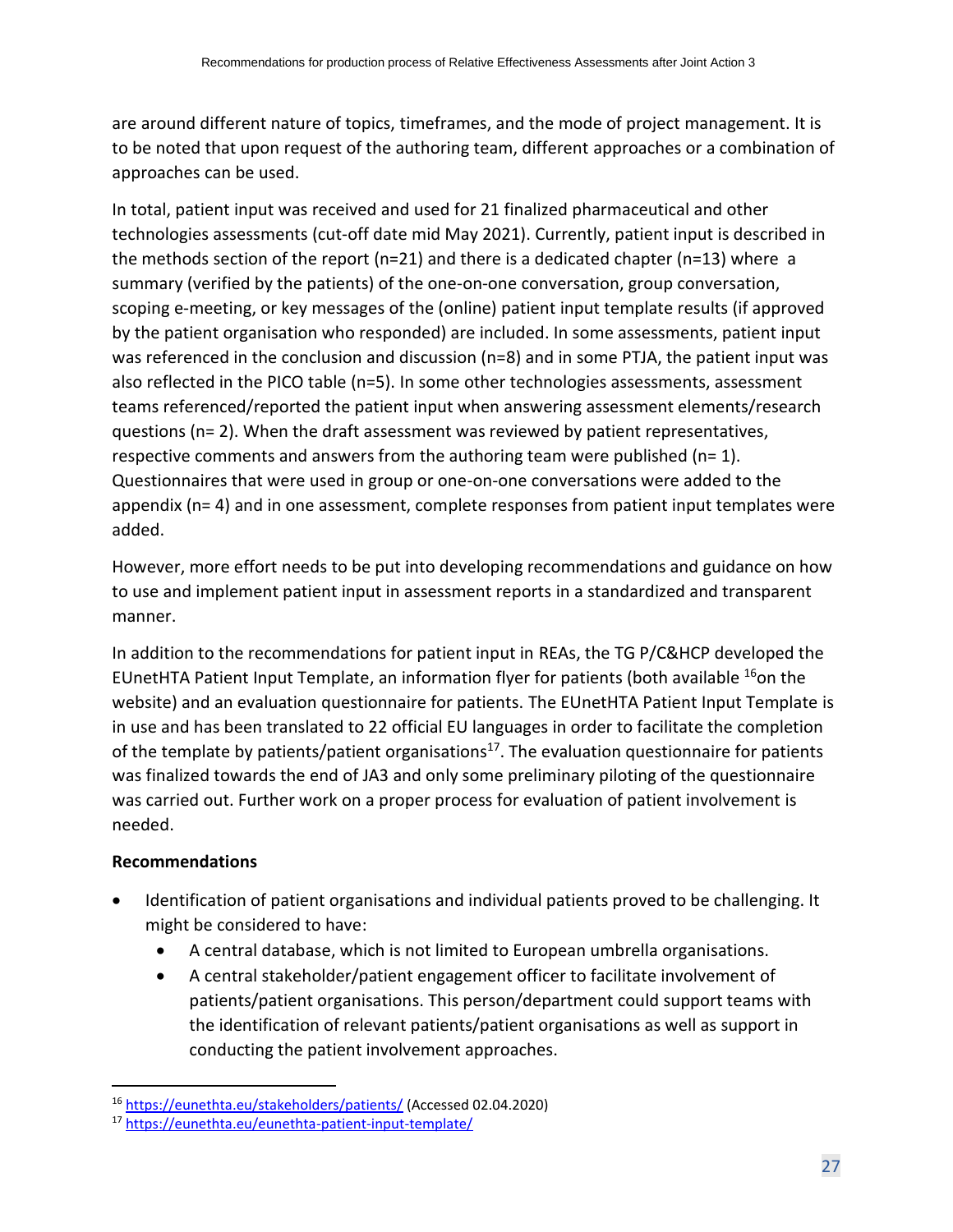- In addition, national/European patient organisations and individual patients can still be identified by other means (national databases, internet search, via clinicians, etc.)
- Continue to apply the approach that is most useful and feasible for the topic under assessment; encourage teams to involve patients. For pharmaceutical assessments it is recommended to continue to use the online patient input template as a standard approach, but encourage teams to complement this with additional approaches.
- Ensure that the tool used for the online call allows participants to save a draft version of their answers so that they can complete the survey at a later point in time.
- To create further guidance where needed e.g. guidance for one-on-one conversation and/or to provide training to authoring teams who have not had prior experience with patient involvement.
- Translation of relevant documents for patients in order to improve understanding and ease the process of involvement.
- Results of patient input should be included in early stages of the assessment production.
- Guidance should be developed on how to use patient input in assessments and how to make this visible in reports. Set up training/education platform for patients/patient representatives to make them aware of the principles of HTA and European HTA. This could also further explain the engagement methods and how their input is being used.

## <span id="page-27-0"></span>**3.5 Engagement of health care professionals**

## **The work done and experiences**

The TG P/C&HCP has developed recommendations for healthcare professional involvement in REAs. As with development of recommendations for patient input, the TG P/C&HCP had weekly to monthly e-meetings. Proposals and experiences with healthcare professional involvement in REAs were discussed. Two face-to-face consulting meetings with health care professional stakeholders took place, one where all stakeholders from the HTA Network Stakeholder Pool attended, and one primarily with healthcare professional organisations. Furthermore, the yearly EUnetHTA Forum provided an opportunity to exchange ideas and discuss challenges. The pre-final version of the recommendations for healthcare professional involvement in REAs was sent for consultation among healthcare professional organisations from the HTA Stakeholder Pool. The consultation period lasted from 12 February 2020 to 4 March 2020.

For pharmaceutical assessments, it is mandatory to seek involvement of clinical experts in the assessments, and this has been pursued for all assessments (n=16). Clinical experts participated in twelve out of 16 assessments, by means of reviewing the project plan and assessment report  $(n=2)$  and Question and Answer approach  $(n=10)$ . In one assessment the identification was unsuccessful. Experiences in the pharma branch have shown that clinical experts are reluctant to partake in reviewing exercises due to resource constraints (most of the clinical experts are practicing medical doctors) and due to the low remuneration from EUnetHTA. In addition, many clinical experts that have expressed interest to participate were rejected due to a conflict of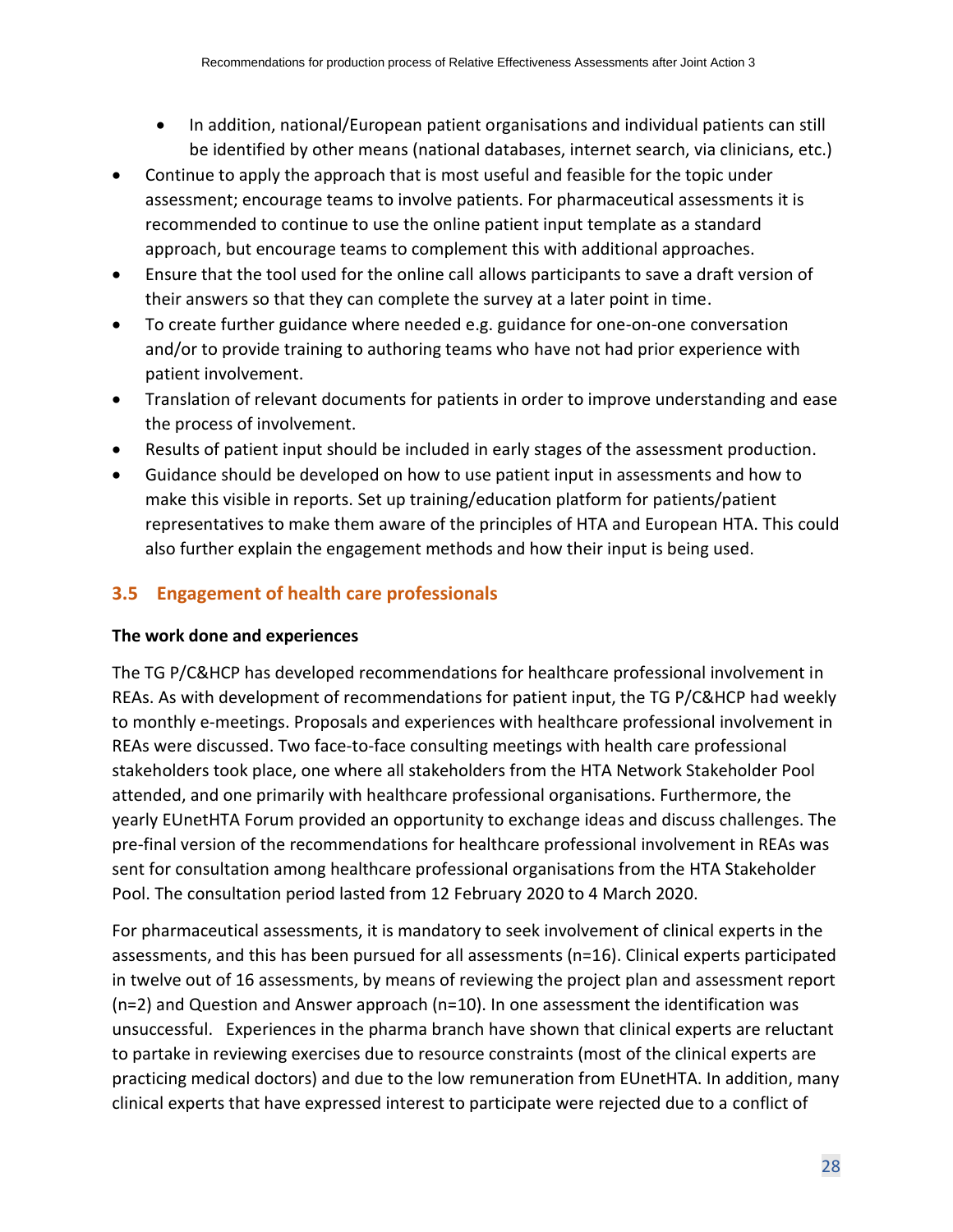interest. Often these experts had participated as Principal Investigator in the drug under assessment or a comparator drug.

For other technologies assessments, it is also mandatory to involve clinical experts. Several methods of involvement of clinical experts were applied and tested. In 27 out of 27 assessments, the clinical experts reviewed the preliminary PICO and/or the draft project plan, as well as the draft assessment. In nine out of 27 assessments, the clinical experts participated in a scoping (e-)meeting. Where applicable, the authoring team approached the clinical experts during the course of the assessment in order to pose questions or clarify any open issues. Dedicated SOPs with regard to the review of draft project plan and draft assessment including checklists for clinical experts were created. Experiences have shown that identification of experts can be difficult and time consuming. In some occasions, identified clinical experts needed to be rejected because of a conflict of interest. Looking for experts on the national level or via national databases proved to be most successful.

## **Recommendations**

- The recommendations 'Healthcare Professional Involvement in Relative Effectiveness Assessments' are published on the website<sup>18</sup> (please consult for further information). The recommended methods for involvement of healthcare professionals consist of scoping emeeting, review of research question (PICO), review of draft project plan and/or draft assessment report, and direct contact during the scoping and assessment phase. The choice of method depends on the timelines of the assessment.
- Identification of health care professionals, without conflict of interest, proved to be challenging. Set up a procedure to accept the involvement of clinical experts with a conflict of interest, if this provides the best expertise for the assessment. This is of particular relevance for assessments on (ultra) orphan diseases where only few clinical experts have expertise in treating the few patients.
- Identification of health care professionals was challenging in general, due to the burden of work on health care professionals and tight timeframes. To support identification, it might be considered to have:
	- A central database. However, clinical experts could still be identified by other means (national databases, internet search, etc).
	- A stakeholder engagement officer to facilitate involvement of clinical experts.
- Consider development of a clinical expert working party in which pre-selected medical societies/clinical expert organisations are included. This working party could be used to discuss procedural updates and to speed up identification.
- Set up incentives for clinical experts to participate:
	- Remuneration.
	- Certificate of participation in an assessment.

<sup>18</sup> <https://eunethta.eu/stakeholders/health-care-providers/> (Accessed on 20.04.2020)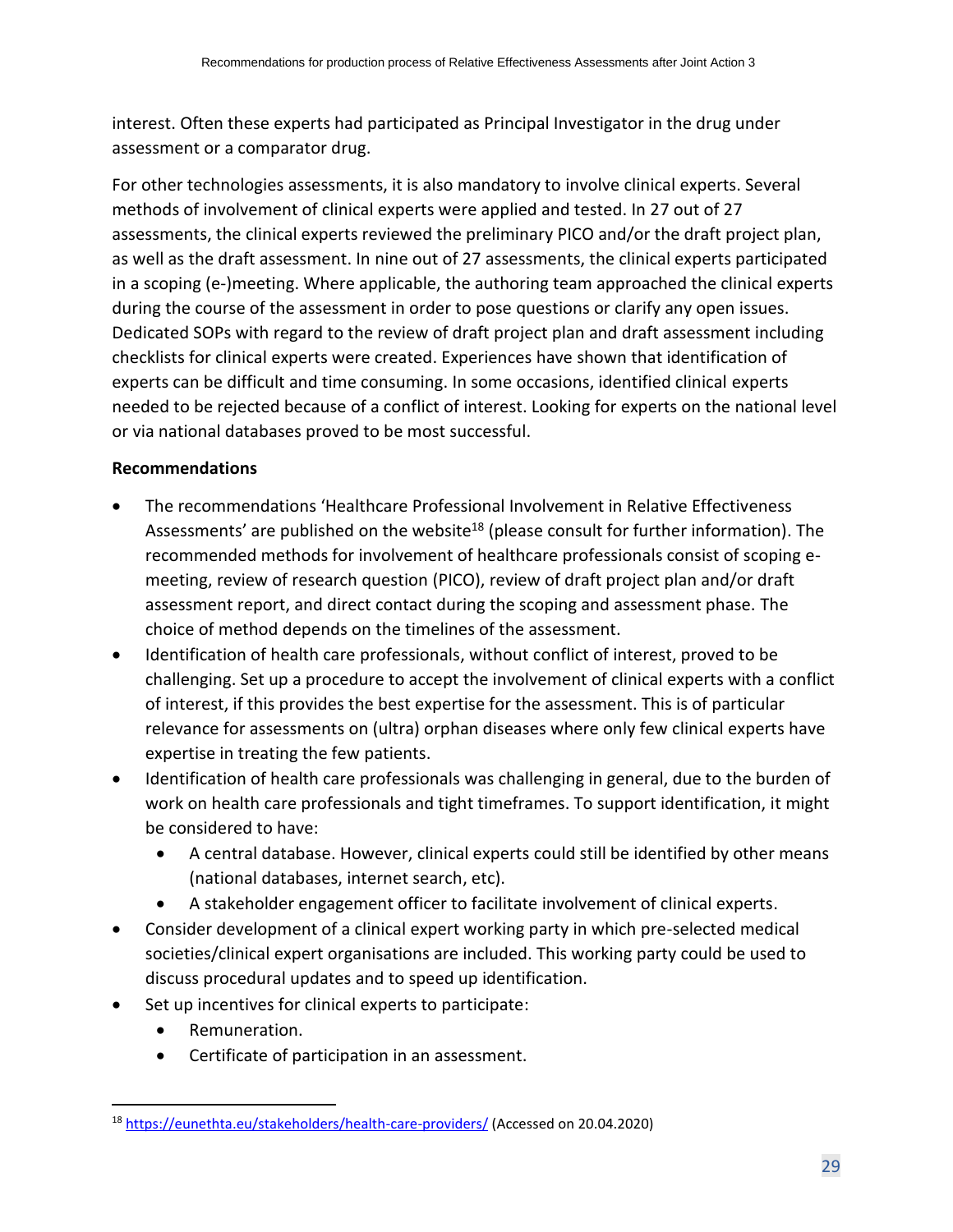• State if clinical expert view differs from the assessment team's view. When experts review a draft project plan or draft assessment, their comments, together with the answers of the authoring team (in a comments form), are published together with the final project plan and final assessment report. This allows transparency. In case the experts are involved via other involvement methods (other than reviewing the draft project plan and/or assessment), other ways to express the view of the expert can be chosen in order to make it transparent, or to address possible disagreements in the discussion part of the report. Additionally, a disclaimer could be added to the documents explaining the role of an expert, and that the assessment team is not obliged to follow the advice given by the expert.

## <span id="page-29-0"></span>**3.6 Collaboration with regulators**

## **Pharmaceuticals**

## **The work done and experiences**

In the pharmaceutical branch, important experience was gathered on collaboration with the EMA<sup>19</sup>. One of the deliverables was to set up a framework for alignment of the pharmaceutical Joint Assessment production process with the EMA. A process for collaboration between the EMA and EUnetHTA in the context of joint production under JA3 WP4 was implemented in November 2016, after discussion in the technical meeting of June 2016 $^{20}$ . This includes identified roles and responsibilities, a confidentiality framework to make the outcome of the regulatory assessment after CHMP opinion available to HTA reviewers, and facilitating a mutual understanding of the outcomes of each decision-making, while respecting the respective remits of each body.

Technical arrangements with the following key principles:

- Parts of the final CHMP assessment report (once adopted) will be provided as well as the relevant Summary of Product Characteristics (SmPC).
- The exchange occurs under dedicated confidentiality arrangements with the recipient.
- The different remits of regulatory assessment and HTA are respected.

Further details and experiences have been reported in the WP4 Milestone 4.4, which has been submitted to the EUnetHTA Secretariat and the European Commission. Next to this framework, a cooperation with the EMA was set up for the WP4 pilot on TISP. In parallel to the TISP working group, EUnetHTA and EMA started a focused discussion on a collaboration. The NIPHNO coordinator was invited in talks with EMA, addressing how EMA could contribute to the TISP

 $19$  Information on the collaboration between EMA and EUnetHTA can be found here: [https://www.eunethta.eu/stakeholders/regulators/pharmaceuticals/.](https://www.eunethta.eu/stakeholders/regulators/pharmaceuticals/) More information on the EMA-EUnetHTA work plan 2017-2021 can be found here[: https://www.eunethta.eu/wp-content/uploads/2020/05/EMA-](https://www.eunethta.eu/wp-content/uploads/2020/05/EMA-EUnetHTA-work-plan-2017-2021-for-publication_en-.pdf)[EUnetHTA-work-plan-2017-2021-for-publication\\_en-.pdf](https://www.eunethta.eu/wp-content/uploads/2020/05/EMA-EUnetHTA-work-plan-2017-2021-for-publication_en-.pdf)

<sup>&</sup>lt;sup>20</sup> [Minutes EUnetHTA EFPIA Technical Meeting](http://www.efpia.eu/media/25162/eunethta-efpia-technical-meeting-paris-june-7-2016.pdf)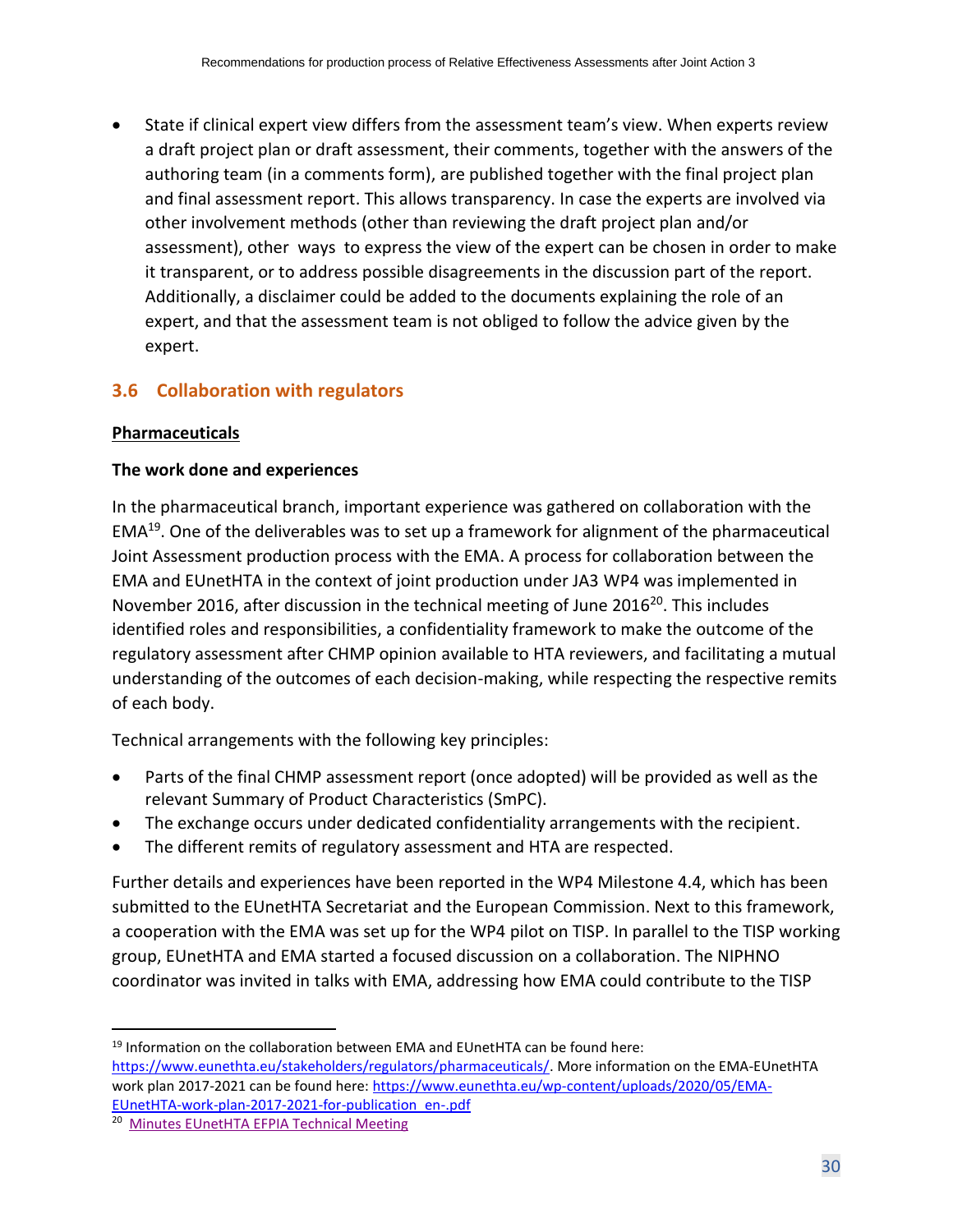pilot. Based on this, EMA agreed to provide, in a structured form and at predefined time points, publicly available data on pharmaceuticals in the EMA process.

EMA supplied lists of topics twice during the pilot<sup>21</sup>. The lists included all pharmaceuticals ongoing or recently concluded new MA applications, Extension of Indications, and Line Extensions. The reports were sorted according to whether the topic was in a first evaluation phase (one to three months after submission of application), or if the application was ongoing (list of questions, list of outstanding issues) or concluded. Topics in a first evaluation phase (27 listings for full MA application and 24 for Line Extension or Extension of Indication) were included. Feasibility analyses were performed late in the process in order to ensure that prioritised topics with anticipated EMA submission prior to Q3 2020 were included with timelines to fit the EUnetHTA joint HTA process.

Collaboration with EMA proved very useful. EMA was very positive and delivered updated information on products to data specifications from the TISP group. These data were in particular used for exclusion of identified compounds on the grounds of lack of timeliness of assessments (feasibility assessment). Based on experience from WP4 CoLP ZIN, the best timepoint to approach a (p)MAH for a potential participation in a REA process is probably three to six months prior to the submission of a MA application to EMA. For the identification step, the information which can currently be shared by EMA is of less value as EMA can only share publicly available documentation. In future models, it should be explored whether collaboration with a preselected high quality horizon scanning service, (p)MAHs, and EMA can be based on agreements to share earlier data that are better aligned with the feasibility timeline for joint REAs. This is an important result from the pilot and constitutes the background for recommending that collaborative horizon scanning services should be legal entities with an appropriate confidentiality framework. The data fields of the reports delivered by EMA, as well as the minimal data set used for the call for collaboration (prioritisation) in the pilot, are provided in the pilot Endpoint Evaluation report<sup>22</sup>. These fields (core elements/ included variables) should be revised based on the experiences of the pilot and the collaborative agreements that can be set up. To reduce duplication of work, the fields should be more aligned with collaborative horizon scanning services.

#### **Recommendations**

- Structural framework for information sharing between EMA and the assessment team of pharmaceutical Joint Assessments:
	- Ensure this framework respects the different remits (of both regulatory side and HTA side) and occurs under a dedicated confidentiality framework.
	- Once a letter of intent is received from the (p)MAH, the project manager organisation should immediately sign the Confidentiality Arrangement with the EMA since this

<sup>&</sup>lt;sup>21</sup> Pilot for topic identification selection and prioritisation (TISP), Endpoint evaluation for pharmaceuticals. Available at[: https://eunethta.eu/services/horizon-scanning/](https://eunethta.eu/services/horizon-scanning/) <sup>22</sup> <https://eunethta.eu/services/horizon-scanning/>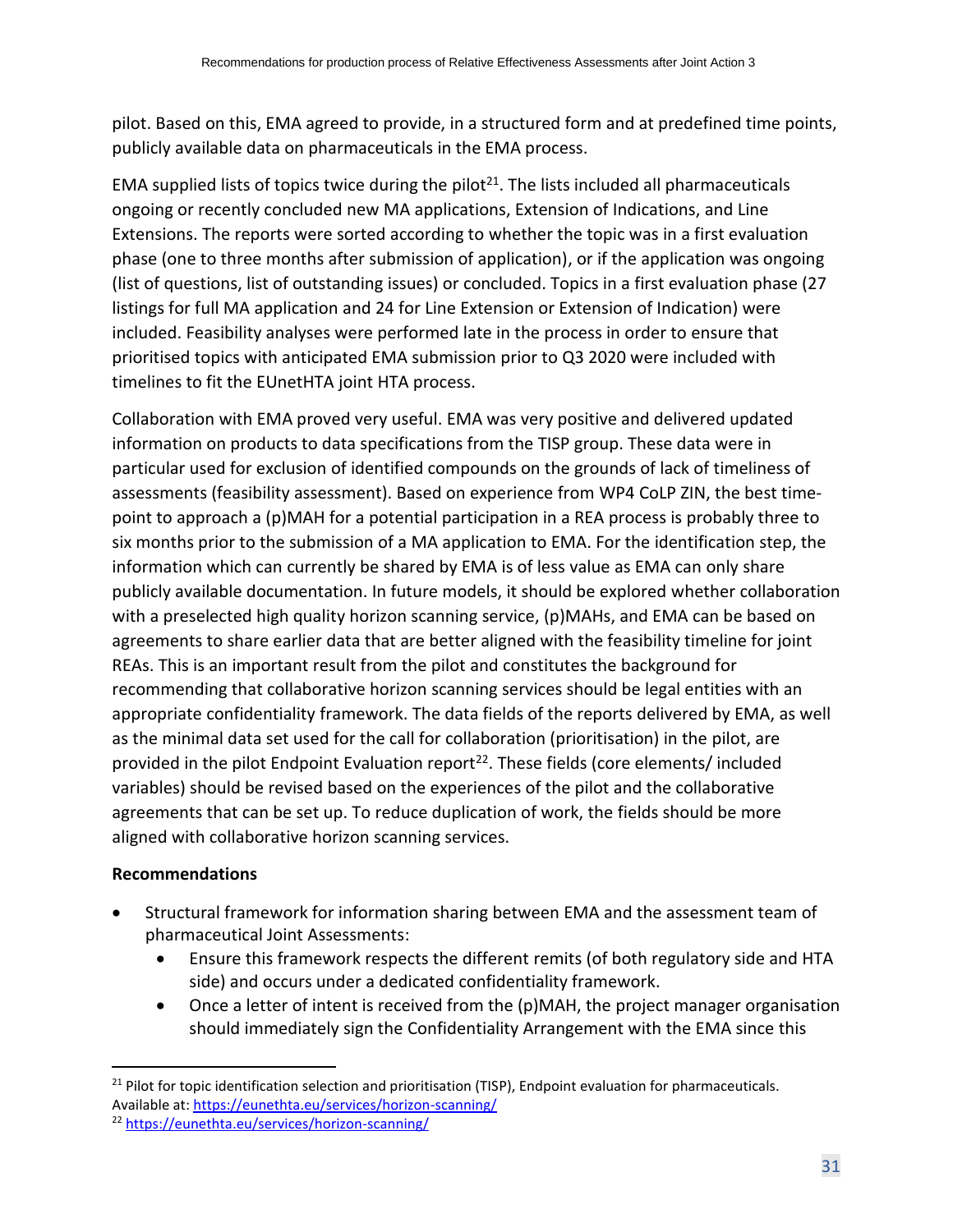facilitates early exchange on regulatory timelines and milestones. This information is crucial to secure a timeline for the establishment of the assessment team (as explained in section [3.2\)](#page-13-0).

- Important to clarify which information can be shared and when. From experience at least the following sections of the CHMP Assessment Report are relevant, as well as the SmPC:
	- Section 2.1 (problem statement), 2.4 (clinical aspects), 2.5 (clinical efficacy), 2.6 (clinical safety), 3 (benefit-risk balance), 4 (recommendations).
- In the confidentiality framework, ensure that the assessment teams can cite the information from the EMA.
	- Since all citations need to be checked and updated according to the available European public assessment report (EPAR), this framework needs to ensure that Joint Assessment teams receive an EPAR with highlighted changes compared to the received CHMP Assessment Report.
- If a future system is to be a legal entity, the entire assessment team should have access to the CHMP Assessment Report and SmPC. Ensure there is a possibility for an information exchange between the CHMP rapporteur, co-rapporteur, and the authoring team of the Joint Assessments.
	- When the production rate increases, it is recommended that this webinar takes place on standard days in the month, e.g. second Tuesday of the month.
	- Questions from Joint Assessment authoring team need to be shared with the EMA at least 3 days in advance of the webinar.
- Involvement of regulator body in horizon scanning and prioritisation exercise: Resources needed would correspond to at least 60 person days per year for the central acting secretariat, supposing the process used by the pilot is repeated twice a year (in case it is repeated more frequently, the resource need would increase). An improvement of the workflow would be to set up agreements with a pre-selected high quality horizon scanning service, (p)MAHs, and EMA, to specifically serve the purpose of the collaboration. This is probably not possible on a completely voluntary basis.

## **Other technologies**

## **The work done and experiences**

In the other technologies branch, WP4 CoLP AIHTA initiated a EUnetHTA Task Force on HTA and Medical Devices in 2017. The aim of this initiative is to identify synergies between market approval (CE marking) and market access (reimbursement and coverage decisions) for high-risk medical devices (class IIb and III, IVD: C and D). An early exchange on requirements for evidence generation between regulation and HTA can contribute to provide early market access of safe and effective medical devices for patients, contain costs for healthcare systems, and ease the burden of manufacturers to comply with different requirements across European countries.

To this end, three workshops of the EUnetHTA Task Force on HTA and Medical Devices were held in Vienna with the aim to explore the synergies between EUnetHTA and Competent Authorities (regulators) responsible for medical devices. Respective presentations and minutes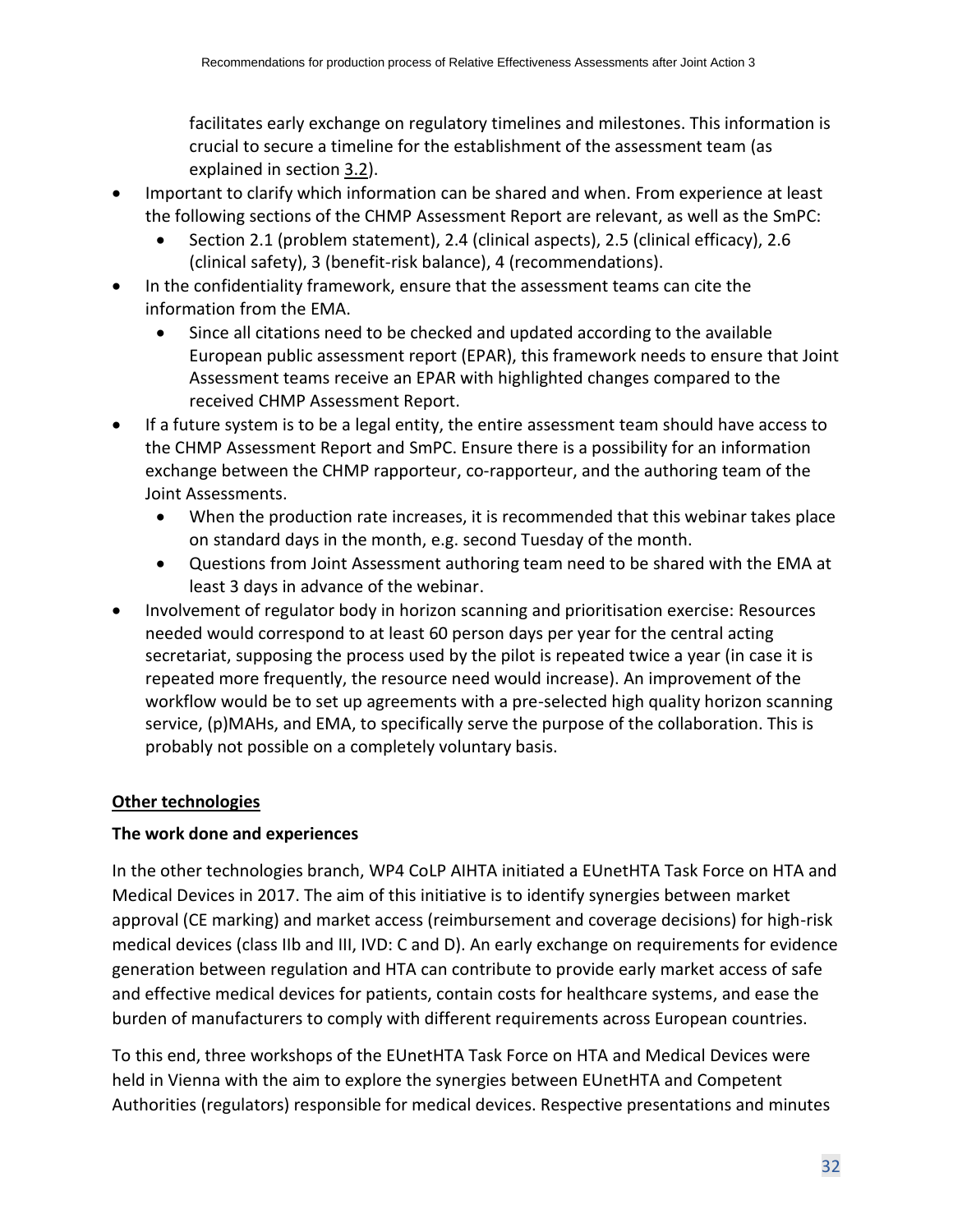were published on the website<sup>23</sup>. The first workshop took place on 29 May 2018 and the second on 28 May 2019 where clinical societies and industry were also represented. A third workshop was held online on 4 November 2020. During this workshop, in addition to an update on the progress in implementation of the Medical Devices Regulation (MDR)/In-vitro Diagnostics Regulation (IVDR) and on the status quo of the proposal for a regulation on HTA in the EU, a dialogue on the evaluation on software as a medical device was initiated.

A vision paper was created to further explore the collaboration along the life cycle of medical devices between HTA bodies participating in EUnetHTA and regularly assessing medical devices, the Competent Authorities coordinated in the Medical Device Coordination Group, and Notified Bodies. The vision paper and the documentation of the workshops can be found in the WP4 deliverable "D4.21 Roadmap for coordinated activities on HTA and medical device authorities".

## **Recommendations**

- Continuous activities to identify synergies and collaboration with medical device regulators.
- Cooperation with the Competent Authorities coordinated by the European Commission (DG Santé) under the new MDR/IVDR.
- Continuous communication with Notified Bodies aiming at mutual understanding of requirements, processes, and products.
- HTA agencies to be considered to support clinical guidance documents coordinated by the Clinical Investigation and Evaluation Working Group, and Task Forces.

## <span id="page-32-0"></span>**3.7 Involvement of manufacturers and industry associations**

While the mode of interaction with manufacturers is different for other technologies and pharmaceuticals, in both branches manufacturers can be involved. The different procedures and experiences are explained for each branch separately below. Since the fact check (factual accuracy check) is a procedural option in both branches, the section on fact check combines the work done and experiences both for other technologies and pharmaceuticals.

## **Pharmaceuticals**

## **The work done and experiences**

In the beginning of JA3, industry reached out to the project manager for general questions. To make the production process more visible and disseminate answers to frequently asked questions, a specific page on the website<sup>24</sup> was created to guide industry towards information on the production process of pharmaceutical Joint Assessments. This page lists all the currently available templates and describes, in short, the different process steps. More information can be found in the Frequently Asked Questions section on the above-mentioned webpage.

<sup>23</sup> <https://eunethta.eu/events/>

<sup>24</sup> <https://eunethta.eu/services/submission-guidelines/pharmaceutical-submission/>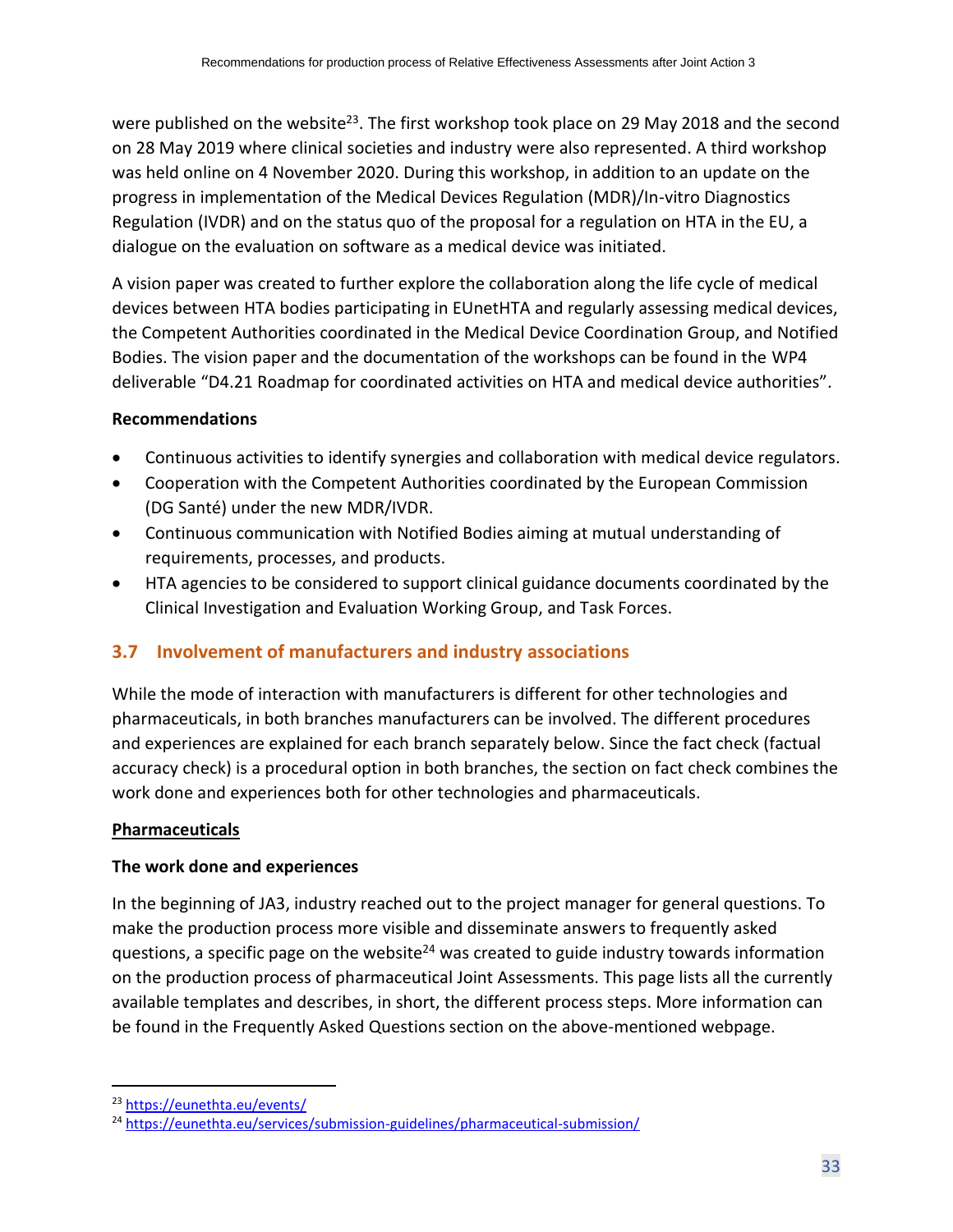In addition, this page refers to the submission requirements. The submission requirements document is important as it specifies the type of information that is needed for Joint Assessments as well as the citation and publication policy. It is important that this policy is publicly available, to avoid confusion and provide clarity upfront. In December 2018, it was decided that EUnetHTA should publish the core submission dossier in order to be transparent and allow all people who use the EUnetHTA report to be able to see on which information the report was based. Although we distinguish the core submission dossier and attachments to the dossier, the assessment team is free to cite all material submitted by the manufacturer. This is a prerequisite for a transparent and unbiased assessment. Citations from Clinical Study Reports should not be problematic, due to the EMA 0070 policy (meaning that all Clinical Study Reports will be made publicly available within two months after publication of the EPAR). However, industry challenges this policy as they fear this negatively impacts the possibility of manufacturers publishing their data in peer-reviewed journals. As a response, the EUnetHTA Executive Board has discussed if and how EUnetHTA should deal with academic-in-confidence data. The EUnetHTA Executive Board has sent an open letter to journal editors<sup>25</sup> about this topic.

With increasing production of pharmaceutical assessments, the production procedure evolved and became more standardised. In an attempt to keep track of changes in the procedure, templates and/or (methodological) guidelines, and ensure procedural fairness, an Industry Procedure Manual was developed. This manual gives detailed information about the production process tailored to the information needs of the submitting (p)MAH. A general version of the manual was published on the above-mentioned page in June 2020<sup>26</sup>. Once a letter of intent is submitted, the project manager will make the manual product-specific and will share this version with the MAH. The letter of intent marks the official start of a pharmaceutical Joint Assessment and is a letter signed by the (p)MAH expressing interest to submit the respective compound for a Joint Assessment. Furthermore, the letter of intent captures insights into the relevant regulatory milestones as well as the claimed indication to EMA. Once this letter is received, the procedures, templates and guidelines are fixed and can only be changed upon agreement with the participating (p)MAH.

During the first couple of pharmaceutical assessments, it became clear that industry also had to adjust its procedures and communication. To that end, industry is always encouraged to have a 'kick-off' meeting with the project management team. This could either be an emeeting/teleconference, or a face-to-face meeting. In such a meeting, the project management team explains the immediate next steps and the role of the project managers. The industry is also encouraged to appoint a dedicated point of contact who also acts as a project manager for their internal team. In addition, WP4 CoLP ZIN repeatedly encourages industry to set up or increase their internal communication – also with their national affiliates if available – to inform that a Joint Assessment is ongoing and that the company is creating a submission dossier.

<sup>25</sup> <https://eunethta.eu/eunethta-open-letter-of-comment/>

<sup>26</sup> <https://eunethta.eu/services/submission-guidelines/pharmaceutical-submission/>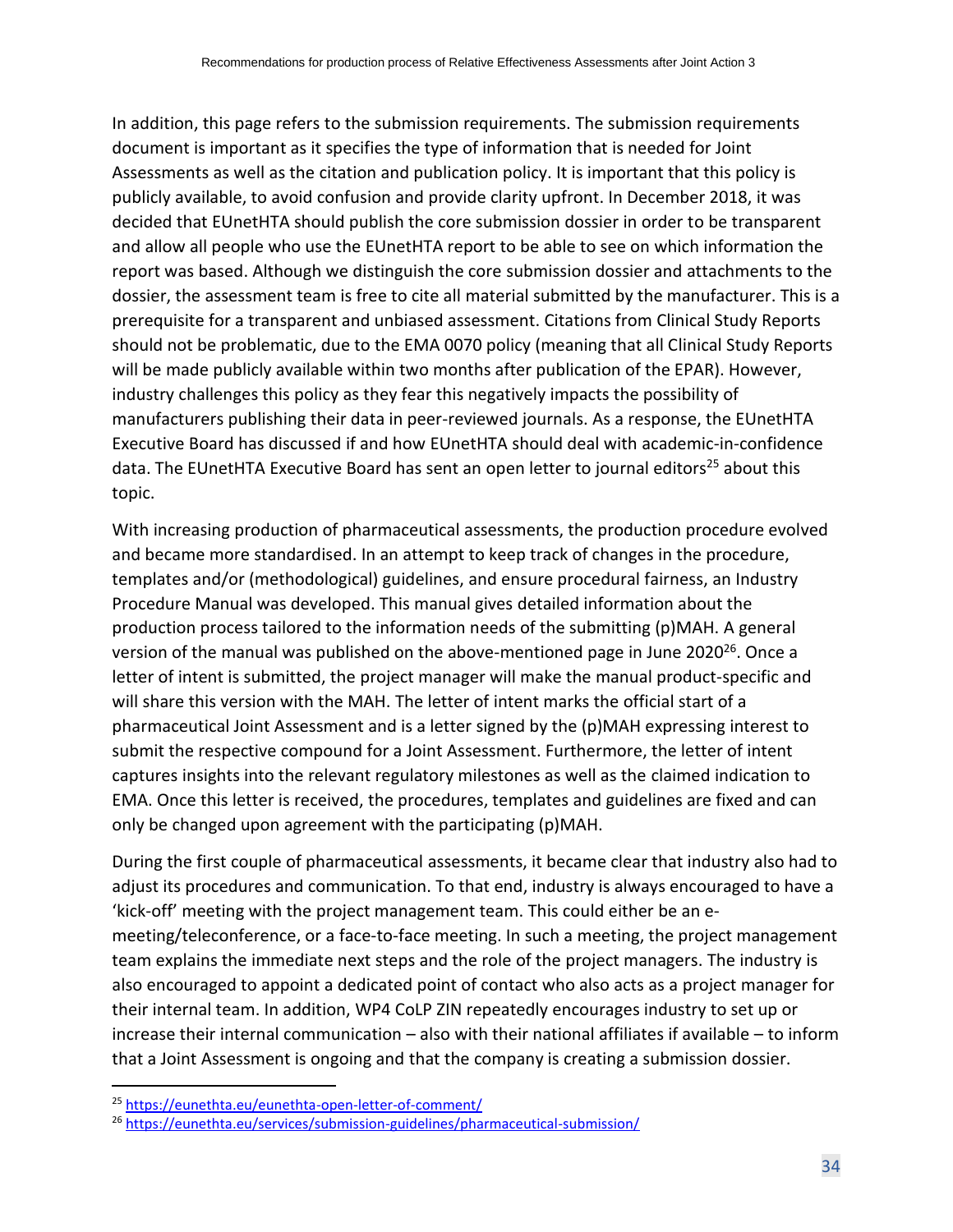Recently, WP4 CoLP ZIN started to advise companies to use the EUnetHTA submission dossier as a European Value Dossier to be used when developing national submissions. This can most likely enhance implementation of the Joint Assessments. Another aspect put in place to enhance the implementation is that during the scoping meeting (face-to-face or virtual), the authoring team is requested to present their intent to use the assessment and/or submission dossier in their national appraisal processes. Industry is encouraged to bring its national affiliates representing the authoring team countries to the scoping meeting, to start the discussion in an early phase on how the assessment and/or submission dossier can be used in a national process.

To capture the experiences from an industry perspective, WP4 CoLP ZIN developed a survey to capture the feedback of the participating MAH after the assessment is published. This survey aims to capture insights into the highlights and learnings of the process, resource needs to produce the scoping document, submission dossier, and if the MAH found the report clear and fair. Based on the survey results action points for process optimisation have been developed and implemented. To follow up on these results, a feedback dialogue was held in November 2019 (in Diemen) with EFPIA members that participated during PTJA02-12. In addition, a couple of HTA agencies participated in this dialogue. Key messages and action points from the dialogue were brought back to the EUnetHTA Executive Board for discussion and decision-making. Since this meeting was valued by all participants, a similar meeting was held in November 2020.

Despite a pro-active acquisition process, the pharmaceutical industry was reluctant to submit compounds for Joint Assessments. During the first years of EUnetHTA, CoLP ZIN set up a proactive acquisition process to get new and relevant compounds in for pharmaceutical Joint Assessments. This process included outreach to companies (mostly EFPIA members) and consultancies and offering them face-to-face meetings to explain the process. Other activities included outreach during international conferences and other meetings where industry was present. In some cases, it took over a year to agree with the company that they would submit their compound for a Joint Assessment. When the first EPL was set up, as a response to the Heads of Agencies, ZIN reached out to all companies included on the EPL by sending an official letter and offering a meeting (either via teleconference or F2F) to explain the process and needs. This resulted in a number of new letters of intent. In December 2018, NOMA became a second CoLP for pharmaceuticals to strengthen the acquisition activities towards the pharmaceutical companies for submissions to EUnetHTA. This was decided due to the challenging situation with a limited number of new submissions from pharmaceutical companies and high resource needs for the project management of ongoing Joint Assessments for CoLP ZIN. NOMA continued the acquisition activities as set up by ZIN. After publication of the second EPL, NOMA reached out to all pharmaceutical companies with products on the second EPL<sup>27</sup>, by sending an initial e-mail in order to establish primary contact. A reminder was sent since most of the companies replied late or did not reply at all. Few pharmaceutical

<sup>27</sup> <https://eunethta.eu/assessments/prioritisation-list/>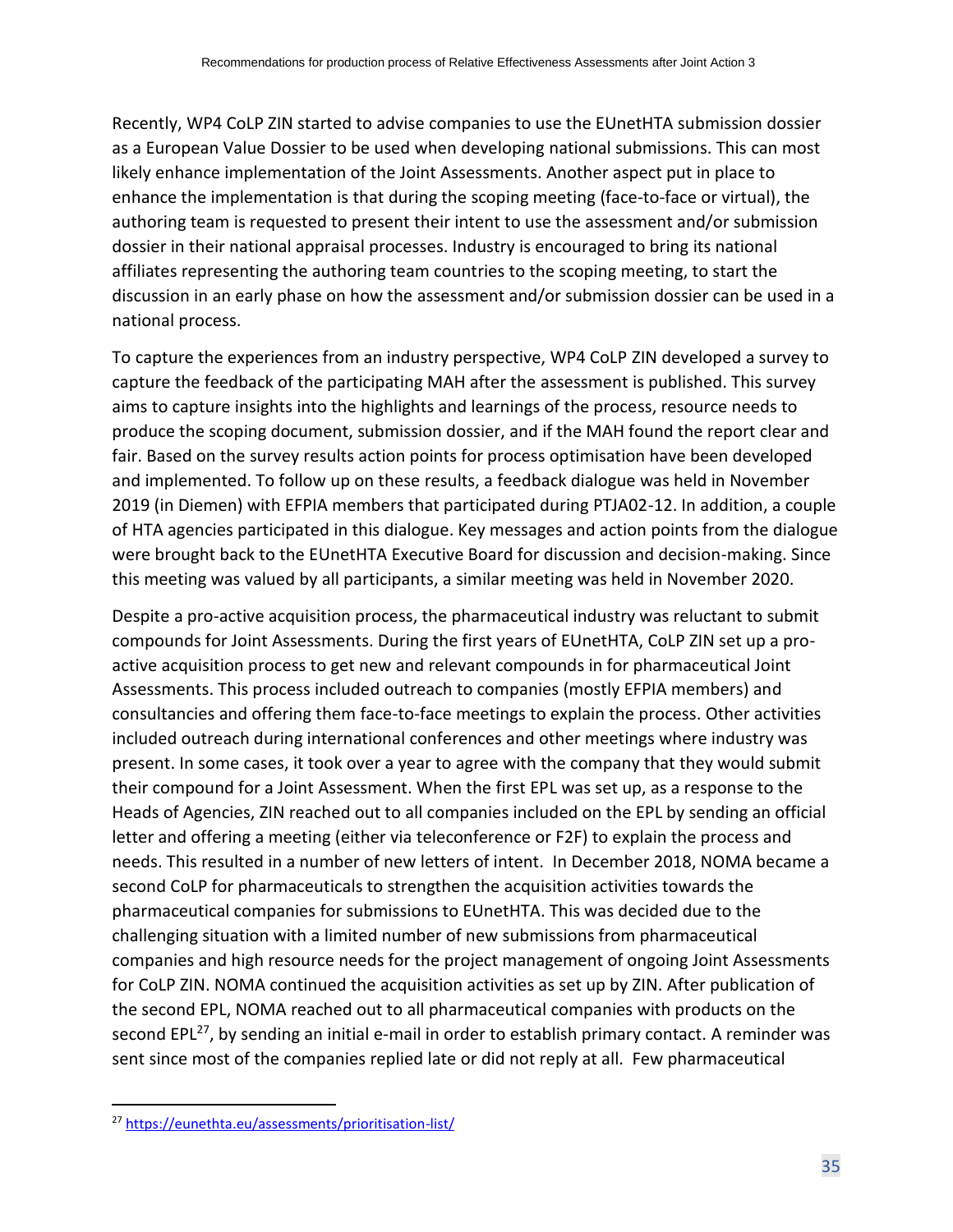companies denied further collaboration with EUnetHTA mostly because of unexpected delays in product development. NOMA actively reached out to companies with established primary contact offering e-meetings, telephone conferences or even F2F meetings to discuss submission to EUnetHTA and provide support. Initially, both pharmaceutical CoLPs (ZIN & NOMA) participated in those meetings. Acquisition activities were also performed during international conferences and meetings where pharmaceutical industry was present. All acquisition activities were aligned with production process and there was a very close collaboration between pharmaceutical CoLPs.

## **Recommendations**

## *Recommendations for acquisition:*

Based on acquisition experiences, recommendations on such activities for a future system are as follows:

- Development of publicly available prioritisation list of topics:
	- Targeted communication (via letter and e-mail) to companies on this list.
	- Set up meetings with EFPIA and other relevant umbrella organisations to explain the prioritisation list and the desired result.
	- Reach out to industry and consultancy agencies to meet at relevant conferences (e.g. ISPOR, HTAi, WODC, PPMA).
	- Targeted communication to consultancy agencies to explain prioritisation list, added value for them, and the desired result.
- Standard slide deck to present the process, timelines, and advantages.
- Public information with Frequently Asked Questions relevant for industry participation page from EUnetHTA can be found on the website<sup>28</sup>.
	- The page should also include relevant documents, templates, and point of contact.
- Maintain the Industry Procedure Manual explaining the procedure, timelines, tools and templates that are tailored for the specific assessment.
- Create visibility of the production process.
- Active media releases that announce start of an assessment on the specific compound, submitted by the specific company.

## *General recommendations for participation of industry in pharmaceutical assessments:*

- Easily accessible information explaining the production process and available templates/guidelines.
	- Ideally with an Industry Procedure Manual. As long as EUnetHTA processes, templates and guidelines are regularly updated, we advise to make this manual product specific as soon as an assessment is started, including one page with product-specifics and contact details of the project managers from the MAH and

<sup>28</sup> <https://eunethta.eu/services/submission-guidelines/pharmaceutical-submission/>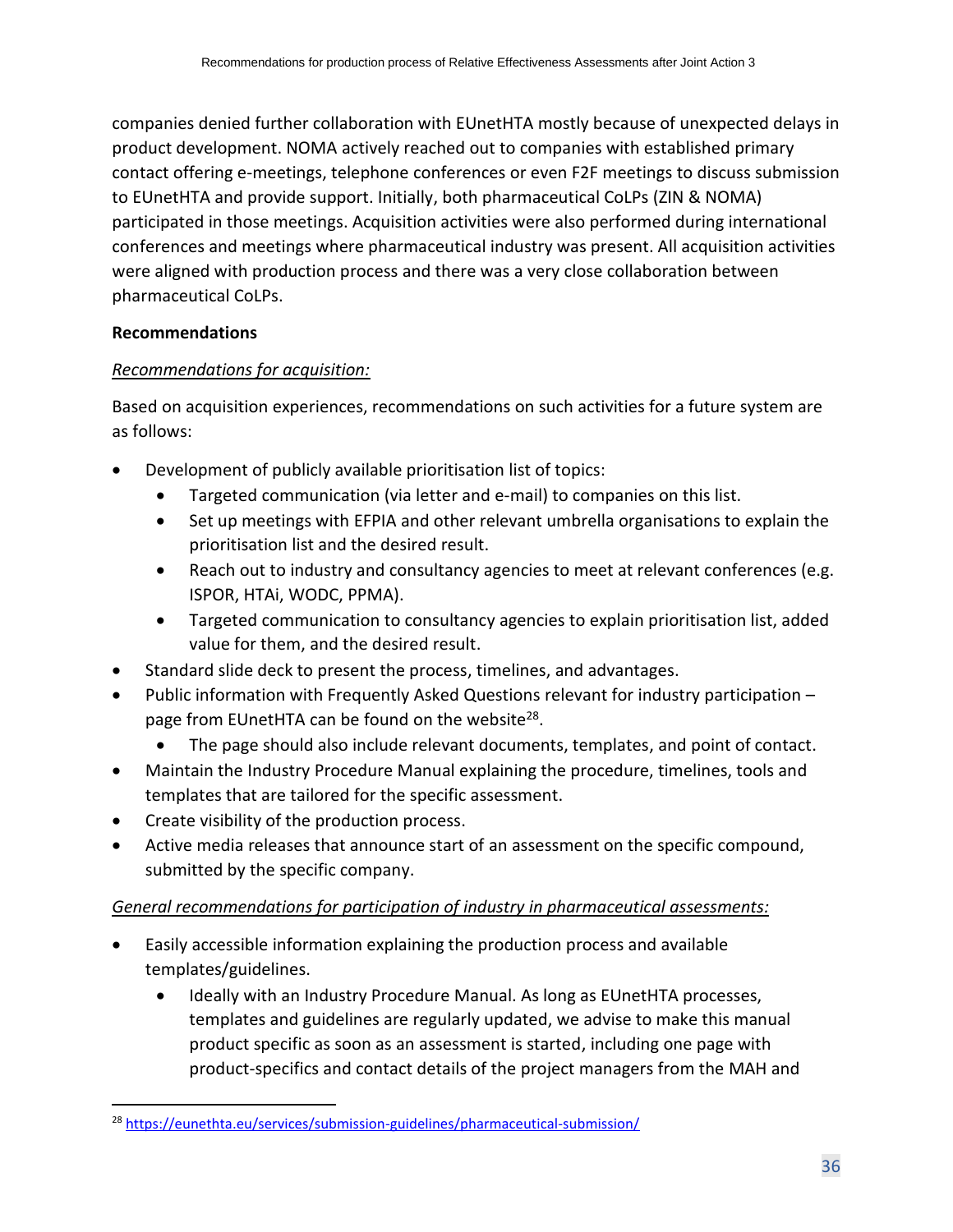EUnetHTA, and a list of all the procedures, templates and guidelines that are applicable to the specific assessment.

- Consider adding a standard slide deck as this allows for easy dissemination of information internally within companies.
- Publish a table with fixed dates for submission of letter of intent, scoping document, scoping face-to-face meeting, submission dossier – depends on EMA regulatory milestones (e.g. Day 0 (D0), D120 List of Questions, D180 List of Outstanding Issues, CHMP opinion) – so that it is always clear for (p)MAH when the different phases of the assessment starts. A letter of intent appears to be useful, even in case industry participation is mandatory in a future process, as it acts as an official kick-off of the assessment and it contains a helpful overview of the (anticipated) regulatory timelines.
- When procedures, templates and/or (methodological) guidelines change (e.g. due to previous experiences), these changes should be prevented from being incorporated in ongoing assessments without specific upfront agreement with the respective (p)MAH.
- Participating industry should appoint a dedicated point of contact and alternate point of contact. Ideally, this person should act as a project manager for the industry side.
- Develop recommendations on how industry can/should communicate about the ongoing Joint Assessment work within their organisations (headquarters and national affiliates). This could be supported by, for example, the aforementioned standard slide deck, the Industry Procedure Manual, and leaflets.

## **Other technologies**

#### **The work done and experiences**

Frequently Asked Questions and submission requirements have been developed and published on the website<sup>29</sup>.

A manufacturer procedure manual has been developed and published on the website<sup>30</sup>. This is a comprehensive document explaining the involvement of manufacturers, the process, timelines, contact points and the documents/tools to be used by the assessment team and by the manufacturers.

Four manufacturers contacted WP4 CoLP AIHTA to enquire about a topic proposal for a EUnetHTA assessment. Of the four, only two submitted a concrete topic proposal.

In other technologies, the use of the submission dossier is optional in Collaborative Assessments and mandatory in Joint Assessments. However, while only optional in Collaborative Assessments, 21 assessments have requested the submission dossier. It has proven to be challenging to receive fully completed submission dossiers from manufacturers in

(Accessed on 05.10.2020)

<sup>&</sup>lt;sup>29</sup> <https://eunethta.eu/services/submission-guidelines/other-technologies-submission/> (Accessed on 02.04.2020) <sup>30</sup> Procedure Manual Other Technologies Joint and Collaborative Assessments - Manufacturers. Available at: <https://eunethta.eu/wp-content/uploads/2020/10/Procedure-manual-JA-or-CA-for-manufacturers-OT.pdf>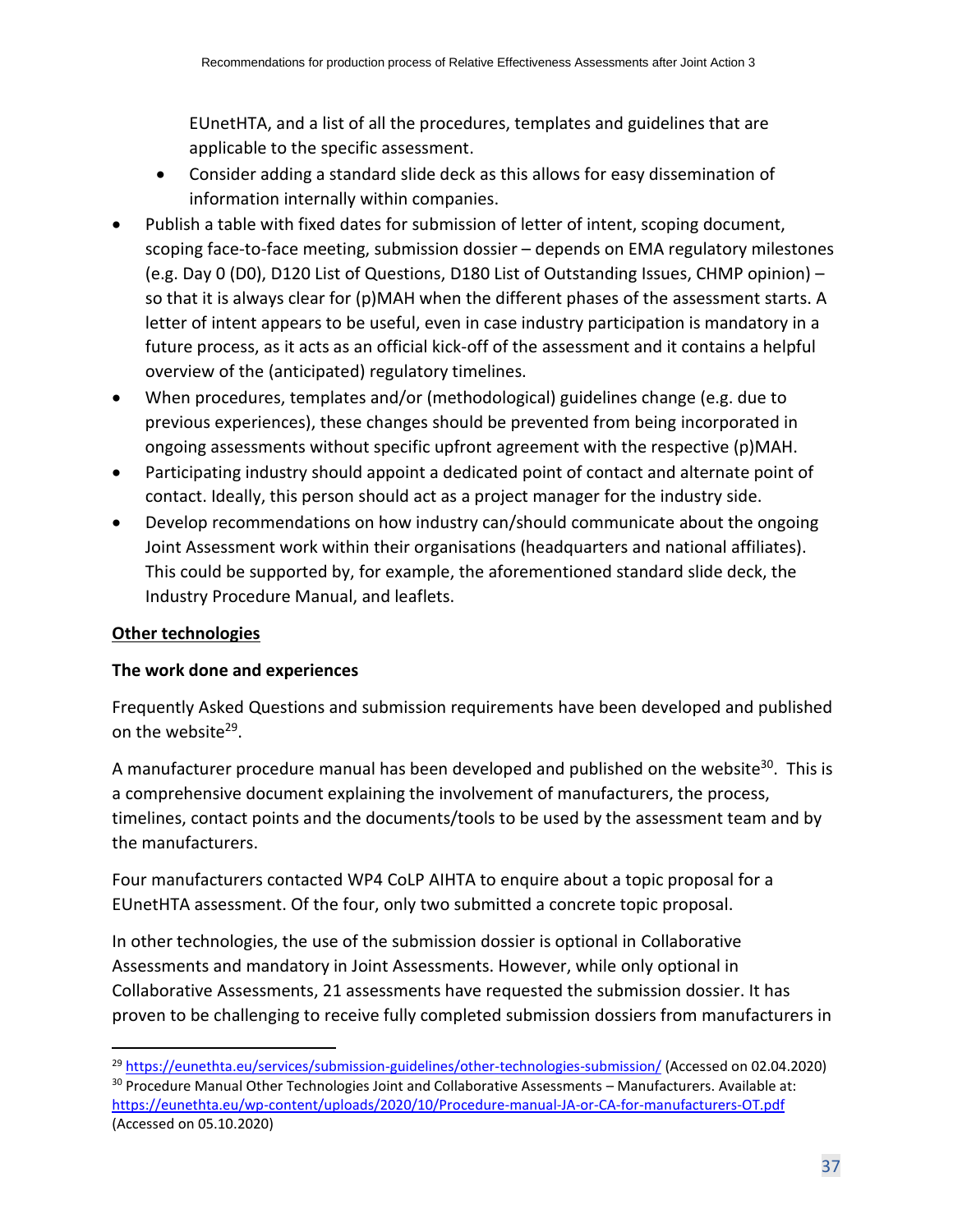some cases, even though the dossier was requested and 30 working days were provided for completion. Due to the described experience and feedback from authoring teams, as well as the fact that other technologies assessments are never solely submission dossier-based, meaning that literature retrieval and critical assessment is always conducted by the assessment teams, already in JA2 there were initiatives to select questions from the submission dossier for the manufacturers to complete, focusing on the TEC and CUR domains. This has been further encouraged by WP4 CoLP AIHTA in JA3. Nevertheless, information request in any of the EFF and SAF domains in the submission dossier template is allowed, and it is left to the assessment team's discretion which questions they mark for the manufacturers to be filled in.

Identification of relevant manufacturers and their products proved to be challenging. Assessment teams needed to rely on searches on the internet and manufacturer´s websites. Other technologies project managers also approached previously identified manufacturers to get informed about competitors, in addition to asking healthcare professionals to review the list of known manufacturers and products. In a second step, the CE mark status needed to be clarified, something which was not always straight forward. There is no central and complete database for information on the CE marked products available; a new version of the European Database on Medical Devices (EUDAMED) database is planned to be launched in 2022 and will hopefully facilitate receiving required information on CE mark status. If the manufacturer was not willing to participate in the assessment, or no reply was received, assessment teams looked through manufacturers' websites and sometimes also media reports to acquire this information. Additionally, Other technologies project managers aimed at gathering information on use and reimbursement of the relevant technology in European countries. However, manufacturers might not always know themselves or do not want do disclose this information. In such cases, Other technologies project managers asked EUnetHTA partners to provide this information, if they had access to it. In a few instances we approached MedTech Europe (the European trade association representing the medical technology industries, including medical devices, in vitro diagnostics and digital health) for help, but this was not successful, since this information was also not easily accessible and would require significant resources on their side as well.

On 27 May 2019, WP4 CoLP AIHTA organised a technical meeting between EUnetHTA, MedTech Europe, and related industry representatives. Amongst other topics, horizon scanning and the production of EUnetHTA assessments (production process, gap analysis and implementation of assessments) were presented. The respective presentations and minutes were published on the website<sup>31</sup>.

Areas for collaboration with regard to horizon scanning identified:

• A framework could be built to provide a safe environment for industry to share information (so that no competitor receives this information) regarding upcoming/future products.

<sup>31</sup> <https://eunethta.eu/events/>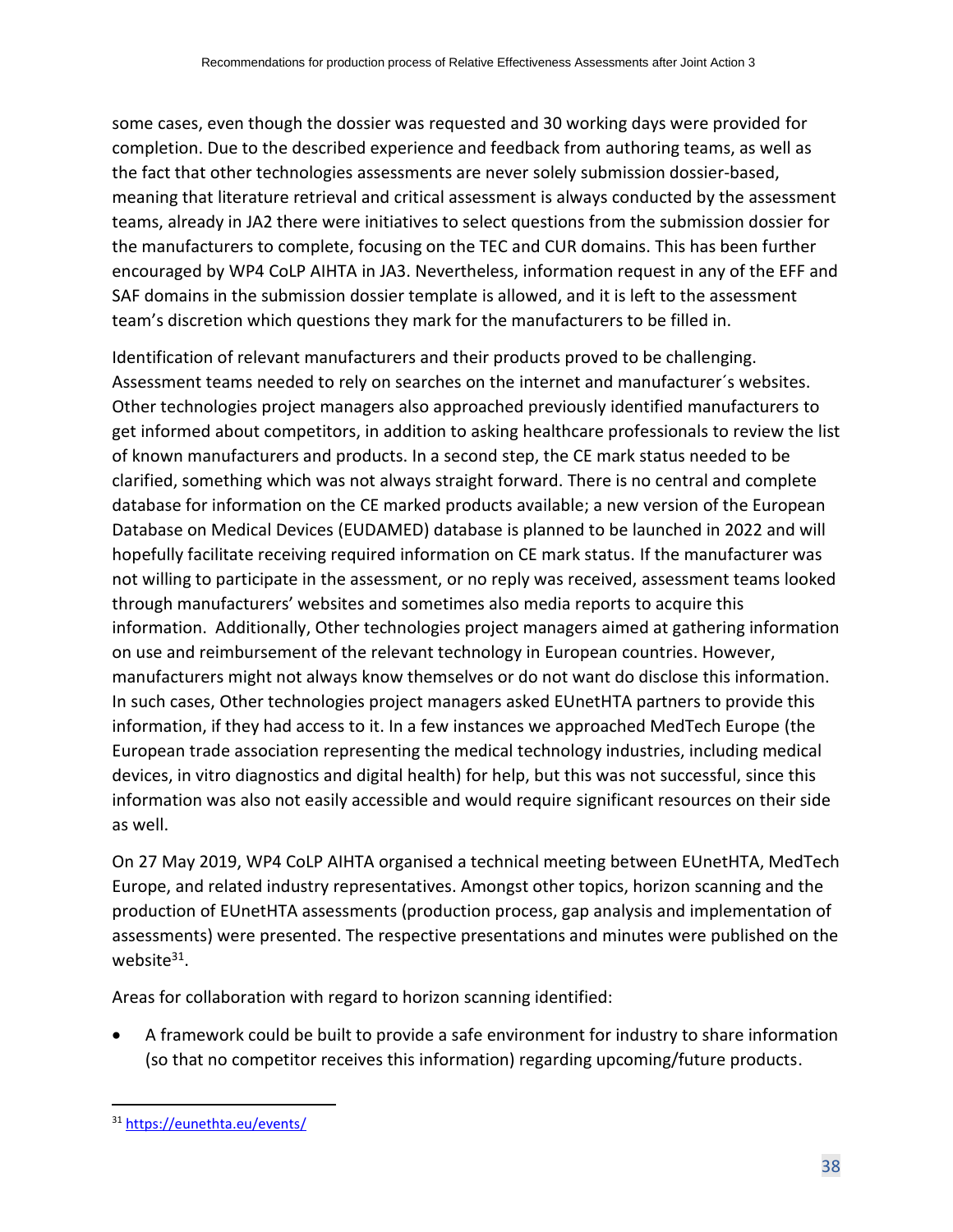Areas for collaboration with regard to production process identified:

• MedTech Europe could potentially help (in certain cases, where needed) to identify manufacturers of the intervention/technology that is included in an other technologies EUnetHTA assessment.

## **Recommendations**

- Transparency in the process of topic submission for an assessment, as well as in the involvement of manufacturers in the assessment process is important and should be maintained.
- An easily accessible and up-to-date central database that contains information on manufacturers, products and CE mark status (e.g. EUDAMED), would be essential and help reduce the time needed for scoping. HTA agencies should have access to such a database. In addition, it would also be helpful to have information accessible on use and reimbursement of technologies (optional).
- WP4 other technologies assessment teams experienced some challenges in receiving complete submission dossiers from manufacturers (mainly requested information on TEC and CUR), and therefore we recommend that considerations should be made on how the compliance of the manufacturers with regard to the request (i.e. provision of submission dossier) can be improved. Please note that such details (e.g. a potential mandatory submission by industry) has not been discussed on the WP4 level, since such decisions are of a more strategic level. The submission dossier requirements might also need to be revised based on a potential future regulation. A revision of the submission dossier template – based on the assessment report template developed by the Core Model Working Party - might be considered.
- There should be easily accessible information explaining the production process and available templates/guidelines, ideally with an Industry Procedure Manual. It should be considered to add a standard slide deck to allow easy information dissemination within the companies.

## **Fact check (factual accuracy check) – pharmaceuticals and other technologies**

## **The work done and experiences**

In JA3, WP4 has established a fact check procedure. While conducting assessments, the manufacturer/ (p)MAH is asked to check whether the information presented for the technologies under assessment is complete and correct. Such a fact check has been optional in both Collaborative and Joint Assessments, and its purpose is to highlight any errors or inaccuracies with the factual content of the document that are related to the technologies under assessment. In other technologies, the fact check can be applied to the draft project plan and the draft assessment report. In pharmaceuticals, it can only be applied to the draft assessment report. A fact check guidance was published in the EUnetHTA Companion Guide in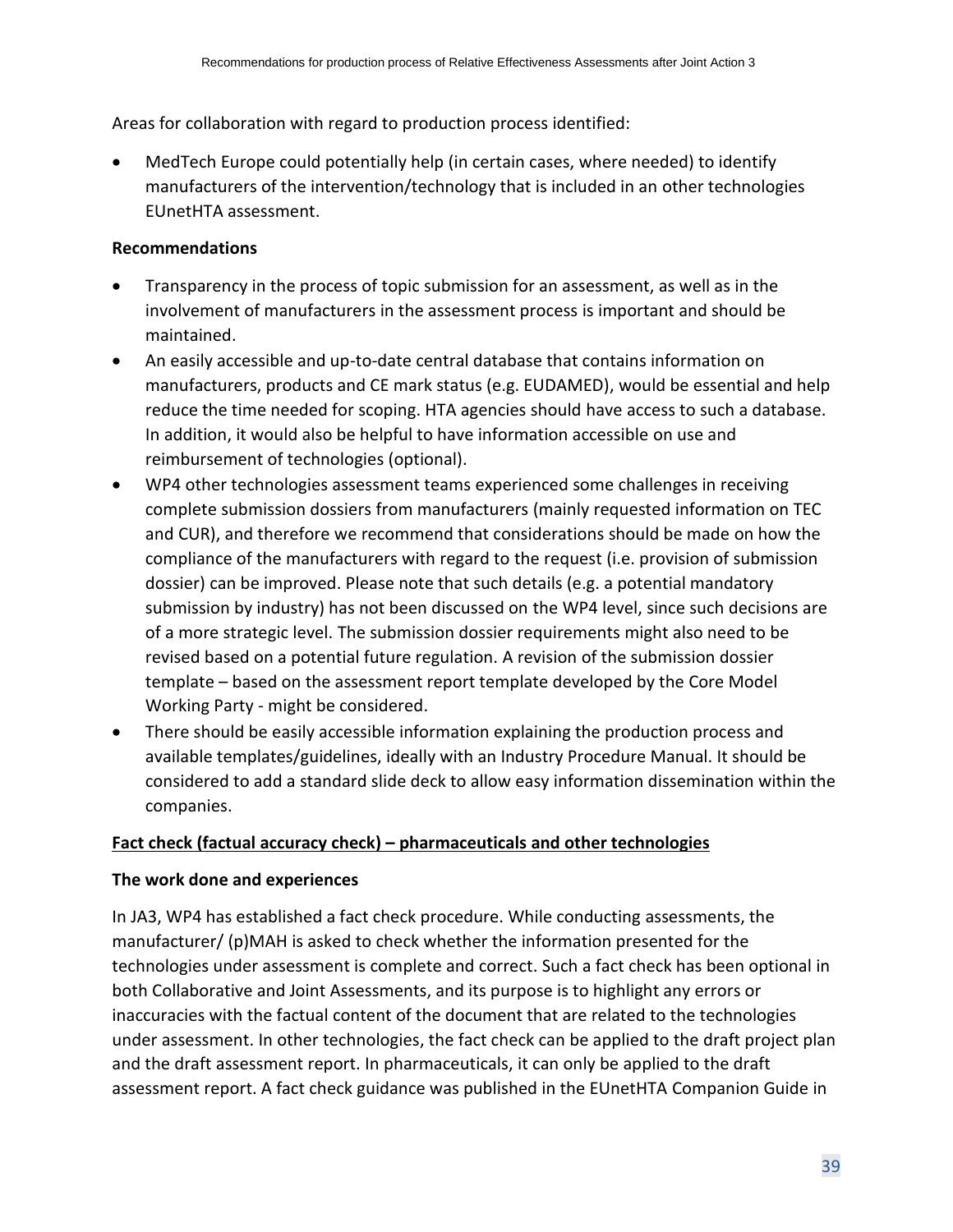December 2018, with the condition that the fact check procedure would be subject to an evaluation later on.

In other technologies, the manufacturers were asked to provide a fact check of the project plan in 15 of the 24 assessments. The draft assessment report was provided for fact check in 23 of 24 assessments. For two other technologies assessments no manufacturer involvement was applicable, for one assessment no fact check procedure was yet in place. In some instances, the manufacturers were asked, but the project manager did not get any response, or the manufacturers replied that they had no corrections to make. In pharmaceuticals, the fact check was applied for all Joint Assessment draft assessment reports and is planned for all ongoing Joint Assessments as well.

In 2020, an evaluation of the fact check procedure was carried out by WP4 LP and CoLPs and WP6 LP. EUnetHTA's Senior Scientific Officer also contributed to this work. An evaluation survey was run to collect information about the use of the fact check, to determine the usefulness of the fact check, and to find out the impact the received comments had on the project plan/assessment report (both desired and undesired impact). The survey was sent to all partners that had served as an author or co-author on a REA in JA3. In pharmaceuticals, nine author/co-author agencies responded to the survey. In other technologies, 13 author/co-author agencies completed the survey. In addition to the survey, the group conducted a fact check analysis which was a review of draft and final project plans and assessment reports, as well as the corresponding fact check comments forms. The purpose of the analysis was to map how the fact check comments impacted the final project plans and assessment reports. A total of five pharmaceutical assessments and 15 other technologies assessments were included in the fact check analysis part of the evaluation. The results of the evaluation are summarised in a report (finalised in October 2020) that can be found in the Companion Guide.

#### **Recommendations**

- The fact check evaluation report should be used to inform EUnetHTA's work on Future Model of HTA Collaboration.
- In the future, there should always be a transparent mechanism for detecting potential errors and inaccuracies in EUnetHTA assessments before publication.

## <span id="page-39-0"></span>**3.8 Procedures**

#### **The work done and experiences**

In JA2, two procedure manuals on the production of assessments were established. First, an external procedure manual that described the production processes in short and was mainly used by EUnetHTA partners. Secondly, an Internal Manual that was dedicated to the project managers and outlined the different steps that need to be followed by the project manager throughout the production process. Those manuals provided the basis of newly established SOPs, guidance, and detailed process flows, which have been created throughout JA3, and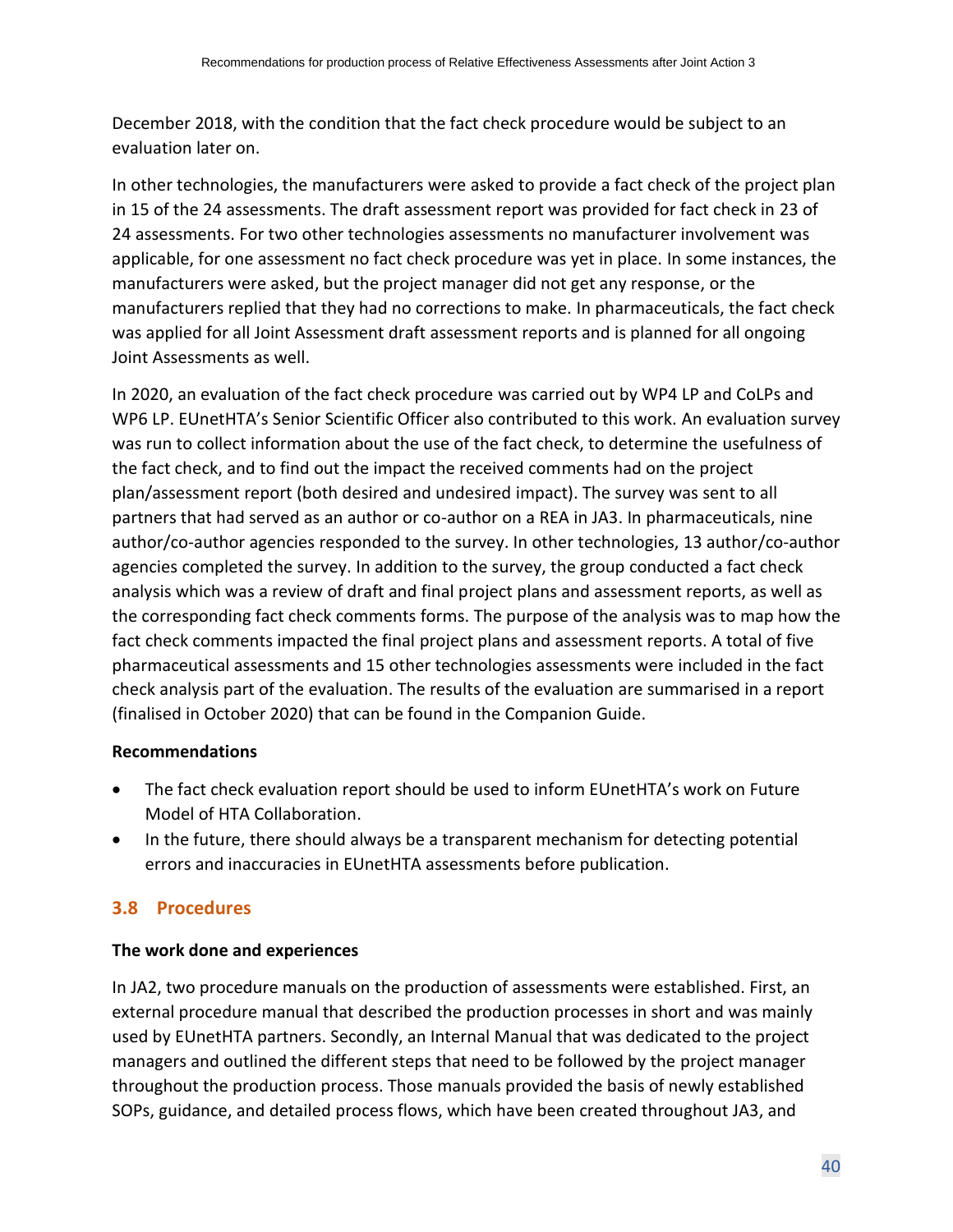explain all the different steps from the project start to end. These phases are: scoping and drafting of project plan, assessment phase, finalisation phase, and (general) administration. As soon as a new SOP was created, the respective information in the Internal Manual was deleted and exchanged by the link to the document in the Companion Guide, where all documents, templates, scientific guidance and tools are centrally stored. SOPs and guidance documents were established in close collaboration with WP4 and WP6 partners. There is a dedicated process to develop SOPs, in which there is one creator, one to two contributors, and two to three dedicated reviewers. The development process should take 120 days. The process includes a final check of all SOPs by WP4 LP/CoLPs and WP6 LP. WP4 CoLP ZIN has acted as creator of three, contributor of five, and dedicated reviewer of nine SOPs. WP4 CoLP AIHTA has acted as creator of eight, contributor of four, and dedicated reviewer of six SOPs. WP4 LP NIPHNO has acted as creator of two and dedicated reviewer of 13 SOPs.

In JA3, experiences with regard to the applied processes from the assessment teams and project managers have been collected via the survey for assessment teams and project managers, developed by WP4 and WP6. Experiences have also been gathered from WP4 emeetings, face-to-face meetings with WP4 partners, and via email. In other technologies, the decentralised project managers have also provided valuable input. In addition, WP4 LP and CoLPs have received some feedback from manufacturers, patients, and clinical experts that participated in our assessments.

Based on the feedback that has been discussed in appropriate task groups, subgroups or between WP4 LP/CoLPs and WP6 LP/CoLP, processes have been amended and further tested.

Herewith, WP4 LP/CoLPs would like to highlight the extensive changes that has been made to the processes in JA3, as compared to JA2:

Scoping:

- In other technologies, the consultation of the manufacturer was limited to a fact check (factual accuracy check) of the draft project plan.
- Removal of the public consultation of the project plan. This was very time consuming in JA2, a limited number of comments were received, and it was agreed that it is a better approach to contact specific stakeholders directly to acquire input.
- In JA3, the project plan is published immediately after the scoping phase ends. This allows for transparency, to have the timelines and the scope available, and to plan national uptake accordingly. For pharmaceuticals this means the project plan is published soon after positive CHMP opinion is adopted.
- For pharmaceuticals: PICO survey was introduced so that all partners could comment on the relevance of the PICO or PICOs proposed by the authoring team.
- For other technologies: PICO survey was introduced as an optional step to give the partners the opportunity to have a say in the scope of the assessment in order to ensure uptake.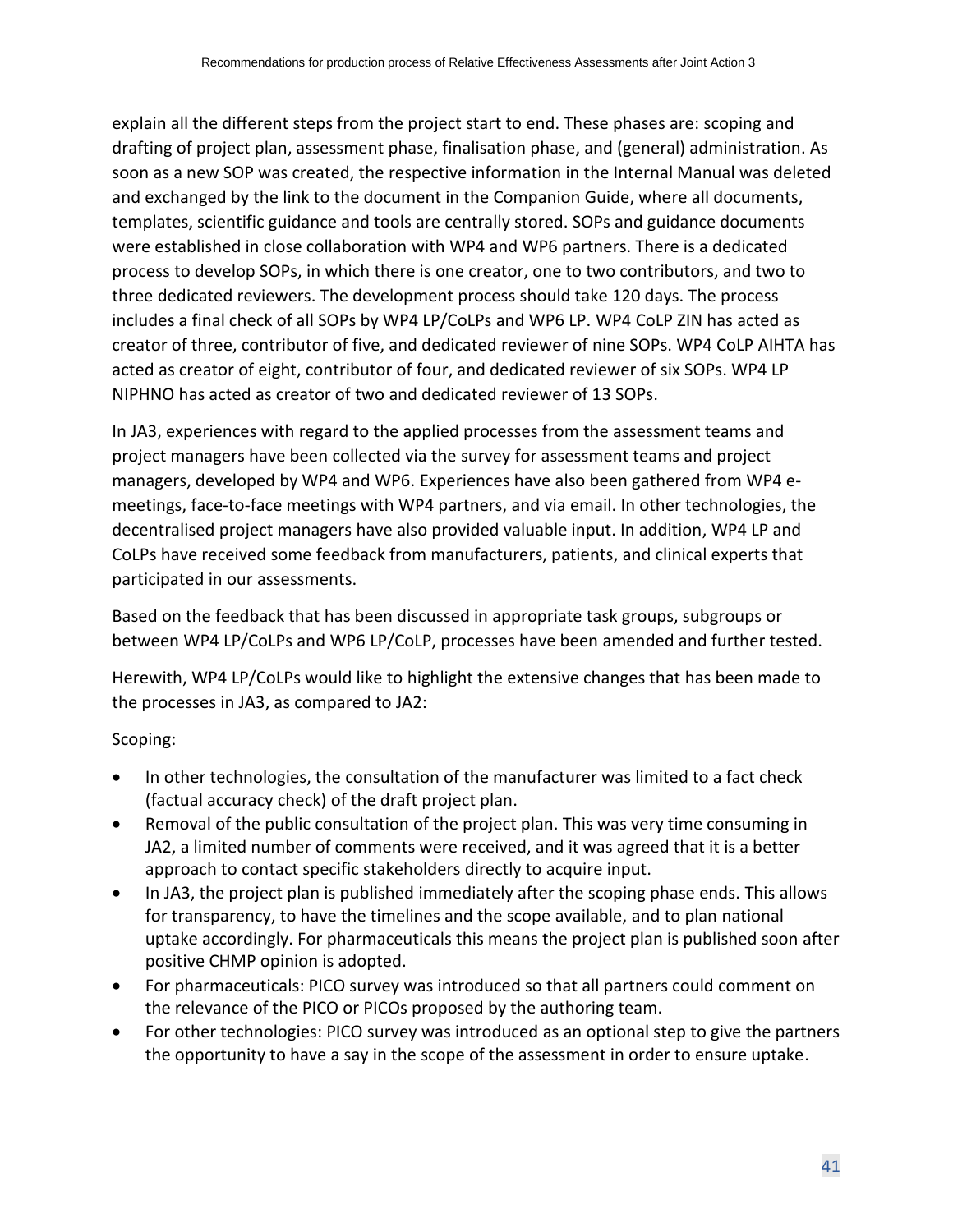However, as this change came late in JA3, there was not enough time to pilot the process as suggested by the PICO FAQ $^{32}$ .

#### Submission dossier:

- A document to clarify what is requested from the manufacturer with regard to the submission dossier, to describe the publication and citation policy, was created. This document is applicable for JA3 and might need to be revised thereafter (if a regulation/framework is in place). A main change is that the (for pharmaceuticals: core) submission dossier will be published together with the final assessment report.
- For pharmaceuticals: In the beginning of JA3, the submission dossier was requested close after CHMP opinion. However, to allow for time to check the completeness of the dossier and to ensure timely start of the assessment, the submission dossier is now requested four to six weeks prior to CHMP opinion, depending on the regulatory pathway.

#### Assessment phase:

- The consultation with the manufacturer is in JA3 limited to a fact check (factual accuracy check) of the draft assessment report.
- Sharing of draft assessments of other technologies: a document outlining the circumstances/prerequisites under which draft assessments can be provided to EUnetHTA partners was created. This document was made available in September 2019<sup>33</sup>. This should prevent duplication of work and enhance the use and implementation of EUnetHTA assessments.
- For pharmaceuticals: a confidentiality framework with the EMA was set up to exchange information under the respective remits and confidentiality (see sectio[n 3.6](#page-29-0) for further information).

#### Dissemination of assessments:

- A notification system for publication of project plans and assessments was established, and a dedicated SOP was created to guide the EUnetHTA Communications Officer and the project managers. This includes announcements on social media.
- The alert about publication of assessments includes a request to fill in the Implementation Survey<sup>34</sup>.
- For pharmaceuticals and other technologies: a newsletter was created to inform partners about the status of planned, ongoing, and published assessments. In addition, this newsletter summarises any outstanding actions for partners, such as calls for collaboration, PICO surveys, and Implementation Surveys.

<sup>32</sup> <https://eunethta.eu/pico/> (Accessed on 26.05.2021)

<sup>&</sup>lt;sup>33</sup> Instructions on authorship and copyright. Available in the EUnetHTA Companion Guide. Final version was completed in January 2020.

<sup>&</sup>lt;sup>34</sup> Surveys set up by WP7 to collect information about the use of EUnetHTA assessments. The questions are about whether the assessment was used, and if so, how it was used, and factors that prevented or limited use.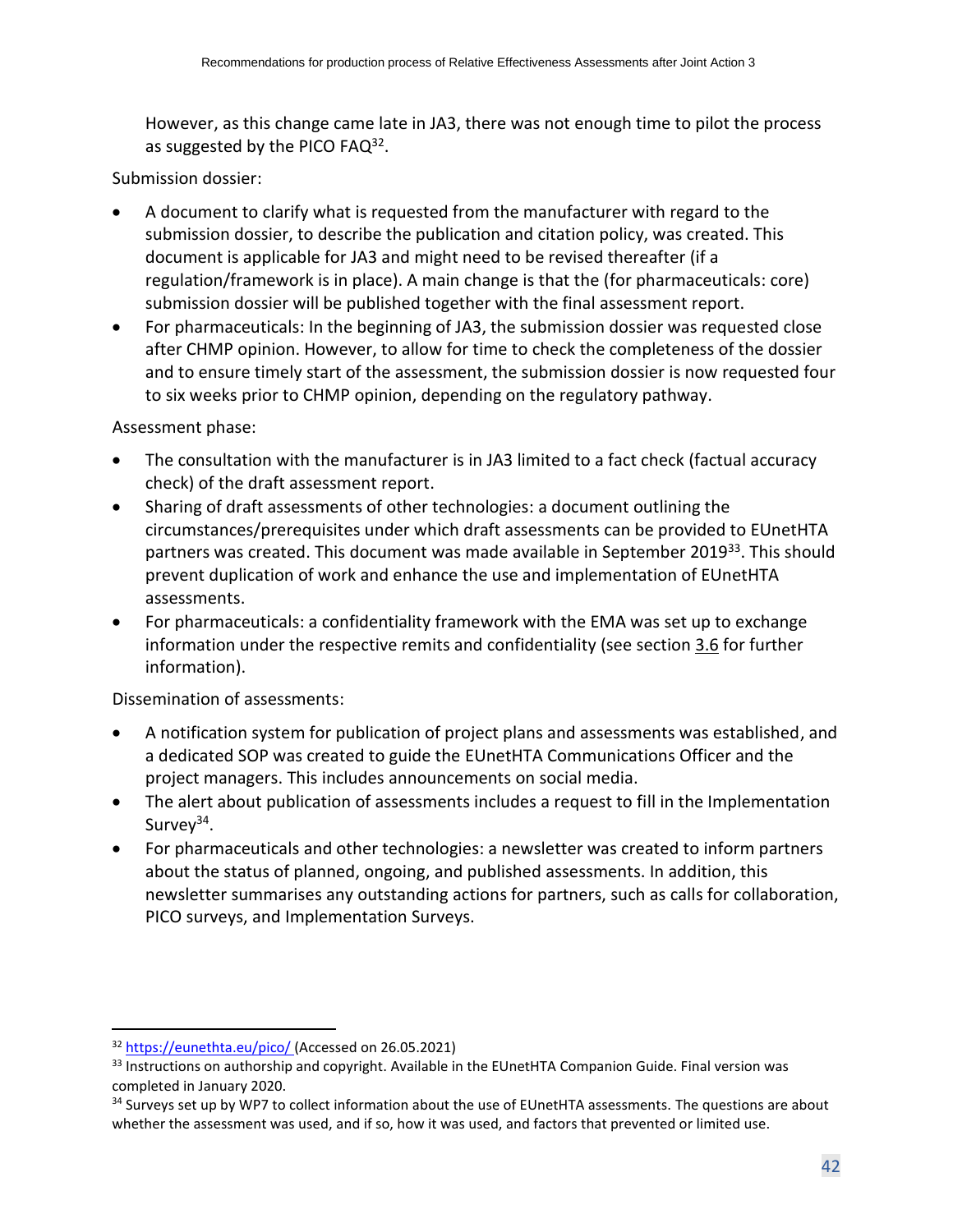Stakeholder engagement:

- Recommendations for patient involvement ('[Patient Input in Relative Effectiveness](https://eunethta.eu/wp-content/uploads/2019/06/Final_290519_Patient-Input-in-REAs.pdf)  [Assessments](https://eunethta.eu/wp-content/uploads/2019/06/Final_290519_Patient-Input-in-REAs.pdf)') and EUnetHTA patient input template were created (see section [3.4](#page-24-0) above).
- Recommendations for 'Healthcare Professional Involvement in Relative Effectiveness Assessments' were finalised (see section [3.5](#page-27-0) above).

Declaration of interest and confidentiality agreement:

- The declaration of interest and confidentiality undertaking form (DOICU) was split into two separate forms, a DOI form and ECA form. The new DOI form was developed by WP4 and WP5 jointly (together with the Senior Scientific Officer) and a partner consultation was applied to both the DOI form (to understand which questions to use) and the new DOI guidance (how to assess the DOI information). In the accepted DOI form, further details on potential conflict of interests are requested, as compared to the DOICU form.
- A Conflict of Interest Committee was established so that consistent decisions can be made in WP4 and WP5.
- DOI database was established in order to allow a central storage of DOI and ECA forms<sup>35</sup>.
- Procedure guidance for handling DOI and ECA was implemented. The existing procedure guidance from JA2 was extended and a centralised process of collection and evaluation of DOI forms was established.
- Management tools related to DOI and ECA that project managers can use in JA3 are:
	- Excel template for DOI assessments.
	- Template to create an overview of project relevant DOIs (all team members, experts, project management and support).
	- Tool to record decisions made by the Conflict of Interest Committee (see below).
	- DOI database on SharePoint (database to centrally store DOIs and ECAs) with restricted access<sup>36</sup>.
	- Guidance document to assess DOI (the guidance, ECA and DOI is available on the website $37$ ).

General/overall experiences with the implementation/use of SOPs and Companion Guide from a production perspective:

- Allows project managers, especially new staff or decentralised project managers in other technologies, to confidently manage projects.
- Companion Guide allows amendments in different sections/parts and since it is an online tool, changes are available to everyone immediately. Its search function is very beneficial.
- One stop shop: all templates, guidances and process descriptions are stored at the same place.
- It can be burdensome and time-consuming to read through all SOPs and guidances.

<sup>35</sup> <https://eunethta.eu/doi/>

<sup>36</sup> <https://eunethta.eu/doi/>

<sup>37</sup> <https://eunethta.eu/doi/>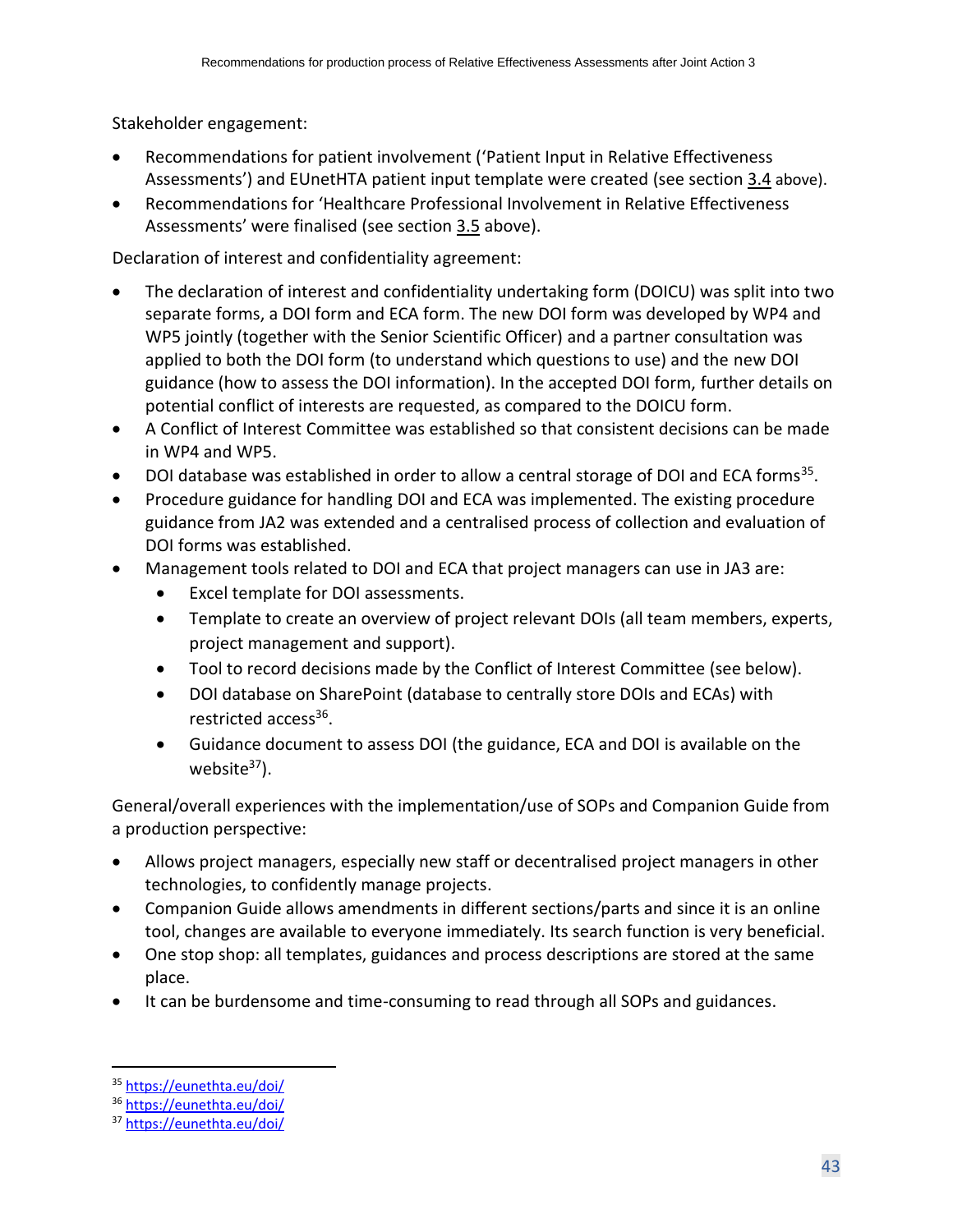• SOPs and guidances do not cover exceptional circumstances; solutions might only be found if one diverts from the SOPs, which are written for standard practice.

#### **Recommendations**

- Procedures and SOPs need to be adapted to fit the processes of a possible new framework and should ensure usability of the processes and outputs.
- Some flexibility towards the SOPs and guidances is recommended to allow solutions for situations diverging from standard practices.
- Keep focusing on feedback from assessment teams to further revise the procedures.
- An independent Conflict of Interest Committee is essential and the members need to be carefully selected. For the Conflict of Interest Committee to function, it is essential that a functioning database is operational for the storage and sharing of DOI information.
- A solution should be found in order to allow assessment teams to share full texts/publications from scientific journals amongst team members and project managers without infringing copyright law.

## <span id="page-43-0"></span>**3.9 Templates**

This section will present the work done and experiences regarding templates for other technologies and pharmaceuticals separately, and then present jointly for both other technologies and pharmaceuticals regarding the evidence gap table template and PLS template, since these are applicable to both.

## **a) Templates in the pharmaceutical branch**

#### **The work done and experiences**

'The Joint Group on the Rapid REA Pharma Process' was set up in 2017 to revise the templates in the pharmaceutical branch of EUnetHTA WP4, based on experiences from assessment teams. This Joint Group revised the letter of intent, project plan, and assessment report templates to increase consistency and transparency of the assessments, but also to better match the assessment team expectations. The revision of the templates was finalised in March 2019 and the revised templates were published in the EUnetHTA Companion Guide. Since then, these revised templates have been in use by the assessment teams of pharmaceutical assessments. An attempt was also made in three different assessments to use the revised submission dossier template. However, due to many hurdles, it was not possible to do so.

Later, based on feedback from industry and assessment teams, the letter of intent has been revised as a shorter and simpler document. The content that was taken out of the document was then moved to the scoping document template as this information is much more relevant to the assessment team in a later stage of the scoping process.

In the EUnetHTA Executive Board meeting in May 2019, the Board decided to set up a subgroup to revise the submission dossier template for pharmaceutical products. In the September 2019 meeting, the Board decided to extend the scope of this subgroup to include the evaluation and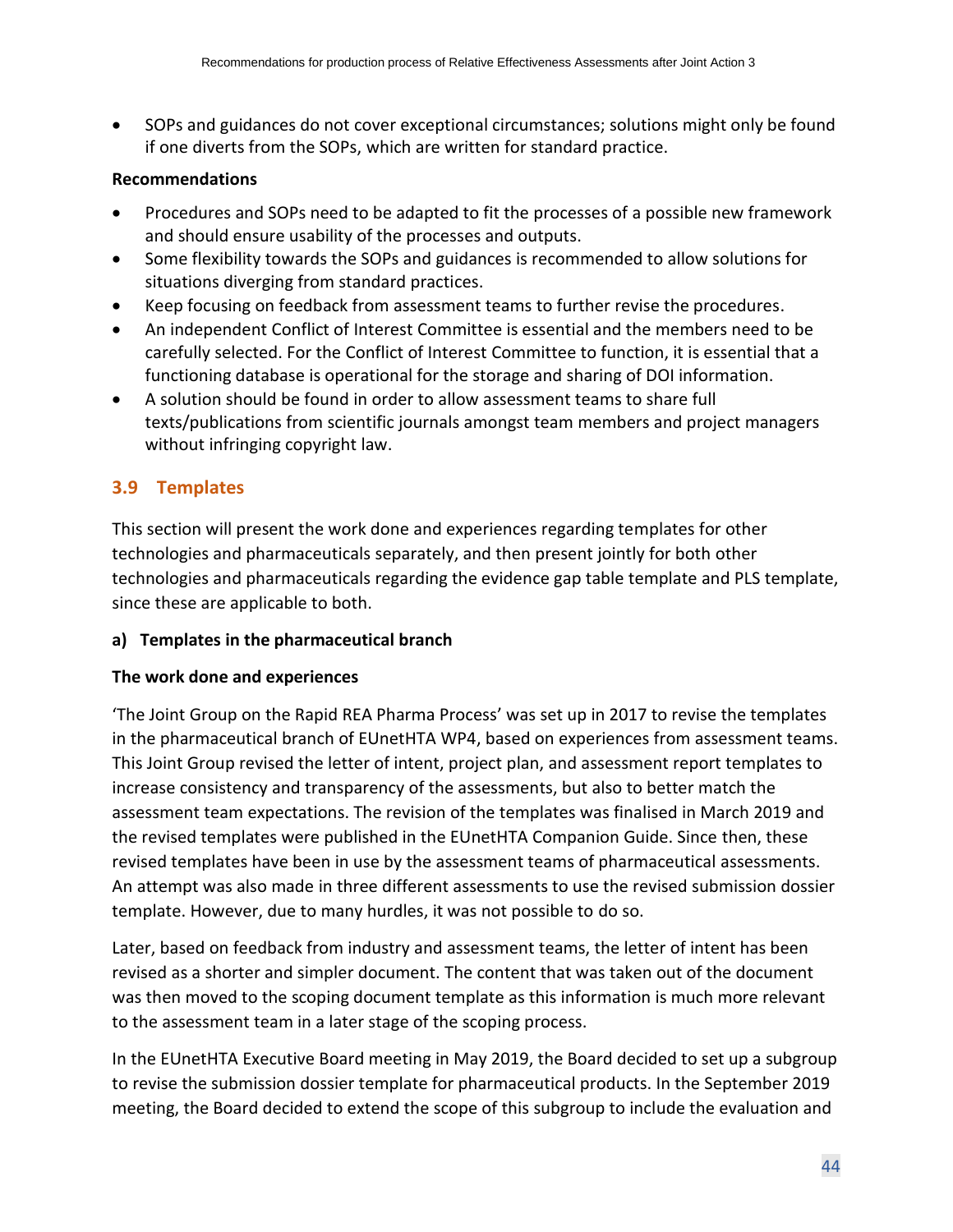further revision of the assessment report template as well. The subgroup was set up and started its work in November 2019. It was chaired and coordinated by the WP4 LP and comprised 17 members from 13 organisations in 10 countries (per 18 March 2020). Within the subgroup, two smaller teams were established, one to work hands-on with the submission dossier template, and another to work hands-on with the assessment report template.

After thorough initial discussions, the subgroup decided to continue to use the current (from JA2) submission dossier template in all upcoming JA3 assessments. Instead of revising the template, the group collected feedback from EUnetHTA partners on what information and data would be required in a future template. Based on the received feedback, the group provided recommendations for a future (post-JA3) submission dossier template. The Executive Board endorsed this chosen approach at its meeting in January 2020 and approved the finalised recommendations in November 2020. The output of the subgroup was subsequently shared with EFPIA for their feedback. Their feedback was attached as an appendix to the document, but did not lead to any revisions of the content.

To evaluate the assessment report template, revised in March 2019, the subgroup conducted a survey in June-July 2020 to collect feedback on it from the EUnetHTA partners and users of EUnetHTA assessments. Based on the survey results, the subgroup made some very minor changes to the template and shared the rest of the received feedback as recommendations for a future (post- JA3) template. The group also collaborated closely with other EUnetHTA subgroups and task groups to ensure their outputs were mirrored both in the template revision and the recommendations. Furthermore, two subgroup members compared the current EUnetHTA template with tables of contents in published national HTA reports to obtain a clearer picture of the (mis-)alignment between included headings. Results of this preliminary headings comparison exercise were included in an appendix. The outputs of this part of the subgroup work were endorsed by the Executive Board in January 2021.

All deliverables of the subgroup have been included in the EUnetHTA Companion Guide and published on the EUnetHTA website<sup>38</sup>.

Minor changes in all templates according to the Instructions on authorship and copyright $39$ document have also been performed.

## **Recommendations**

The recommendations of the subgroup for future submission dossier and assessment report templates should be used in future (post-JA3) template revision work.

<sup>38</sup> [https://eunethta.eu/services/submission-guidelines/submission-template-pharmaceuticals-submission](https://eunethta.eu/services/submission-guidelines/submission-template-pharmaceuticals-submission-template-medical-devices/)[template-medical-devices/](https://eunethta.eu/services/submission-guidelines/submission-template-pharmaceuticals-submission-template-medical-devices/)

<sup>&</sup>lt;sup>39</sup> Available in the EUnetHTA Companion Guide. Final version was completed in January 2020.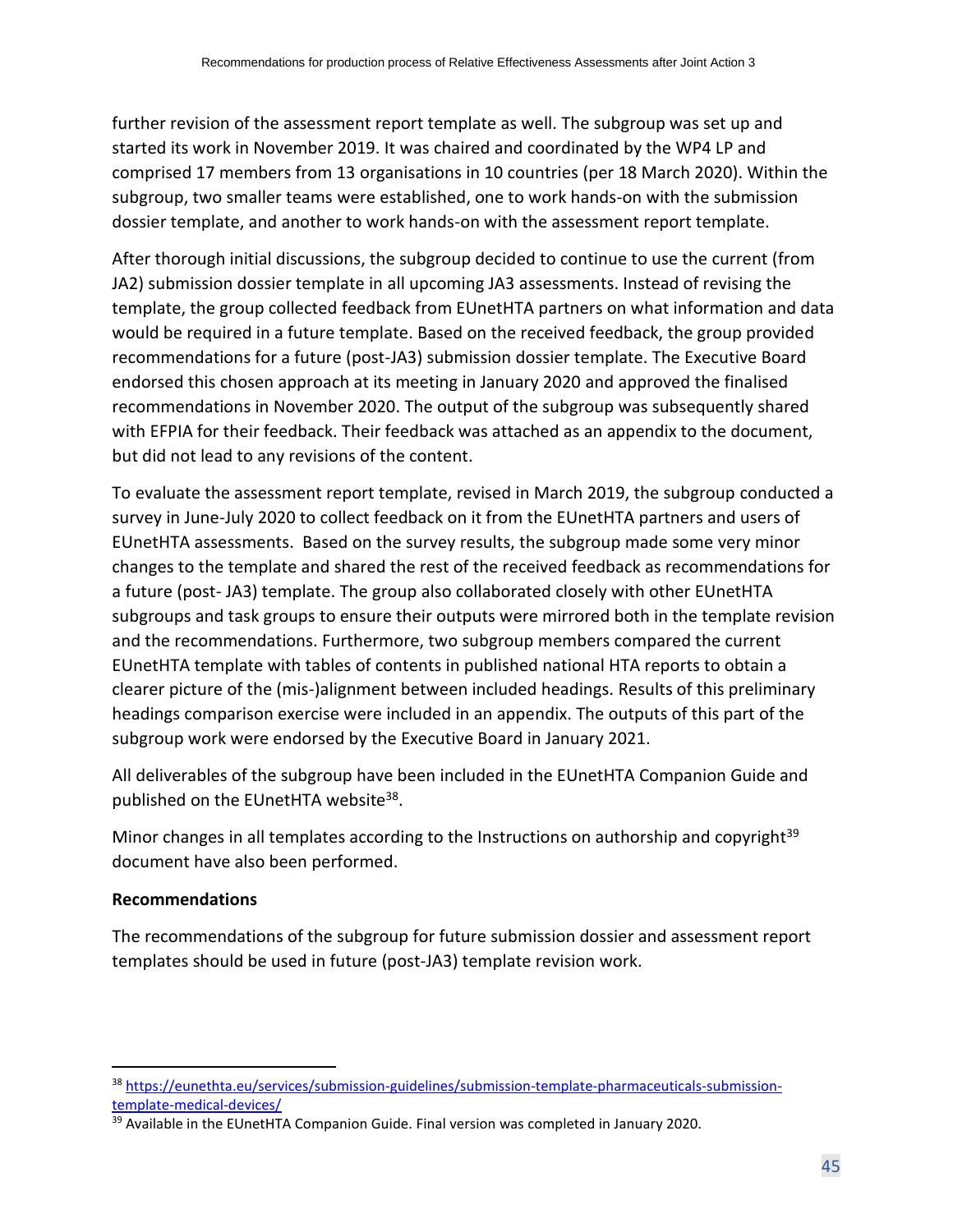#### **b) Templates in the other technologies branch**

#### **The work done and experiences**

The major revision of the assessment report template in the other technologies branch was based on the outcomes of the work done by the Core Model Working Party (WP6 activity). The Core Model Working Party was established in November 2018 with the aim to make the HTA Core Model® sustainable for the future. As a first step, the Working Party developed an assessment report template for a EUnetHTA Core HTA of other technologies (all nine domains). The newly developed reporting structure should make the assessment reports easier to read, so as to enhance their further uptake. Moreover, the template should make the assessment reports easier for authors to write by guiding them through EUnetHTA's methodological and procedural requirements, and by providing them with a clear and easy to handle structure. This new assessment template was piloted in two other technologies assessments (REAs) which started in May 2020. To this end, the redundant parts of the full core assessment report template were deleted and/or amended in order to be applicable for the REA reports.

Since the other technologies assessment template is based on the Core Model and the update of the Core Model is within the mandate of the Core Model Working Group, it was decided that WP4 CoLP AIHTA stops the evaluation of the assessment report template and implementation of changes to the template to prevent duplication of work. However, some minor changes have been implemented to reflect decisions taken and implemented through SOPs (information retrieval, data extraction, and risk of bias assessment SOPs), as well as changes according to the Instructions on authorship and copyright document<sup>40</sup>, and link to the List of Terms<sup>41</sup> used in EUnetHTA.

## **Recommendations**

- Feedback from piloting the new assessment report template should inform future template revision work.
- The project plan template should be revised in order to further align it with the new assessment report template.

## **c) Evidence gaps table template**

#### **The work done and experiences**

In May 2018, WP4 LP and CoLPs, together with WP5B, started to investigate how one could link the evidence gaps identified in EUnetHTA assessments with the work WP5B conducts on Post-Launch Evidence Generation (PLEG). The output of this collaboration was an evidence gaps table template, which was finalised and published in the EUnetHTA Companion Guide in

<sup>40</sup> Available in the EUnetHTA Companion Guide. Final version was completed in January 2020.

 $41$  The List of Terms was created to contribute to consistent use of terms in SOPs, methodological guidelines, EUnetHTA assessments and related templates. The list is available in the Companion Guide.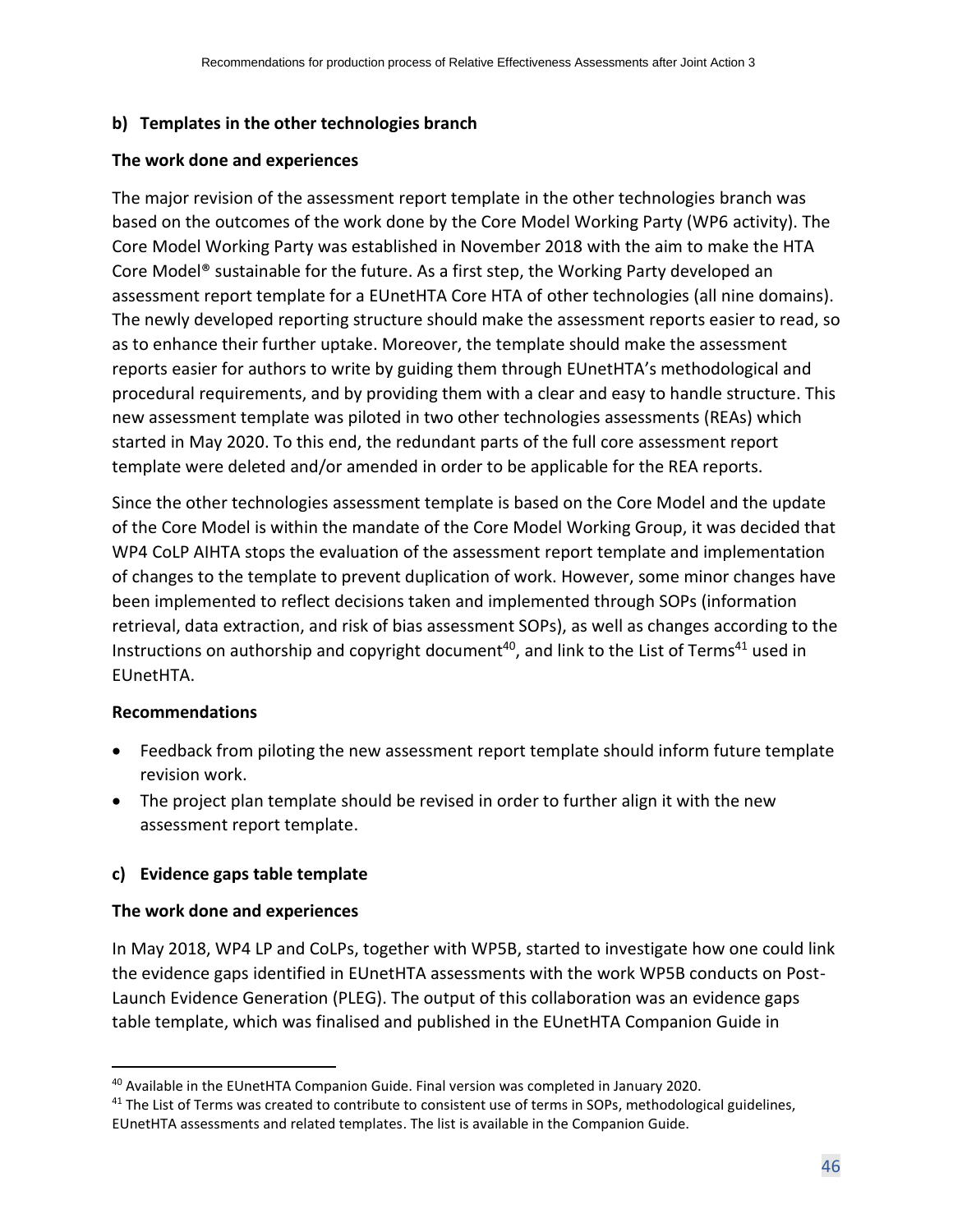February 2020. Furthermore, the evidence gaps table was added to the assessment report templates. The table aims to allow to present the evidence gaps identified during EUnetHTA assessments in a structured and harmonised way. These common evidence gaps could be the starting point of a national or joint PLEG, in which further requirements for PLEG would be defined (dataset to be collected, quality requirements). This collaboration therefore contributes to the lifecycle approach of EUnetHTA's work.

The EUnetHTA Joint Action 2 Position paper on how to best formulate research recommendations for primary research arising from HTA reports and, notably the table no. 3 served as a starting point for the template development work<sup>42</sup>. After the template draft had undergone a number of format changes and structural adjustments, it was shared with the WP5B partners for comments. During the WP4 partner meeting in Diemen on 18 October 2019, the template was also presented to the WP4 partners for information and feedback. The final version was published in the EUnetHTA Companion Guide in February 2020.

The template comprises three parts. The first part contains information about the research question(s) and PICO(s) of the assessment, the second part highlights outcomes where evidence is currently lacking or considered insufficient (based on the assessment results), and the third part indicates additional evidence generation needs (structured according to The Evidence Population Intervention Comparison Outcome Timestamp (EPICOT) framework). The appropriate study design as well as ongoing studies likely to fill in the identified gaps can also be indicated in the third part. The other technologies assessment team completes the table template during the internal review of the first draft assessment, and the author sends it thereafter to WP5B. The pharmaceutical assessment team completes the table template after finalisation of the assessment. Tables are reviewed by the assessment team during the fact check and before publication of the REA report. The third part of the completed table is also published in the appendix of the assessment report.

The table template was piloted in two other technologies assessments and four pharmaceutical assessments (during the JA3 prolongation period). Feedback from authors showed that more guidance is needed to assist the completion of the table. An initial guidance was drafted at the end of JA3<sup>43</sup>. Some authors have also indicated that completion of such evidence gaps table may not be relevant for each assessment topic. In the future, feedback on the usefulness and usability of this template ought to be collected.

## **Recommendations**

Both the evidence gaps table template and the related guidance, developed in JA3, need to be adapted in future work to reflect the outputs of the PICO Subgroup and the Task Group on Common Phrases and GRADE. Furthermore, continuation of piloting of the template is

<sup>42</sup> <https://eunethta.eu/eunethta-position-paper-on-research-recommendations-for-aeg/>

<sup>43</sup> Available in the EUnetHTA Companion Guide.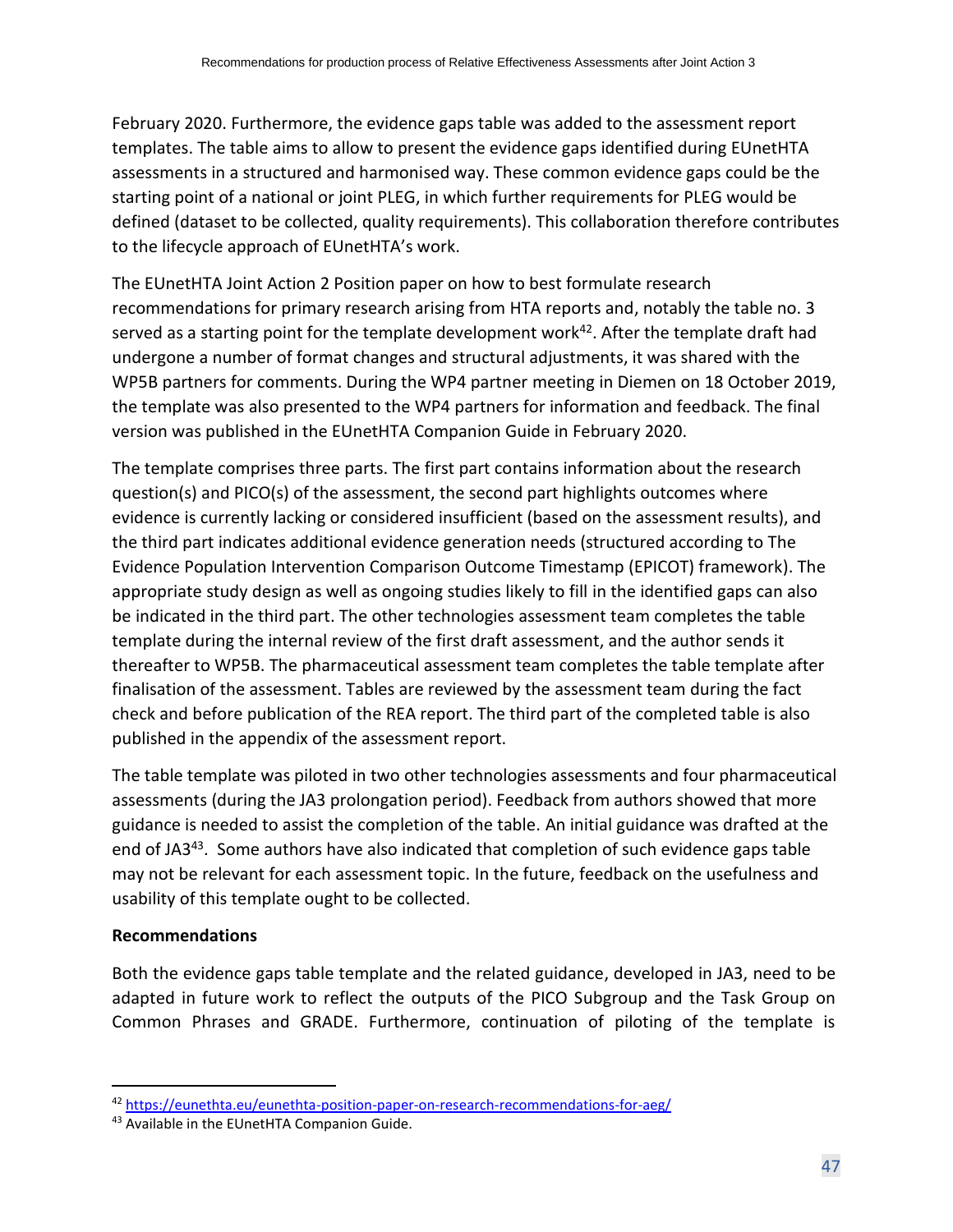recommended to identify further areas of improvement. One should also consider adding some instructions related to the completion of the evidence gaps table template to relevant SOPs.

One should ensure that a link between evidence gaps identified in assessments and PLEG activities exists. Ideally, evidence gaps tables should be completed after the first draft of the report to give the PLEG team the opportunity to provide recommendations on PLEG (core minimum data set and suggestion of data source) on time i.e. before national assessment/appraisal as some HTA bodies will request PLEG at this stage. Furthermore, it would allow interaction with EMA before the finalisation of the regulatory PLEG request. In the future, sharing of information from Early Dialogues (recommendation on PICO could be used as a basis to define assessment scope) to assessment teams could also be tested, in order to attain a more life cycle-based approach for technologies. It would imply industry's acceptance to systematically share Early Dialogue recommendations with the submission dossier.

## **d) Plain language summary (PLS) and the plain language summary template**

PLS of HTA reports may better inform decision-makers, provide useful advice to health care professionals, and empower patient populations. An aim of an HTA PLS is to disseminate and share information to non-HTA experts and researchers such as patients, policy-makers, health care professionals, and the general public.

## **The work done and experiences**

Background research was conducted, including a comprehensive literature review of PLS studies and a review of existing PLS designs, guidelines, and templates. In addition, the formative research involved consultations with several experts from Cochrane Norway who possess experience developing and refining PLSs. These studies, templates, and consultations informed the development process of the HTA PLS.

The next phase was the template development phase involving the creation of a background note, and preliminary design of a PLS template including a general layout with headings, subheadings, author guidance, and suggested standardised text. During this phase, the template was pilot-tested using a published assessment report (PTJA04). The pilot test invited input from the first author, communications and scientific officers, and several researchers working in different HTA offices. The PLS pilot test included more than 10 rounds of editing resulting in substantial revisions to the PLS template. Our experiences showed that it is very difficult to write scientific findings in an easy and understandable language. Therefore, it emphasised the importance that the template gives sufficient guidance on the advised number of words per sentence and also a link to an HTA glossary. Where possible, the PLS template attempts to standardise text so that only project-specific results have to be added.

The fourth phase involved two telephone consultations with individuals recruited from the Health Technology Assessment Network (HTAN) stakeholder pool. The first consultation involved HTA assessors (three from pharmaceutical technologies and three from other technologies, n=6) and invited their feedback on the usability of the PLS template. The second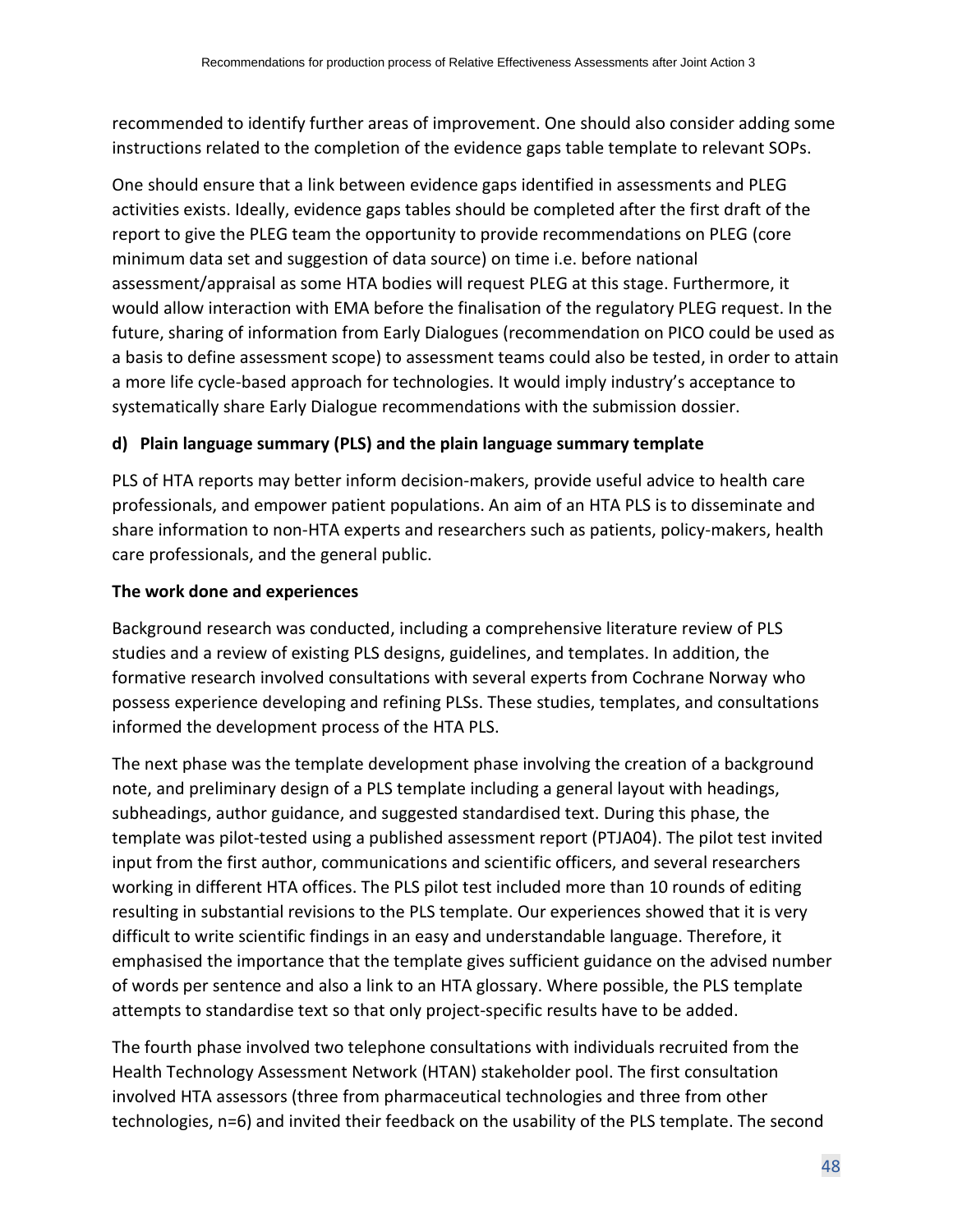consultation invited individuals (n=4) from the patient and consumer pillar of the HTAN stakeholder pool. Feedback from each consultation led to a re-design of the PLS template.

The output of this work is a refined version of the HTA PLS template that uses EUnetHTA style, color, and formatting, and provides guidance for assessors and suggests sample text paragraphs.

## **Recommendations**

- Target audience(s) of PLS should be clearly reviewed and defined.
- Risk analysis of unintended consequences (i.e., misunderstanding) of PLS should be conducted.
- Time and writing skills needed to complete a PLS should be reviewed.
- Review process of completed PLSs should be in place to ensure quality and usability of PLSs.
- Training assessors in skills needed to write PLSs may be warranted.
- If a stakeholder engagement officer or department are set up, they should also be involved in maintaining the PLS template as well as developing product-specific PLS (to guarantee consistency and appropriate language).

## <span id="page-48-0"></span>**3.10 Guidelines and methodology**

## **a) PICO subgroup**

## **The work done and experiences**

The assessment teams and the project managers in WP4 have noticed during JA3 that within EUnetHTA there has been a lack of agreement on the concept of 'PICO' and its role in the assessment. Furthermore, a guidance on how to develop a European PICO was missing. Therefore, in September 2019 the Executive Board agreed to set up a subgroup to define a standardised process for the development of a European PICO.

Objectives of the subgroup were to:

- Conceptualise EUnetHTA's perspective on the role of the PICO question(s) for EUnetHTA Assessments.
- Define a standard process on how to develop the PICO question(s) for the Assessments.

It was not the objective of the subgroup to provide a methodological guidance on how to develop the PICO question(s).

## Deliverables:

PICO Concept Paper to be published in the Companion Guide, explaining EUnetHTA's conceptualisation/perspective of PICO and a standard method and process on how to develop the PICO question(s) in EUnetHTA assessments (including the PICO survey and what to report in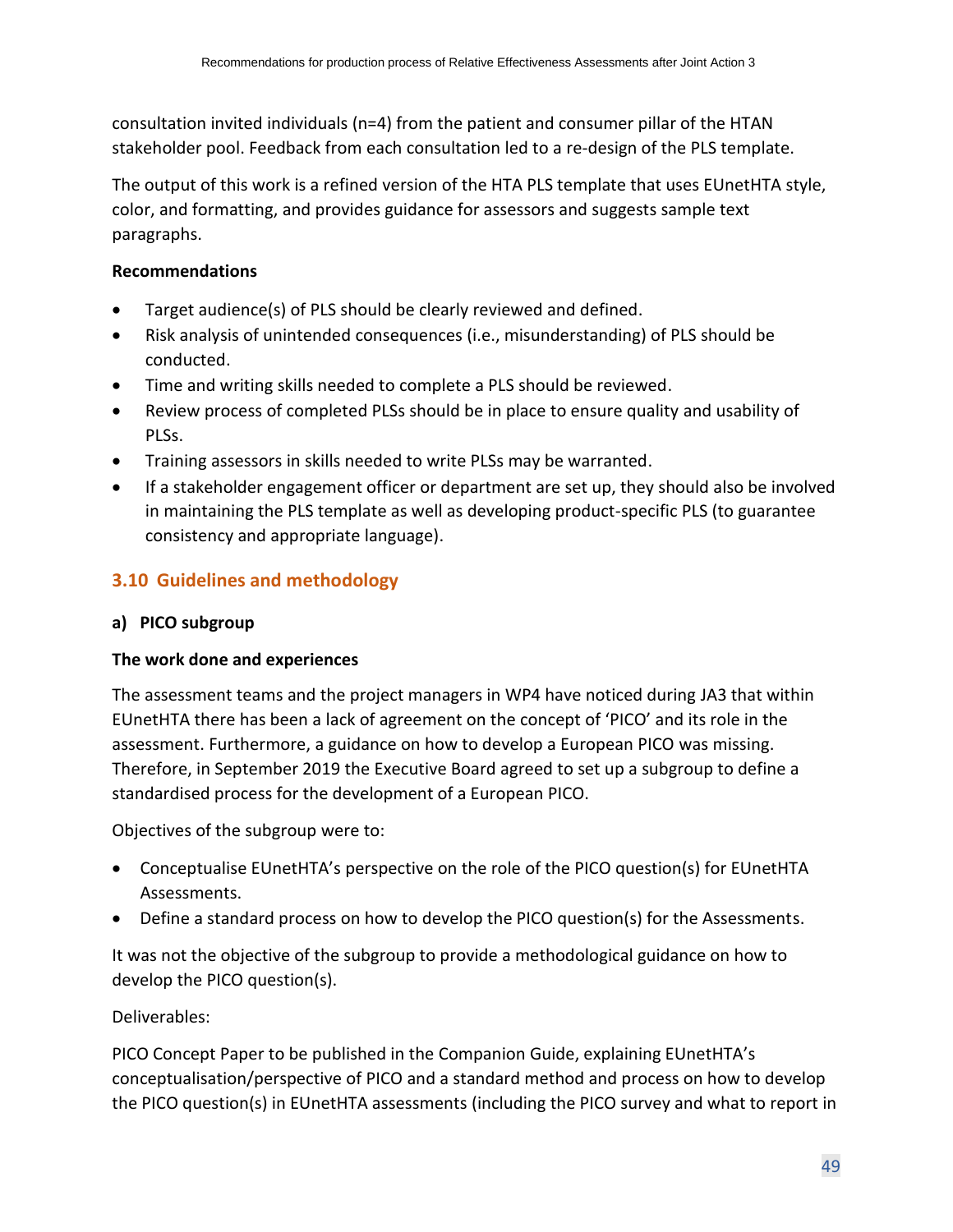the project plan in terms of the PICO). The subgroup liaised with all other relevant subgroups (e.g. Subgroup on Submission Dossier and Assessment Report Templates of Pharmaceuticals, Common Phrases and GRADE Task Group, and the HTA Core Model Working Party). In addition, the subgroup considered feedback from assessment teams as provided in the assessment team survey or dedicated feedback sessions.

The PICO Concept Paper was endorsed by the Executive Board on 21 October 2020 and subsequently published in the Companion Guide. A PICO FAQ was also created on the website<sup>44</sup> for the public.

## **Recommendations**

- The results of the PICO Concept paper should be taken further in a dedicated SOP to better guide the authoring teams.
- The project plan templates regarding the section on PICO should be revised.
	- Reference to the PICO Concept Paper, as well as reference to the above recommended dedicated SOP (once developed) should be added.
	- Revisions of what to report in a project plan about the European PICO should be considered.

## **b) Common phrases and GRADE**

## **The work done and experiences**

The EUnetHTA Task Group on Common Phrases and GRADE (Grading of Recommendations Assessment, Development and Evaluation) was established in February 2019. The Task Group, which included participants from 13 organisations representing both pharmaceuticals and other technologies, aimed at formulating recommendations on:

- Sentences/words to avoid in the results and conclusions of EUnetHTA Assessments (creation of a negative list of phrases).
- The use of GRADE or other internationally adopted evidence grading system(s) in EUnetHTA Assessments.
- Standardised phrases for describing results and conclusions in EUnetHTA Assessments (creation of a positive list of statements).

For this purpose, the Task Group undertook the following activities:

• A negative list of phrases was compiled from a larger list of phrases that were identified as commonly used in national assessments and other producers of systematic reviews (such as the Cochrane Collaboration). The 'negative list' contains phrases the Task Group agreed on should be refrained from being used in assessments, because they might be of limited relevance for, or prejudice, national appraisal and decision making. The sub-deliverable 'negative list' was submitted to the Executive Board for information.

<sup>44</sup> <http://eunethta.eu/PICO>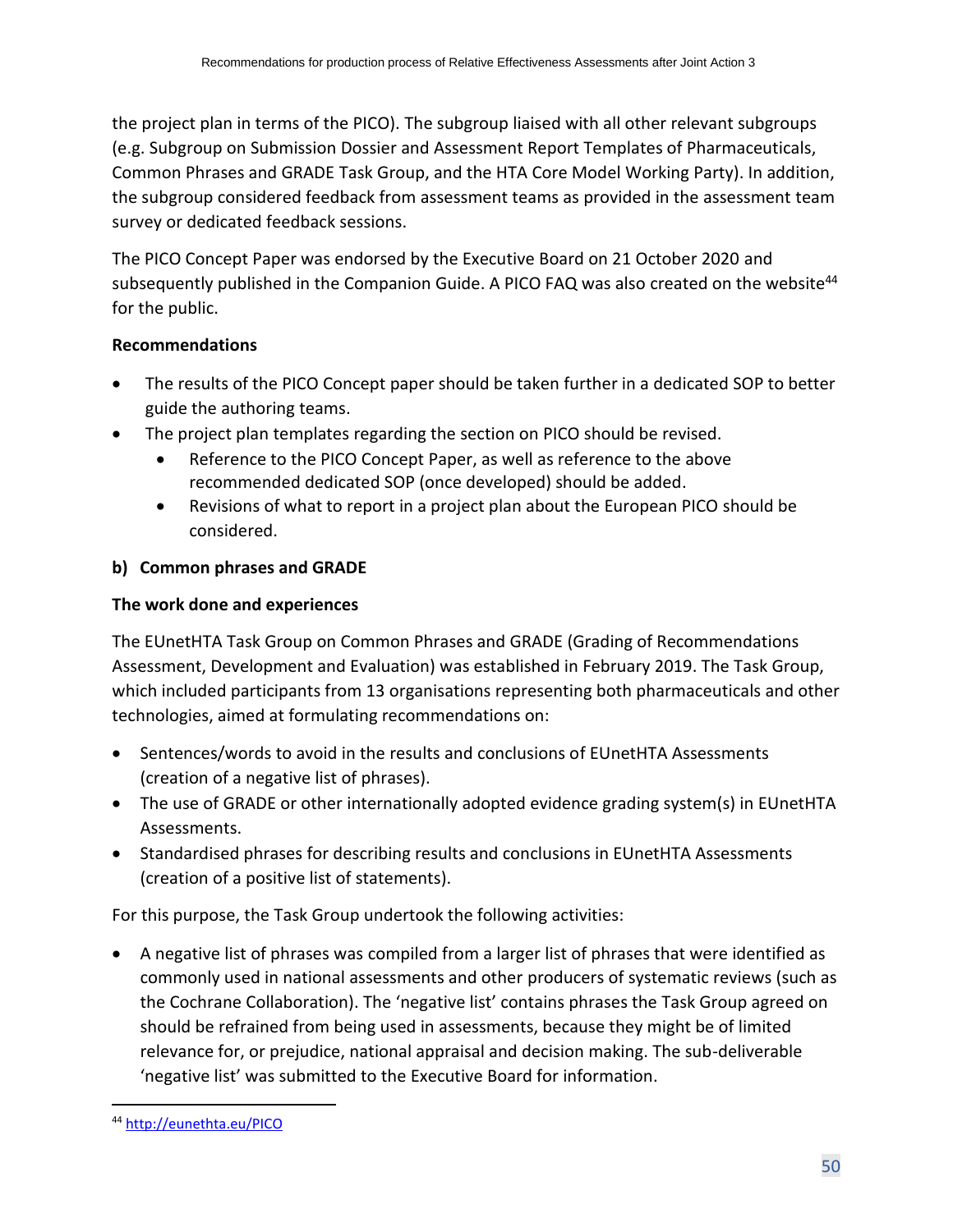- The Task Group completed a scoping study of existing international evidence grading systems. The focus was on mapping strengths and weaknesses, and actual use, of the different systems. The study showed that GRADE and its modified versions are more often used than other systems. A meeting with the Task Group and GRADE Working Group was arranged in Diemen on 2 March 2020. It was discussed if and how GRADE could be applied within EUnetHTA assessments, and also what the obstacles could be for different countries and whether any solutions or adaptations were possible. To prepare the meeting, an explorative survey was conducted among the Task Group members. An online workshop to discuss and pilot a set of conditions that could allow a more appropriate use of GRADE within assessments was organized on 11 September 2020. After the workshop, a framework paper on partial use of GRADE was prepared based on the discussions from the workshop and the positions from the partners. This second sub-deliverable was endorsed by the EUnetHTA Executive Board in November 2020.
- The third output of the Task Group, recommendations for presentation of results and conclusions in EUnetHTA assessments, built on the framework paper on partial use of GRADE. This final sub-deliverable focused on providing recommendations for formulations rather than a strict set of standardised sentences (common phrases). It was endorsed by the EUnetHTA Executive Board in January 2021.

All three deliverables have been included in the EUnetHTA Companion Guide and published on the EUnetHTA website<sup>45</sup>.

## Experiences:

- For the negative list, the Task Group agreed that overall conclusions which are not related to specific outcomes, should be avoided. Specific words should be avoided within the context of drawing conclusions that constitute vague, ambiguous or statistically flawed language.
- The GRADE framework paper presented a proposal on how to partially use GRADE in EUnetHTA context. Partial use of GRADE means that assessment authors use the instrument (i.e. domains) of GRADE to assess certainty of evidence. However, they do not downgrade/upgrade the evidence per GRADE domain or provide any overall judgement of the certainty of the evidence per outcome taking into account all GRADE domains. This ensures flexibility and adaptability so that the assessment can be modified locally to reflect the national contexts.
- The discussions on how to express (un)certainty of the evidence showed that a EUnetHTA assessment should be considered an intermediate product that needs contextualization and adaptation at the national level. In EUnetHTA assessments, context-independent GRADE domains can be formulated more conclusive than context-dependent issues. Conclusions

<sup>45</sup> <https://eunethta.eu/tools/grade-and-common-phrases/>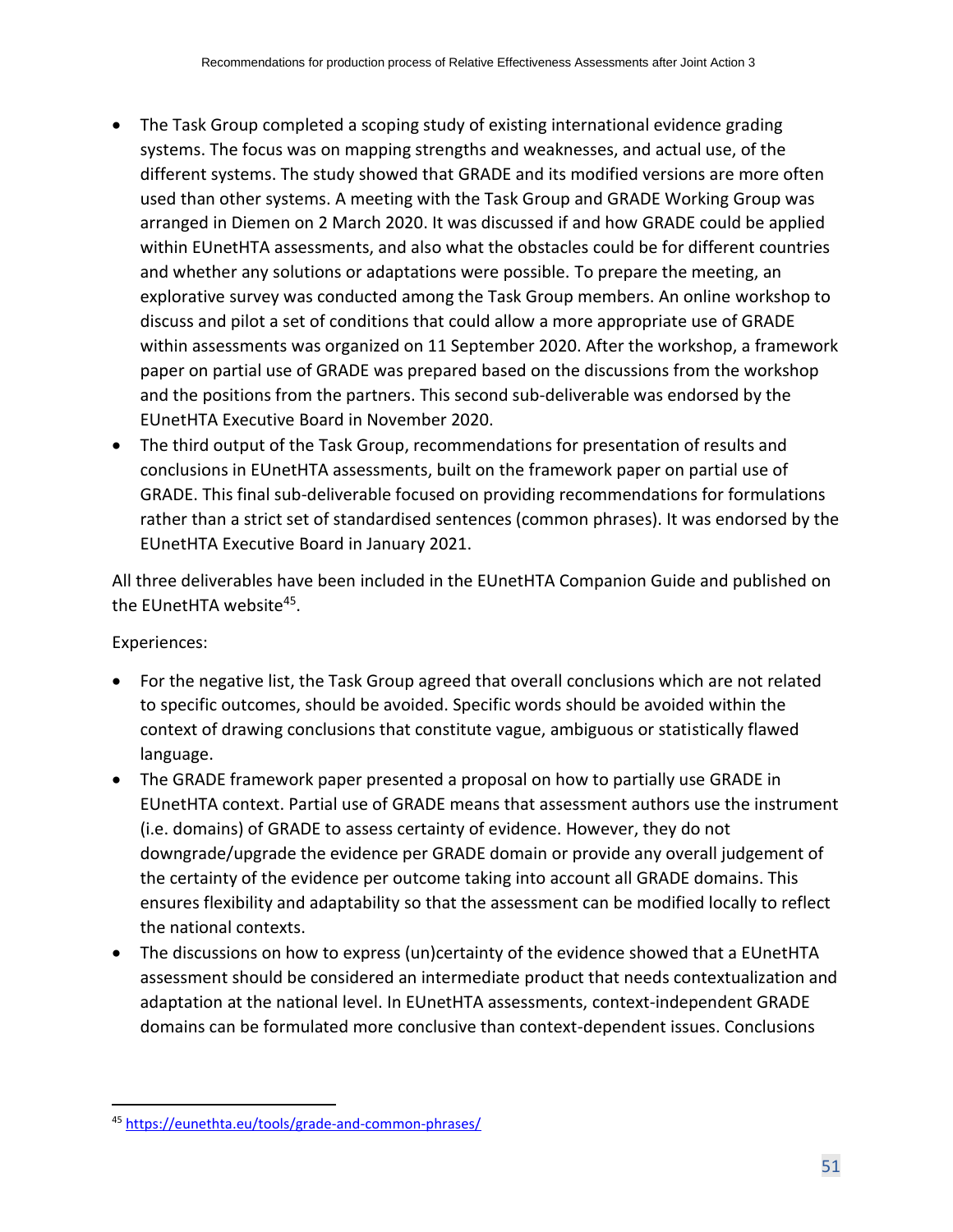should be developed by national HTA agencies before submitting the report to local/national decision-making.

## **Recommendations**

- The outputs and recommendations of this Task Group will need to be transferred into relevant guidelines, SOPs and templates prior to implementation (post-JA3). Drafting a separate methodological guideline on the partial use of GRADE, with the suggested presentation, is recommended.
- It is planned that one of the pharmaceutical assessments (PTJA17) will pilot the partial use of GRADE in June-July 2021. The experiences of this pilot should be used when drafting the methodological guideline on the partial use of GRADE.
- In the future, authoring teams who do not have previous knowledge and experience in GRADE and its domains, should have the possibility for further assistance and training.

## **c) Methodological guidelines**

## **The work done and experiences**

By May 2021, 24 comments on the existing methodological guidelines were submitted via the continuously running survey for assessment teams and project managers ('WP6A.2 Survey'). Comments indicated the need for further guidance or checklists to support specific tasks and pointed to available updates of linked tools. Furthermore, five requests for changes to existing methodological guidelines have been provided by direct contact with the WP6B coordinator or the WP6B.2 Activity Leader. The WP7 Case Study on the use of EUnetHTA Tools and Guidelines collected further requests for the development of new methodological guidelines or the revision of existing ones. All requests for revision of existing guidelines from the different input channels and the comments provided via the WP6A.2 Survey are summarised in Table 1. It should be considered that the feedback needs further reflection when the existing guidelines are updated, or additional guidelines are developed.

| <b>Request</b>                   | Input channel(s)    | <b>Summary of comments from</b>     |
|----------------------------------|---------------------|-------------------------------------|
|                                  |                     | <b>WP6A.2 Survey</b>                |
| Update guideline "Process of     | WP6A.2 Survey       | Guidance on how to develop the      |
| information retrieval for        | Authors' initiative | PICO and the protocol is missing.   |
| systematic reviews and health    |                     |                                     |
| technology assessments on        |                     | Processes are time consuming and    |
| clinical effectiveness"          |                     | their relevance for decision makers |
|                                  |                     | is questionable.                    |
| Update guideline "Endpoints used | WP6A.2 Survey       | Section on how to determine         |
| for Relative Effectiveness       | Direct contact (e-  | clinical threshold levels should be |
| Assessment: Clinical Endpoints"  |                     | added.                              |

## **Table 1. Requests for updates of methodological guidelines (activity WP6B.2)**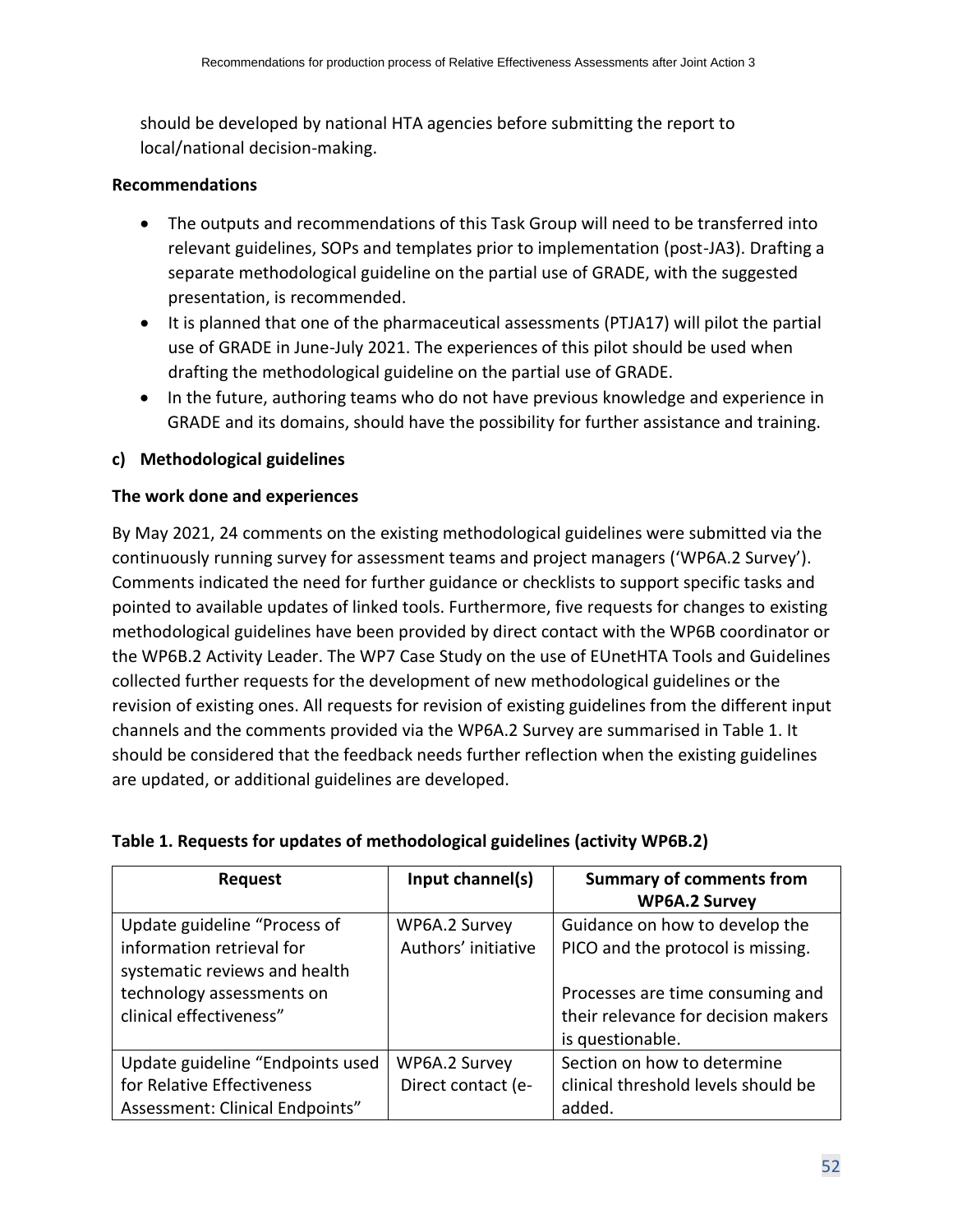|                                  | mail)                           |                                                           |
|----------------------------------|---------------------------------|-----------------------------------------------------------|
| Update guideline "Endpoints used | WP7 Case study<br>WP6A.2 Survey | Guidance on risk of bias                                  |
| in Relative Effectiveness        | Authors' initiative             |                                                           |
| Assessment: Safety"              | WP7 Case study                  | assessment for single arm studies                         |
|                                  |                                 | (for safety outcomes) is missing.                         |
|                                  |                                 |                                                           |
|                                  |                                 | Guidance on request for/use of                            |
|                                  |                                 | safety data from non-RCTs is                              |
|                                  |                                 | missing.                                                  |
| Update guideline "Endpoints used | WP6A.2 Survey                   | Guideline is really basic and                             |
| in Relative Effectiveness        |                                 | outdated. Different methods                               |
| Assessment: Surrogate            |                                 | should be addressed in different                          |
| endpoints"                       |                                 | guidelines.                                               |
| Update guideline "Comparators &  | WP6A.2 Survey                   | Need for discussion on how to                             |
| Comparisons: Criteria for the    |                                 | choose the most appropriate                               |
| choice of the most appropriate   |                                 | comparator and minimum                                    |
| comparator(s)"                   |                                 | requirement for relevance of                              |
|                                  |                                 | comparators.                                              |
| Update guideline "Comparators &  | WP6A.2 Survey                   | Guideline is severely outdated.                           |
| Comparisons: Direct and indirect | Direct contact (e-              |                                                           |
| comparisons"                     | mail)<br>WP7 Case study         | Checklist for assessing the quality<br>of NMAs is needed. |
|                                  |                                 |                                                           |
|                                  |                                 | Instructions on how to present                            |
|                                  |                                 | Summary of Findings tables are                            |
|                                  |                                 | needed.                                                   |
|                                  |                                 |                                                           |
|                                  |                                 | Need for discussion on specific                           |
|                                  |                                 | points.                                                   |
|                                  |                                 |                                                           |
|                                  |                                 | Guidance on critical assessment of                        |
|                                  |                                 | evidence from indirect                                    |
|                                  |                                 | comparisons needed and handling                           |
|                                  |                                 | of data of low quality.                                   |
| Update guideline "Levels of      | WP6A.2 Survey                   | Instructions on inclusion of study                        |
| Evidence - Applicability of      |                                 | types other than Randomised                               |
| evidence for the context of a    |                                 | controlled trials (RCT) when RCTs                         |
| relative effectiveness           |                                 | are available too is missing.                             |
| assessment"                      |                                 |                                                           |
|                                  |                                 | Guidance on how to make scientific                        |
|                                  |                                 | conclusions/proper wording is                             |
|                                  |                                 | missing (when only Risk of Bias                           |
|                                  |                                 | (RoB) is available but no GRADE                           |
|                                  |                                 | assessment)                                               |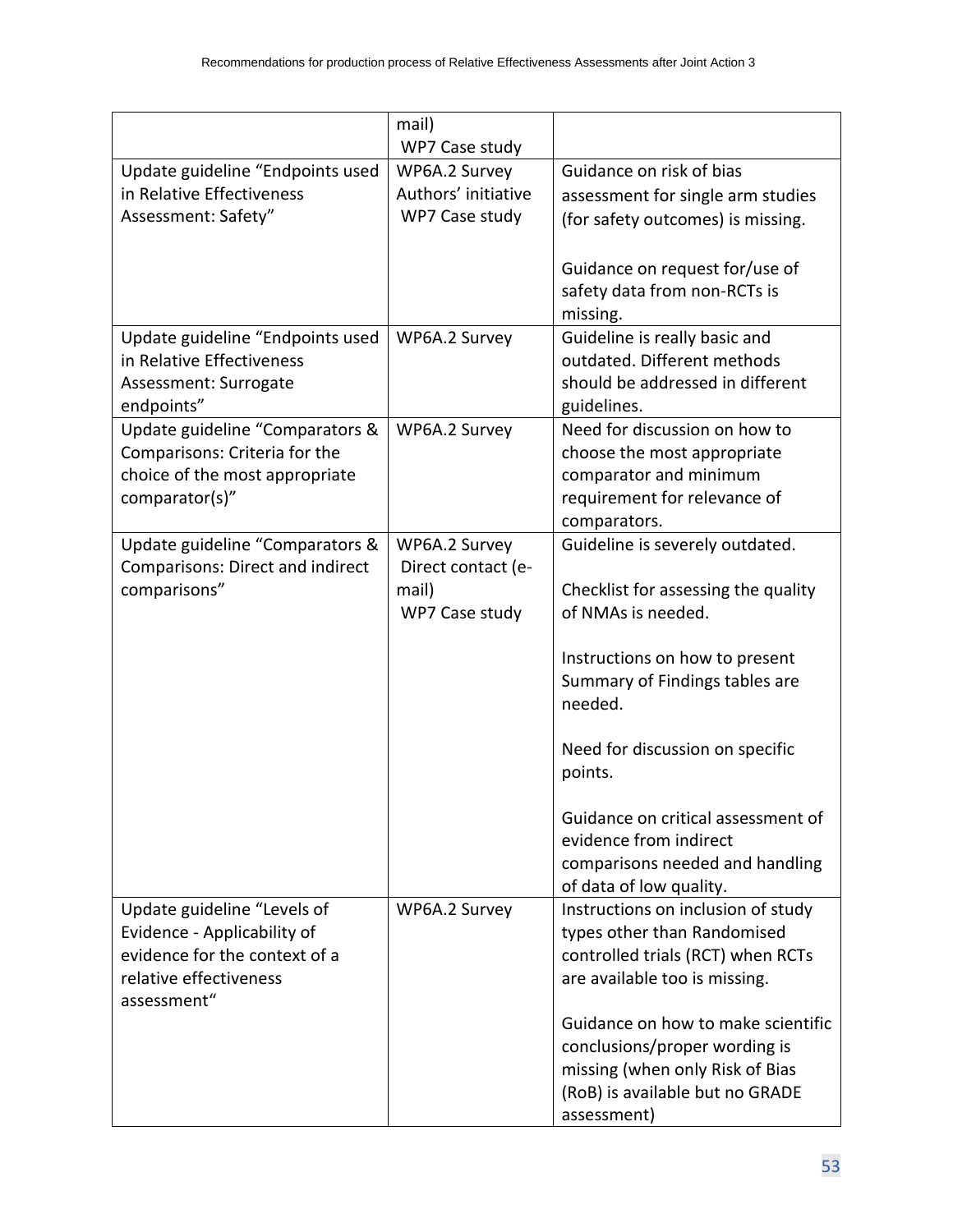| Update guideline "Internal<br>validity of randomised controlled<br>trials" | WP6A.2 Survey      | Update needed to reflect revised<br>risk of bias tool |
|----------------------------------------------------------------------------|--------------------|-------------------------------------------------------|
|                                                                            |                    | Guidance on risk of bias                              |
|                                                                            |                    | assessment on outcome level is                        |
|                                                                            |                    | missing                                               |
| Update guideline "Internal                                                 | Direct contact (e- | Update needed to reflect new                          |
| validity of non-randomised                                                 | mail)              | versions of AMSTAR and Cochrane                       |
| studies (NRS) on interventions"                                            |                    | RoB tool.                                             |
| Update guideline "Meta-analysis                                            | WP6A.2 Survey      | Update needed to reflect new                          |
| of diagnostic test accuracy                                                |                    | versions of PRISMA for DTA and                        |
| studies"                                                                   |                    | QUADAS-2 for comparative studies.                     |
| Suggested additional guidelines                                            | WP6A.2 Survey      | A Methodological Guideline on                         |
|                                                                            |                    | screening interventions would be                      |
|                                                                            |                    | needed in case screening                              |
|                                                                            |                    | interventions will be assessed                        |
|                                                                            |                    | regularly on European level.                          |

The need for the development of new methodological guidelines on the following topics has been expressed:

- Procedure for methodological guidelines development and update.
- Critical assessment of clinical evidence.
- Use of real-world data and real-world evidence.
- Complex interventions/technologies.
- Appraisal of emerging technologies.
- Partial use of GRADE.
- Assessment of diagnostic tests.
- Incorporating patients' experience.
- Defining PICO and research questions.
- HTA topic selection procedures.
- Comparison methods for single arm trials.
- Detecting and handling selective reporting bias.
- How to undertake organisational analysis.

Some of the above topics have been discussed in EUnetHTA subgroups or task groups and their outputs have been finalized and published<sup>46</sup>.

<sup>46</sup> EUnetHTA framework paper on partial use of GRADE[: https://eunethta.eu/tools/grade-and-common-phrases/;](https://eunethta.eu/tools/grade-and-common-phrases/) PICO FAQ: [https://eunethta.eu/pico/;](https://eunethta.eu/pico/) Recommendations for Horizon Scanning, Topic Identification, Selection and Prioritisation for European Cooperation on Health Technology Assessment: https://eunethta.eu/services/horizon-scanning/; Patient Input in Relative Effectiveness Assessments[: https://www.eunethta.eu/stakeholders/patients/](https://www.eunethta.eu/stakeholders/patients/); SOP "How to Create and Maintain a Methodological Guideline": available in the EUnetHTA Companion Guide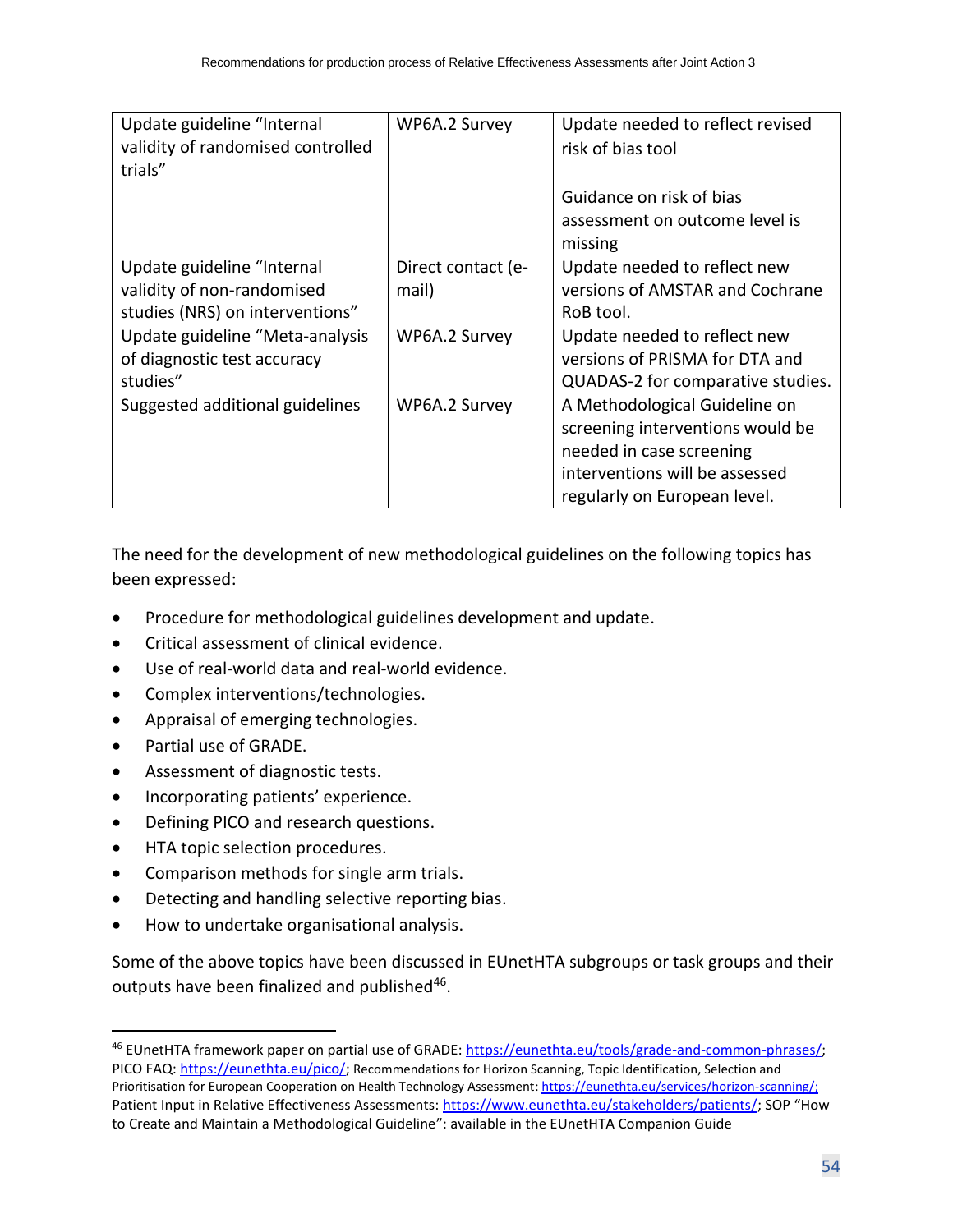#### **Recommendations**

Establishment of a standing methods working party that regularly evaluates the need for updates or new developments of methodological guidelines and coordinates the implementation of required revisions and new developments. This group could consist of relevant networks, organisations and universities. It should be in contact with other relevant methods groups outside EUnetHTA and, where relevant, guidelines of well-established organisations should be referred to. Guiding principles on methodological choices and applicability of specific methods under different circumstances should be decided by the future EU framework on HTA.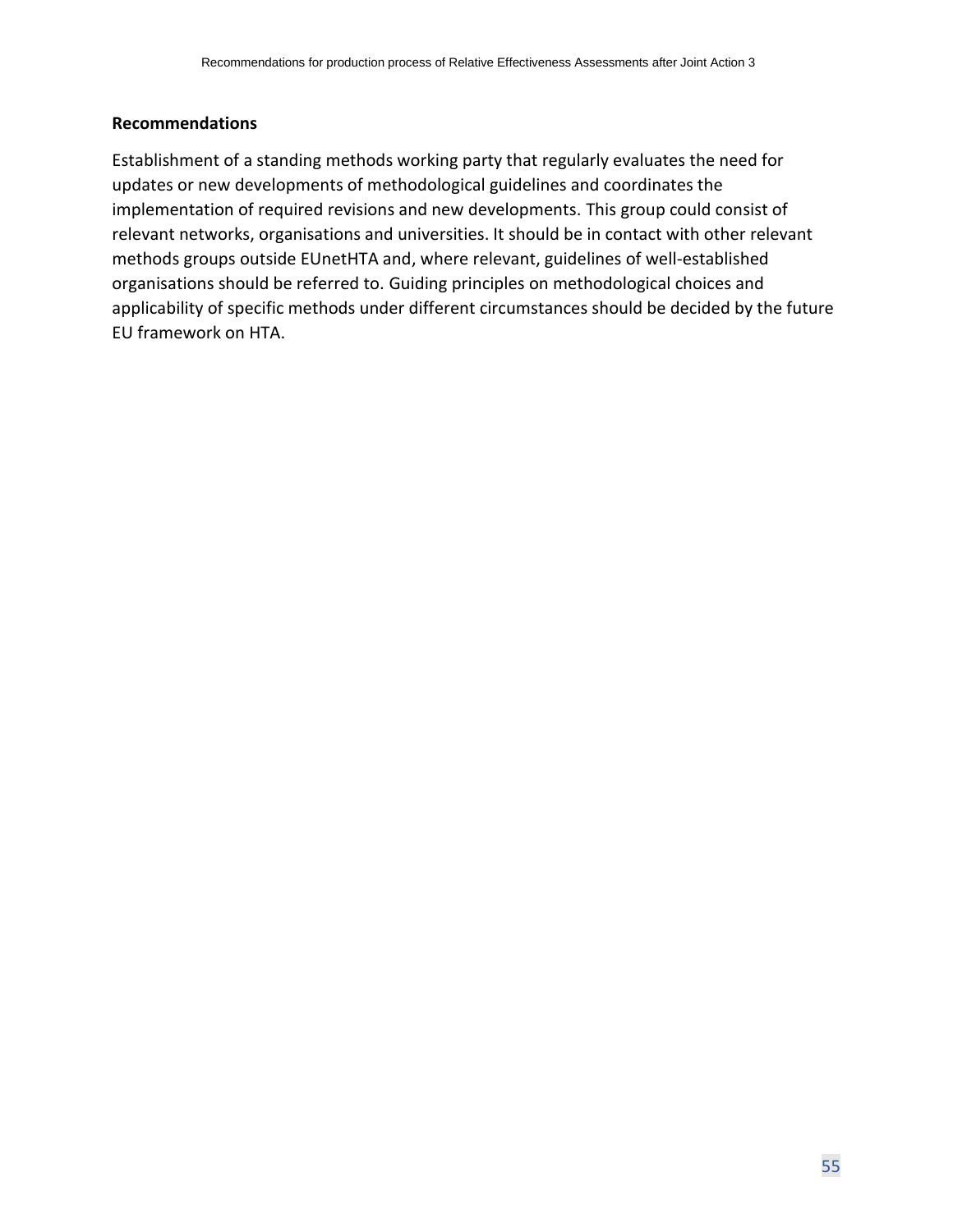## <span id="page-55-0"></span>**4 Appendix**

## <span id="page-55-1"></span>**Agencies' roles in assessments**

#### **Pharmaceuticals:**

**Author\*** – Nine agencies: DVSV (previously HVB), FIMEA (2), HAS (2) INFARMED (3), IQWIG, MIZ (previously AAZ), NOMA (3), TLV (2), ZIN (2).

**Co-author\*\*** – 12 agencies: AEMPS (3), AETSA (2), AOTMiT (2), DVSV (previously HVB), EUR (Erasmus Universiteit Rotterdam), GÖG, HAS, INFARMED, JAZMP, MIZ (2), NCPE (4), NOMA, SNHTA, TLV, ZIN (3).

**Dedicated reviewer** – 28 agencies: AEMPS (6), AETSA (2), AIFA (2), AOTMiT (2), DPA/MOH Malta, DVSV (previously HVB), FIMEA (2), FIISC (previously FUNCANIS) (2), HAS (6), HIS (2), INFARMED (3), IQWiG, JAZMP (2), LBI-HTA, MIZ (previously AAZ) (2), HTA Department of SEC of MoH Ukraine (4), NICE (3), NIPN (3), NVD, Regione Veneto, RER (4), SESCS (2), SNHTA (7), SUKL, TLV (2), UCSC Gemelli, UU (Utrecht University), ZIN (2).

**Observers** – 10 agencies: EKAPTY, EOF (2), EOPYY, GBA, HIS, HTA Department of SEC of MoH Ukraine/ EC of MoH of Ukraine, NCPHA, MoH Malta, SESCS, SUKL.

\* The agencies listed here represent the authors responsible for the assessment report. In two joint assessments a change in authoring role occurred: for PTJA11 AIFA stepped down as author around the time of CHMP opinion, due to the COVID-19 emergency in Italy. The authoring role was taken over by NOMA (previously co-author) and the co-author role was taken up by ZIN (new team member); for PTJA07 TLV stepped down as author four weeks before CHMP opinion, due to staffing issues, accepting a co-author role together with AOTMIT (original co-author). The authoring role was taken over by MIZ (new team member). In one assessment the (p)MAH withdrew the MA application. No report for this assessment is available.

\*\* The agencies listed here represent the co-authors responsible for the assessment report.

#### **Other technologies:**

**Collaborative and joint assessments:**

**OTCA13 was discontinued in the scoping phase and here not counted.** 

**Author\*** – 14 agencies

NIPHNO (3), AQuAS, ASI, AIHTA (7), AETS-ISCIII (2), IQWiG, AGENAS (2), AVALIA-T (2), HIQA, DEFACTUM, GÖG, MIZ (2), RER (2), ZIN